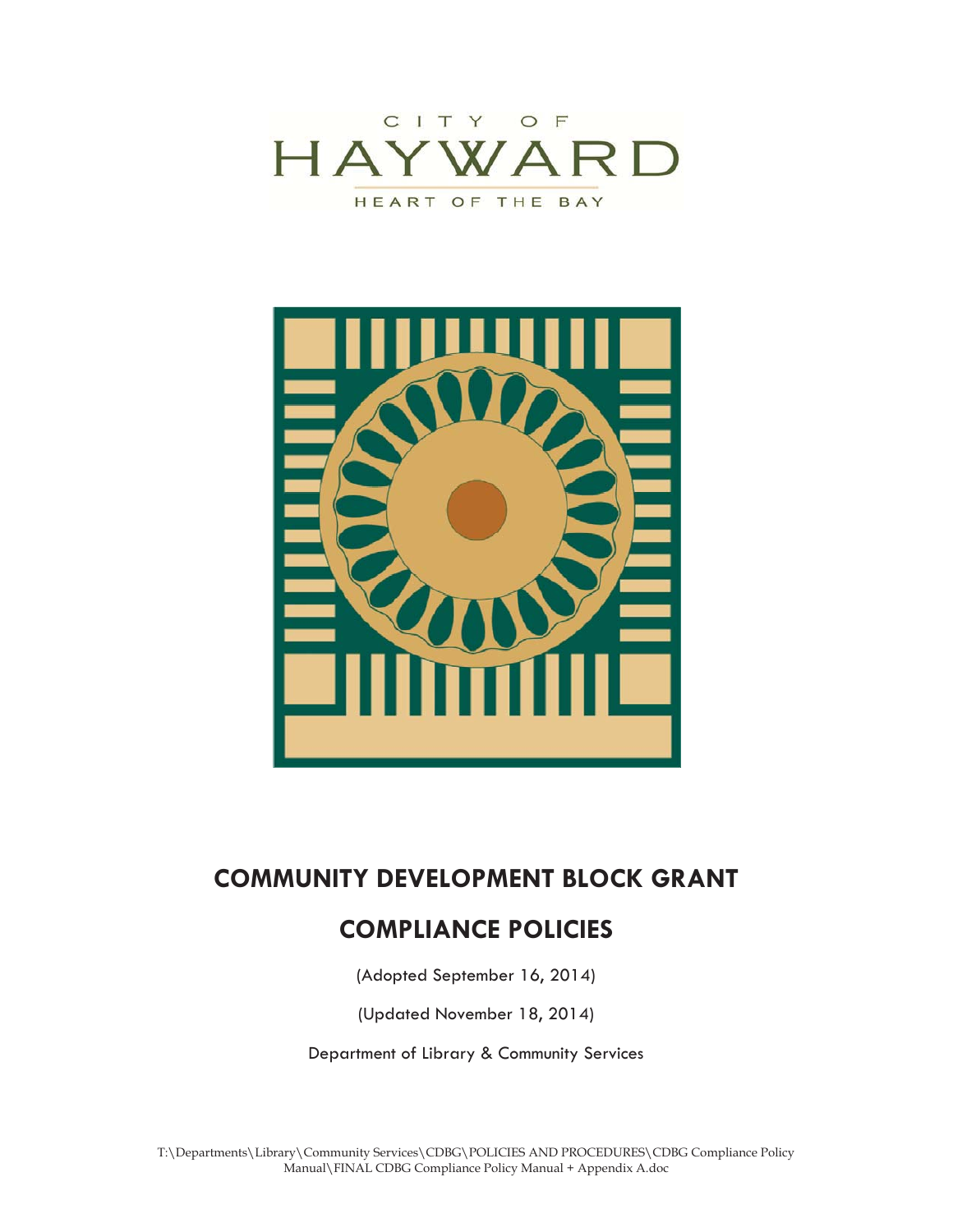This page intentionally left blank.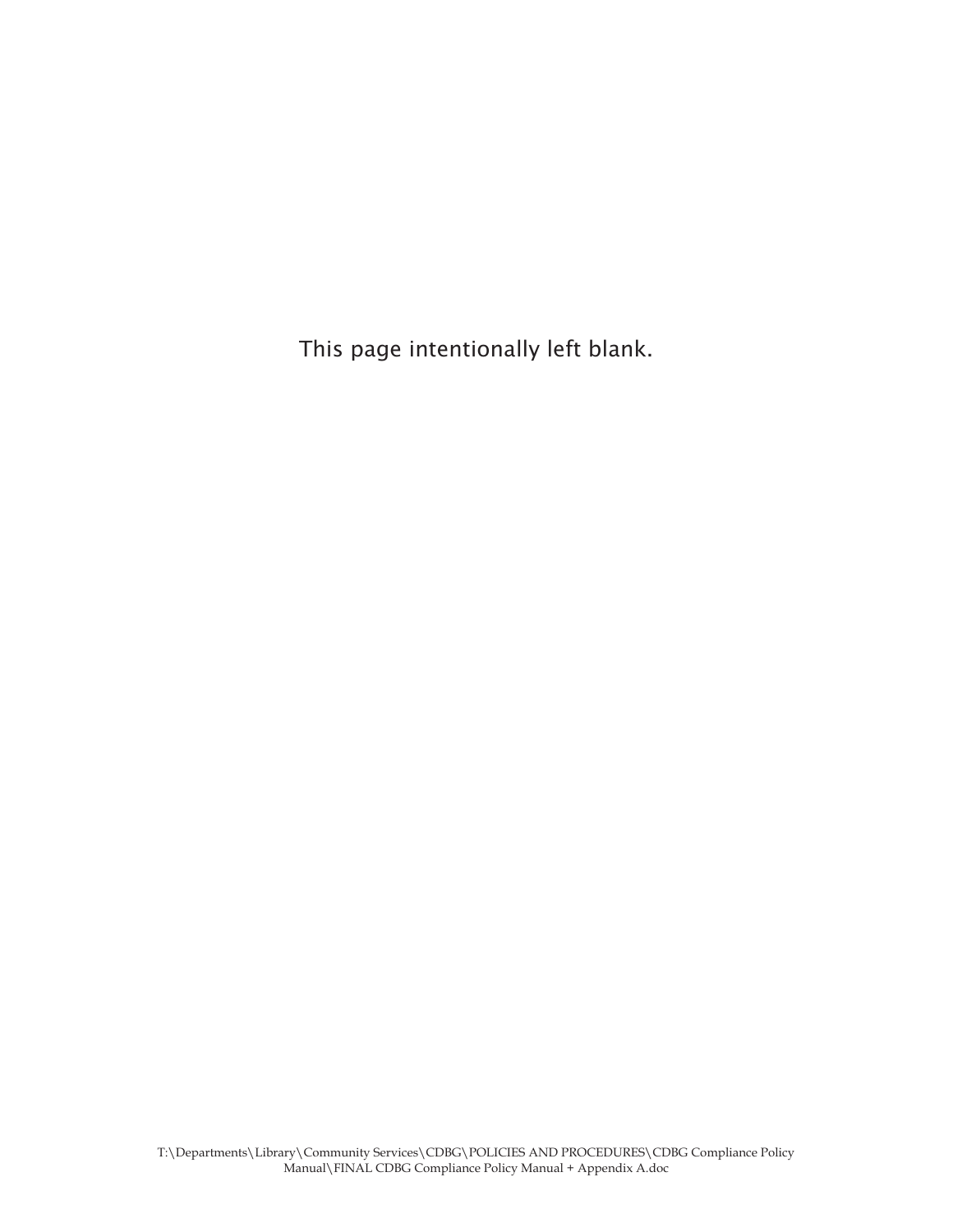# **CONTENTS**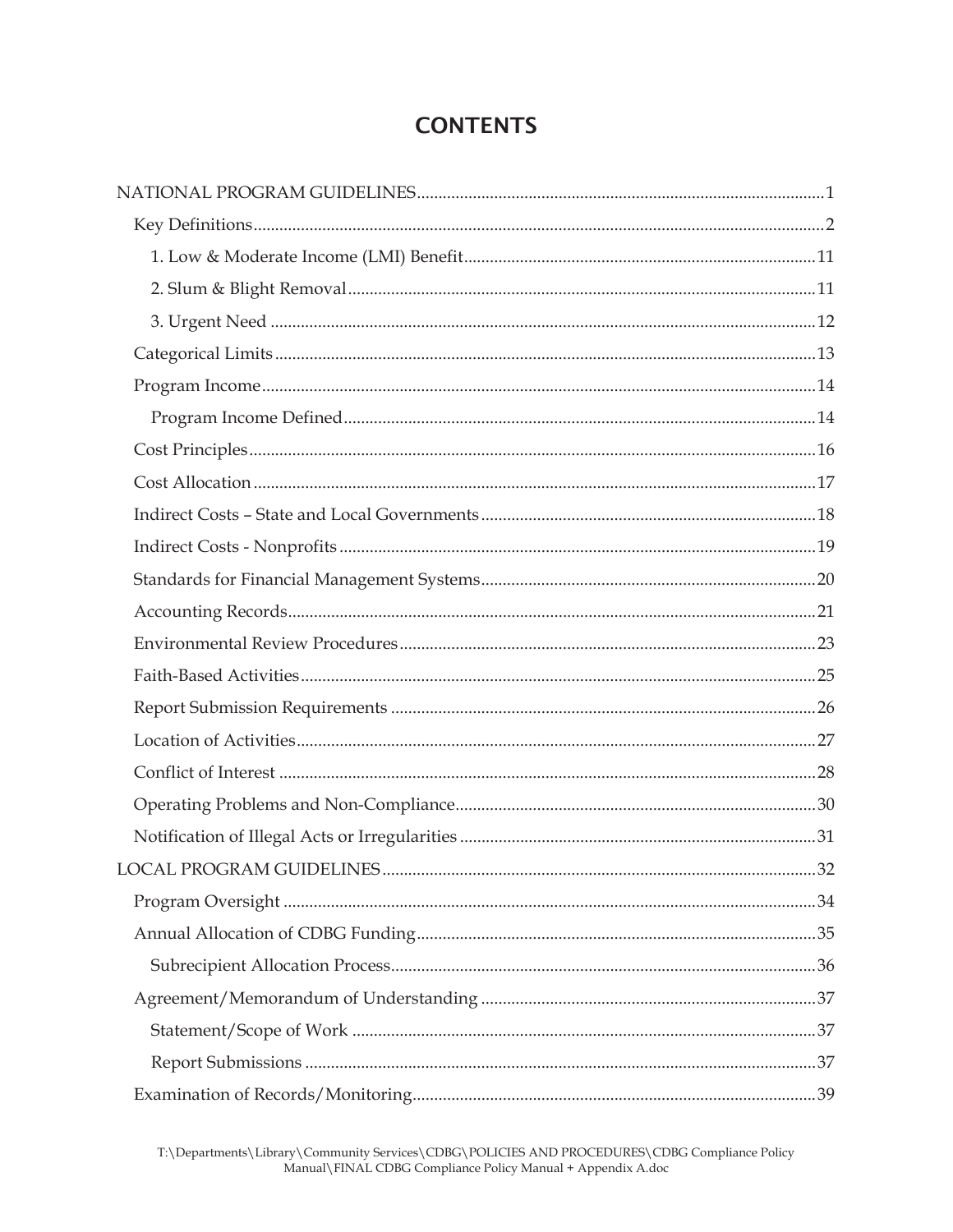#### **APPENDIX**

Appendix A: HUD Suggested Areas of Study and Evaluation of Internal Accounting Controls..........60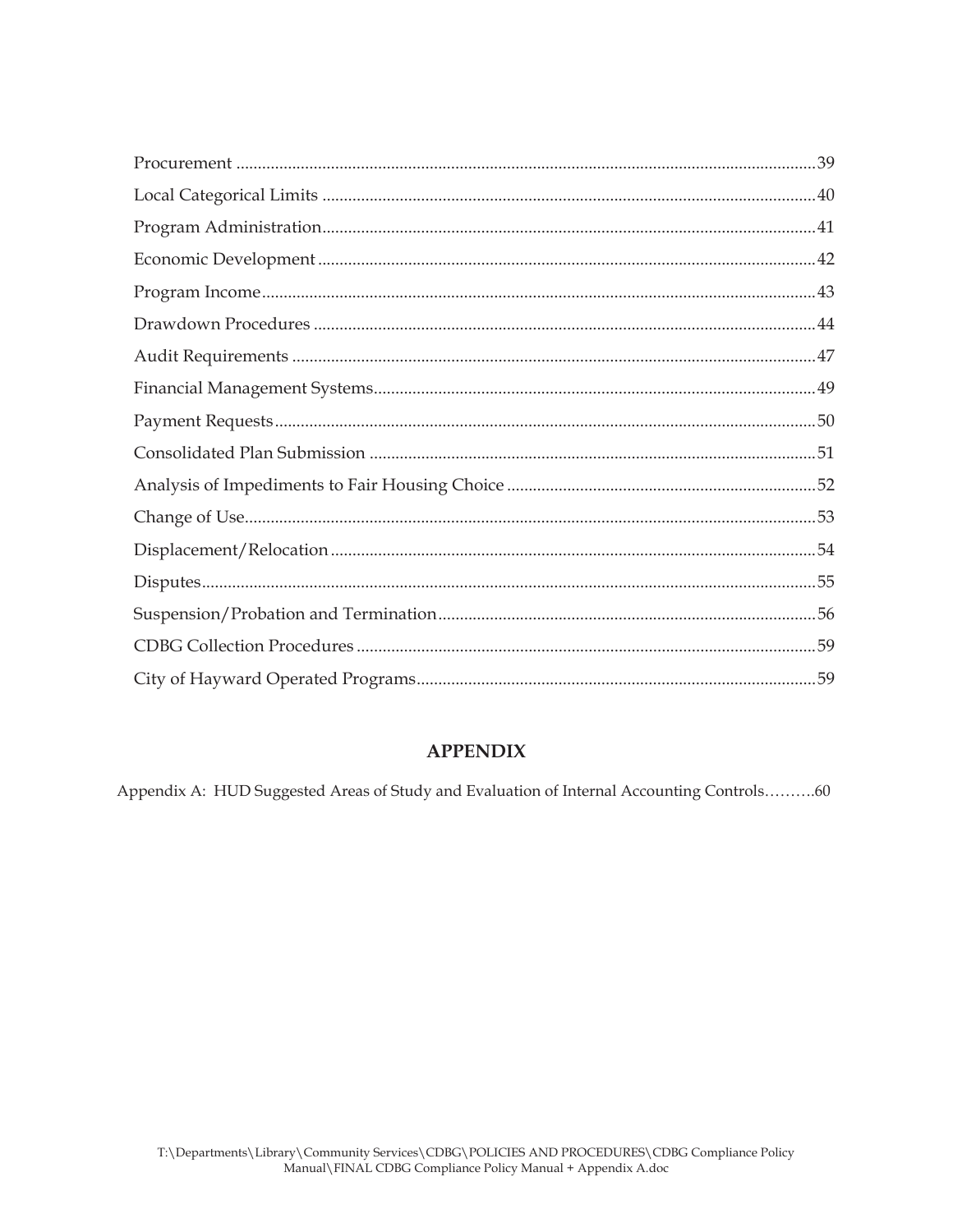NATIONAL PROGRAM GUIDELINES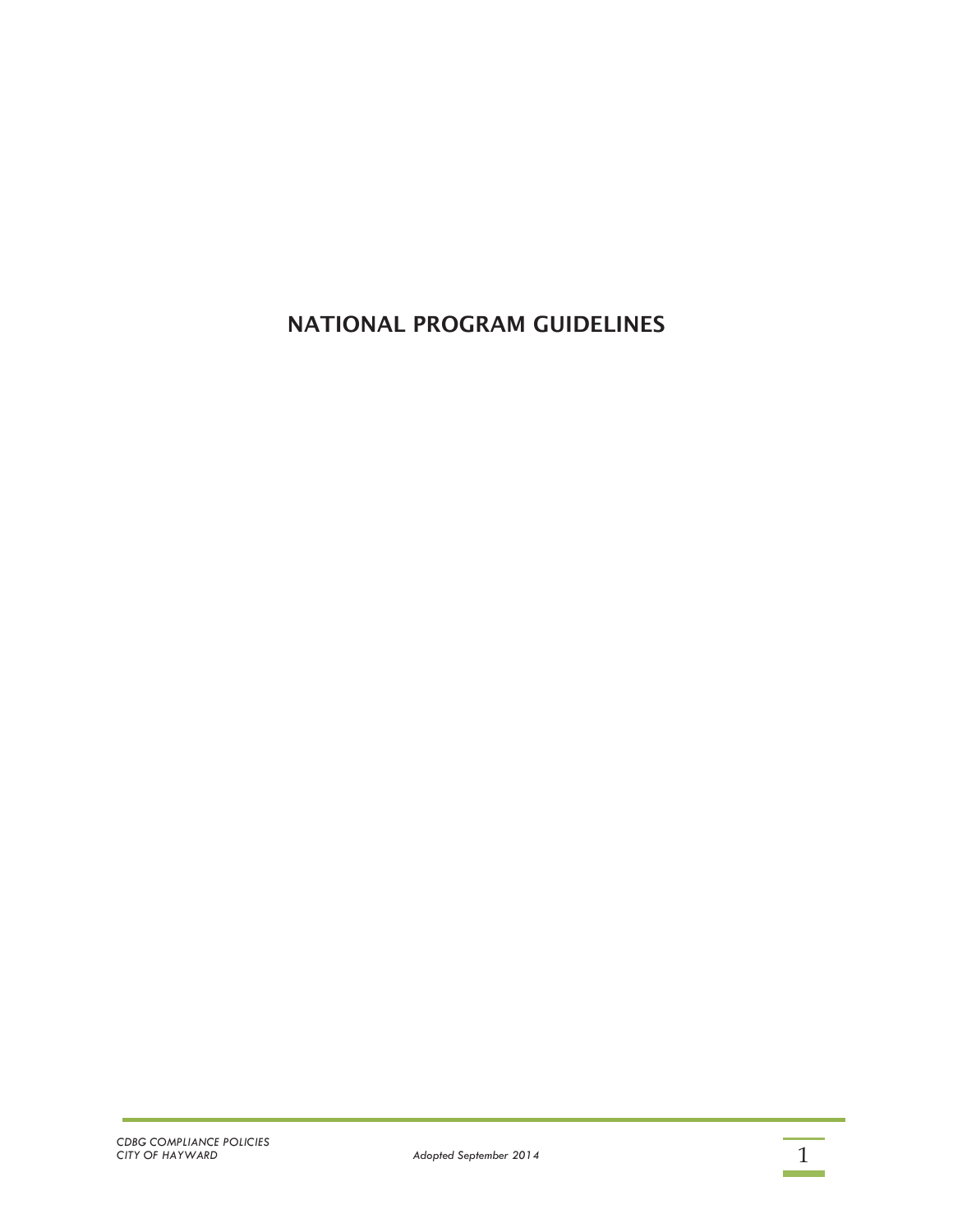# Key Definitions

This section provides definitions of key CDBG topics and terms.

**The Act:** The Housing and Community Development Act of 1974 makes funds available to qualified cities to develop of viable urban communities, by providing decent housing and a suitable living environment and expanding economic opportunities.

**Action Plan:** An annual plan that outlines proposed housing and community development objectives, activities, and budget in the City of Hayward. The plan includes information regarding federal, state, and local funding resources, a description of each activity to be implemented, and other actions that the City will take to address barriers to affordable housing, support anti-poverty strategies, and facilitate fair housing.

**Adjusted Award:** Amount of CDBG funds available to subrecipients after City Programs, administration, fair housing, and audit allocations are deducted

**Administrative Cap:** A maximum of 20 percent of the sum of the entitlement grant plus program income that is received during the program year may be spent on planning and administration costs.

**Alameda County HOME Consortium:** A consortium of all Cities in Alameda County, except for the Cities of Oakland and Berkeley, that directly receives HOME Investment Partnership Program (HOME) funds from HUD to expand the supply of decent, safe, sanitary, and affordable housing for very-low and low-income households.

**Application Review Committee (ARC):** A subcommittee of the Community Services Commission formed to interview applicants and make preliminary funding recommendations.

**Capacity Building:** Activities that build the capacity of the CDBG program, Sub-recipients, and program delivery to low income Hayward residents. Capacity building activities are subject to the 20 percent administrative cap.

**CDBG**: The Community Development Block Grant (CDBG) program is a flexible program that provides communities with resources to address a wide range of unique community development needs. Beginning in 1974, the CDBG program is one of the longest continuously run programs at HUD. The CDBG program provides annual grants on a formula basis to 1209 general units of local government and States.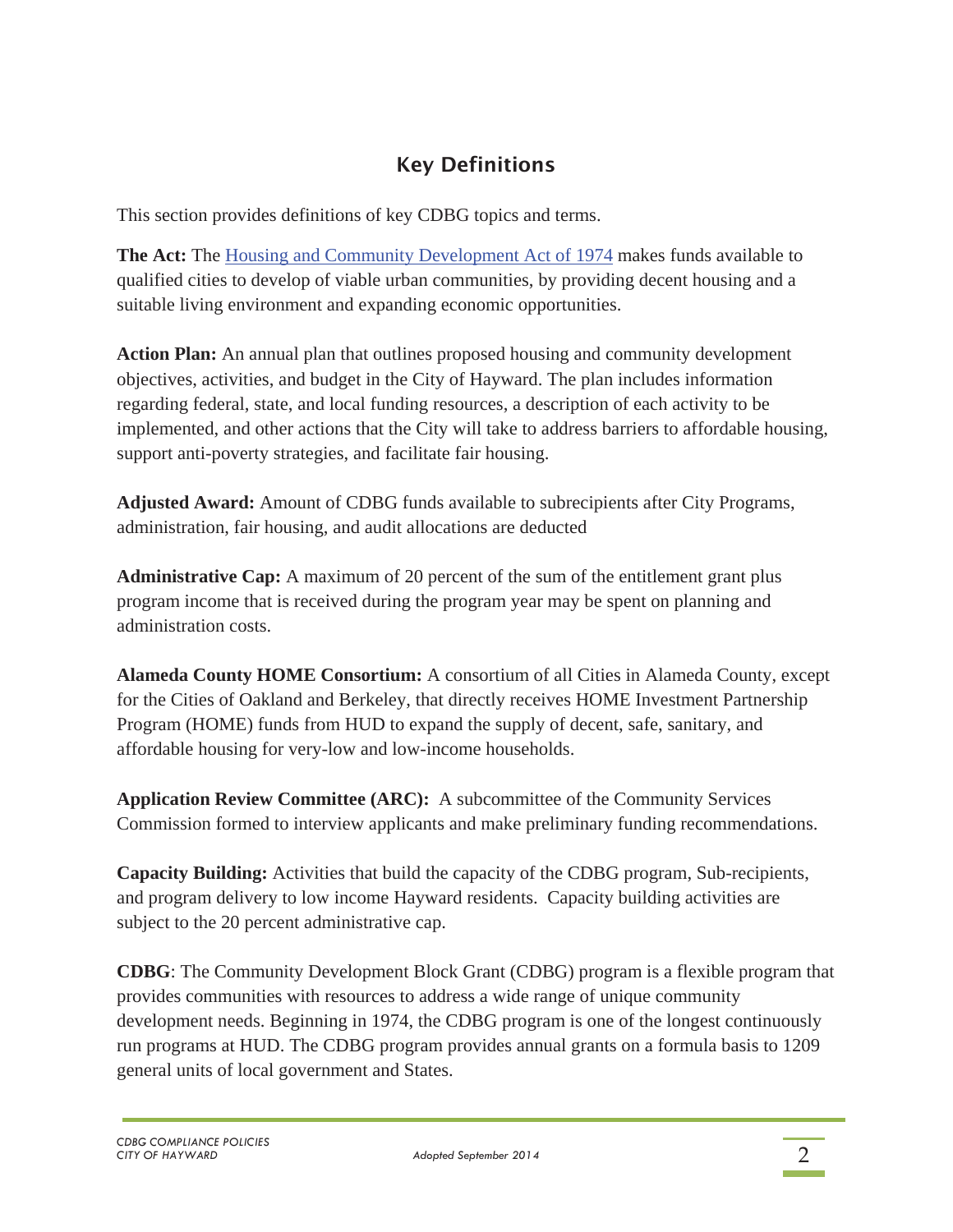**CDBG Recipient**: Local governments are known as grantees or recipients, and also referred to as units of general local government (UGLGs). Under the Entitlement CDBG Program, the City of Haywarx receives funding directly from HUD.

**CFR:** The *Code of Federal Regulations* (CFR) is the codification of the general and permanent rules and regulations (sometimes called administrative law) published in the Federal Register by the executive departments and agencies of the federal government of the United States. The CFR is divided into 50 titles that represent broad areas subject to federal regulation.

**Citizen:** Unless otherwise distinguished by HUD or applicable statute, citizen and resident are used interchangeably.

**Citizen Participation Plan:** A plan prepared by the City of Hayward in accordance with 24 CFR 570.486 which describes how the City will include and encourage citizen participation, especially by low and moderate income citizens.

**City Program:** An eligible activity or service provided by City of Hayward staff through a non-competitive application process.

**Conflict of Interest:** When an individual or organization is involved in multiple interests, one of which could corrupt or be perceived corrupt fair and objective allocation of funds or procurement of goods and services.

**Consolidated Annual Performance and Evaluation Report (CAPER):** An annual report prepared by the City of Hayward in accordance with 24 CFR Part 91, on the objectives, activities, and budget set forth in the Annual Action Plan and the progress on the three-to fiveyear Consolidated Plan.

**Consolidated Plan:** The Consolidated Plan is a three-to five-year strategic plan prepared by the City in accordance with 24 CFR Part 91, and describes needs, resources, priorities and proposed activities to be undertaken with respect to HUD's Office of Community Planning and Development CPD formula programs, including CDBG. An approved Consolidated Plan is one which has been approved by HUD.

**Contractors:** A contractor is an entity paid with CDBG funds in return for a specific service (e.g., construction). Contractors must be selected through a competitive procurement process.

**Community Services Commission (CSC):** An advisory body to City Council which encourages a planned and orderly approach to the development of community services in the City of Hayward. The CSC reviews, evaluates, and makes recommendations to the City Council on proposals submitted by agencies seeking City-administered funding, including but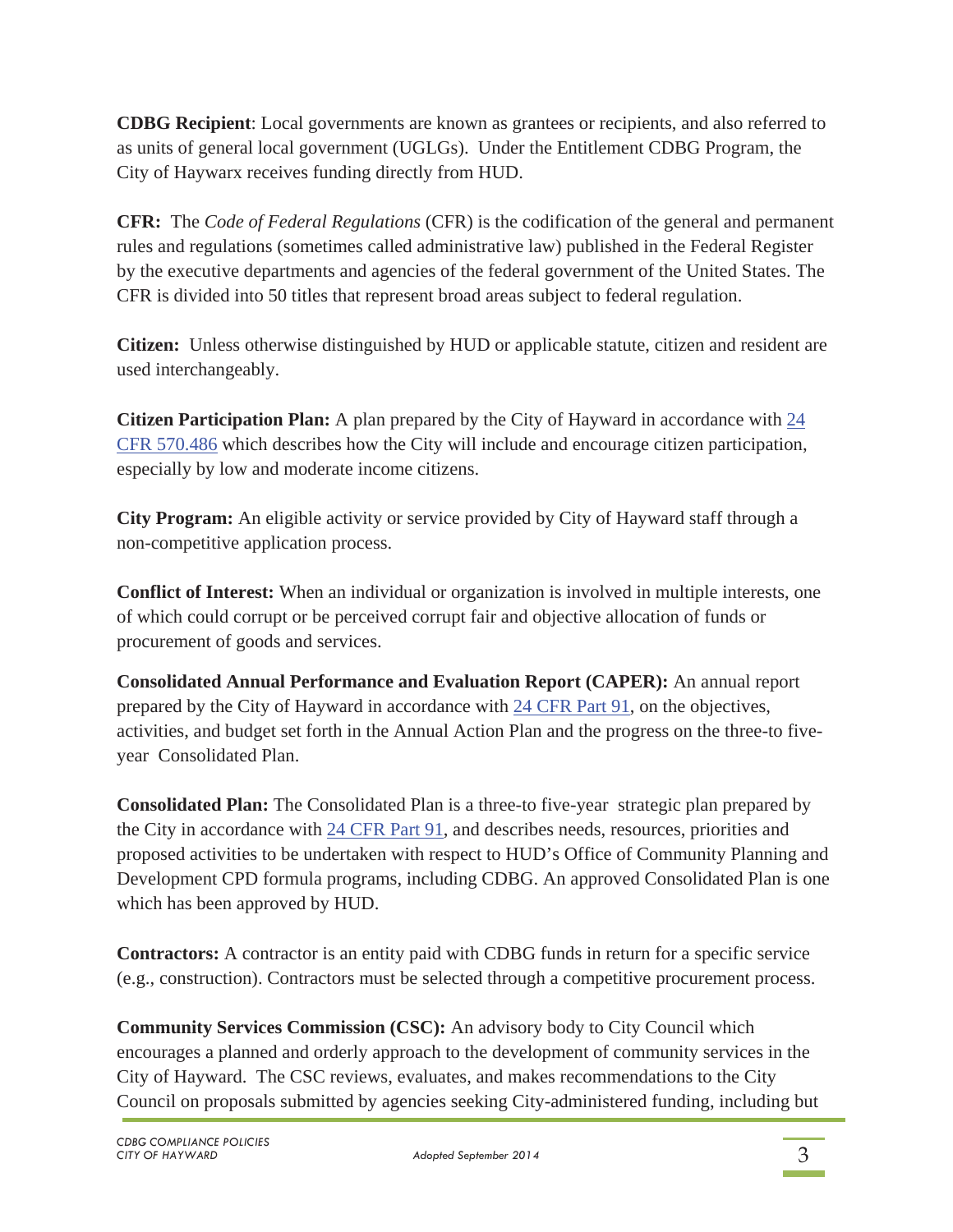not limited to Community Development Block Grant (CDBG) and Social Services Program Funding.

**Corrective Action Plan:** A plan prepared by a subrecipient or city partner to correct issues of non-compliance within a specific schedule**.**

**Cost Allocation:** The identification, aggregation, and assignment of centralized costs.

**Cost Allocation Plan:** A description of a process whereby services provided on a centralized basis (e.g., motor pools, computer centers, purchasing and accounting services) can be identified and assigned to benefited departments/agencies (e.g., the department/agency administering the CDBG program) on a reasonable and consistent basis.

**CPD:** The Office of Community Planning and Development (CPD) is an office within HUD. CPD administers and provides federal oversight of the CDBG program, along with other federal programs that provide decent housing, a suitable living environment, and expand economic opportunities for low and moderate income persons.

**Davis-Bacon Act:** Establishes the requirement for paying the local prevailing wages and fringe benefits, as determined by the U.S. Department of Labor, laborers and mechanics. It applies to contractors and subcontractors performing on federally funded or assisted contracts in excess of \$2,000.

**Draw Down**: Refers to the process of requesting and receiving CDBG funds. Grantees draw down funds from a line of credit established by HUD, while subrecipients typically draw down funds from grantees.

**Economic Development:** Activities to improve the economic health and standard of living in Hayward. Depending on the nature of the activity, eligible economic development activities may be subject to the Public Services or Administrative caps.

**Entitlement Community:** A city in a metropolitan area with a population of 50,000 or more, a principal city of a metropolitan area, or an urban county with a population of at least 200,000 (excluding the population of metropolitan cities located therein) that receives an annual allocation of CDBG funds directly from HUD under the CDBG Entitlement Program. An Entitlement Community is sometimes referred to by HUD as a grantee or recipient.

**Entitlement Grant**: Federal funds received by an entitlement community in a program year.

**Fiscal Sponsor:** A non-profit organization that applies for CDBG funding on behalf of an organization or group, also known as a Fiscal Agent. The fiscal sponsor accepts responsibility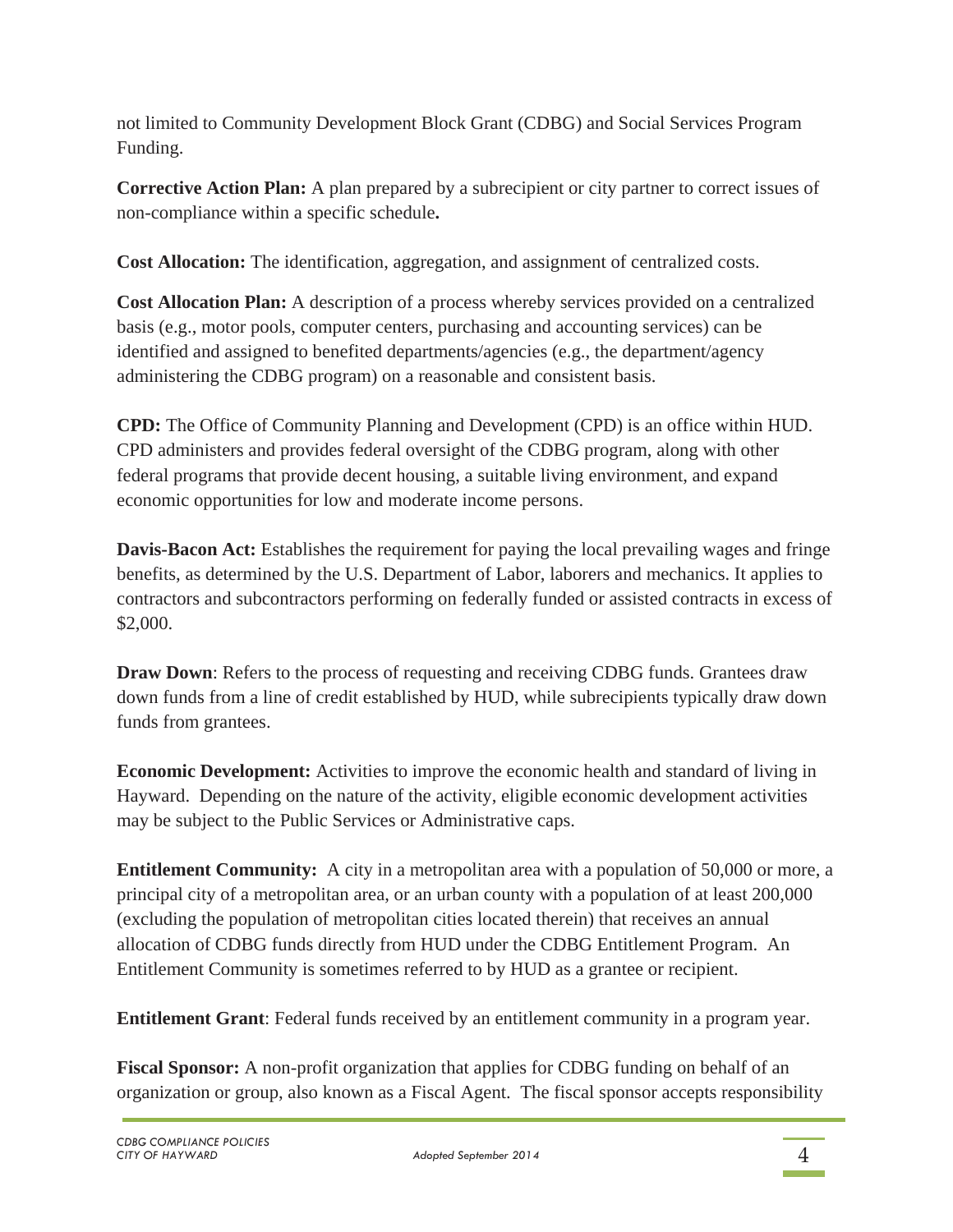to serve as a fiscal conduit for a City of Hayward-funded project, receiving and disbursing funds related to the grant, and administering the requirements throughout the City of Hayward grant process. The sponsored organization or group completes the project activity.

**Funding Cycle**: The time period associated with the City of Hayward's allocation of projected CDBG funds for the upcoming program year(s). The funding cycle is most commonly an annual cycle that begins in August and ends in April.

**Household:** All the persons who occupy a housing unit. The occupants may be a single family, one person living alone, two or more families living together, or any groups of related or unrelated persons who share living arrangements.

**Housing Rehabilitation:** Activities that assist homeowners with the repair, rehabilitation, or reconstruction of owner-occupied units.

**HUD:** CDBG funds are provided to states through the U.S. Department of Housing and Urban Development (HUD). HUD established the regulations and requirements for the program and has oversight responsibilities for the use of CDBG funds.

**HUD Guidelines**: All tools, guidebooks, trainings, notices, and other guiding materials and correspondence provided by HUD or CPD regarding the laws and regulations of CDBG Program.

**Integrated Disbursement and Information System (IDIS):** A nationwide database that provides HUD with current information regarding program activities and funding data. The City of Hayward uses IDIS to fund and report on its CDBG Program.

**Income:** Adjusted gross income as defined by the IRS Form 1040.

**Indirect Costs**: Costs that have been incurred for common or joint objectives and cannot be readily identified with a particular final cost objective.

**Indirect Cost Rate:** A device for determining in a reasonable manner the proportion of indirect costs each program should bear. It is the ratio (expressed as a percentage) of the indirect costs to a direct cost base.

**Indirect Cost Rate Proposal:** The documentation prepared by a governmental unit or subdivision thereof to substantiate its request for the establishment of an indirect cost rate.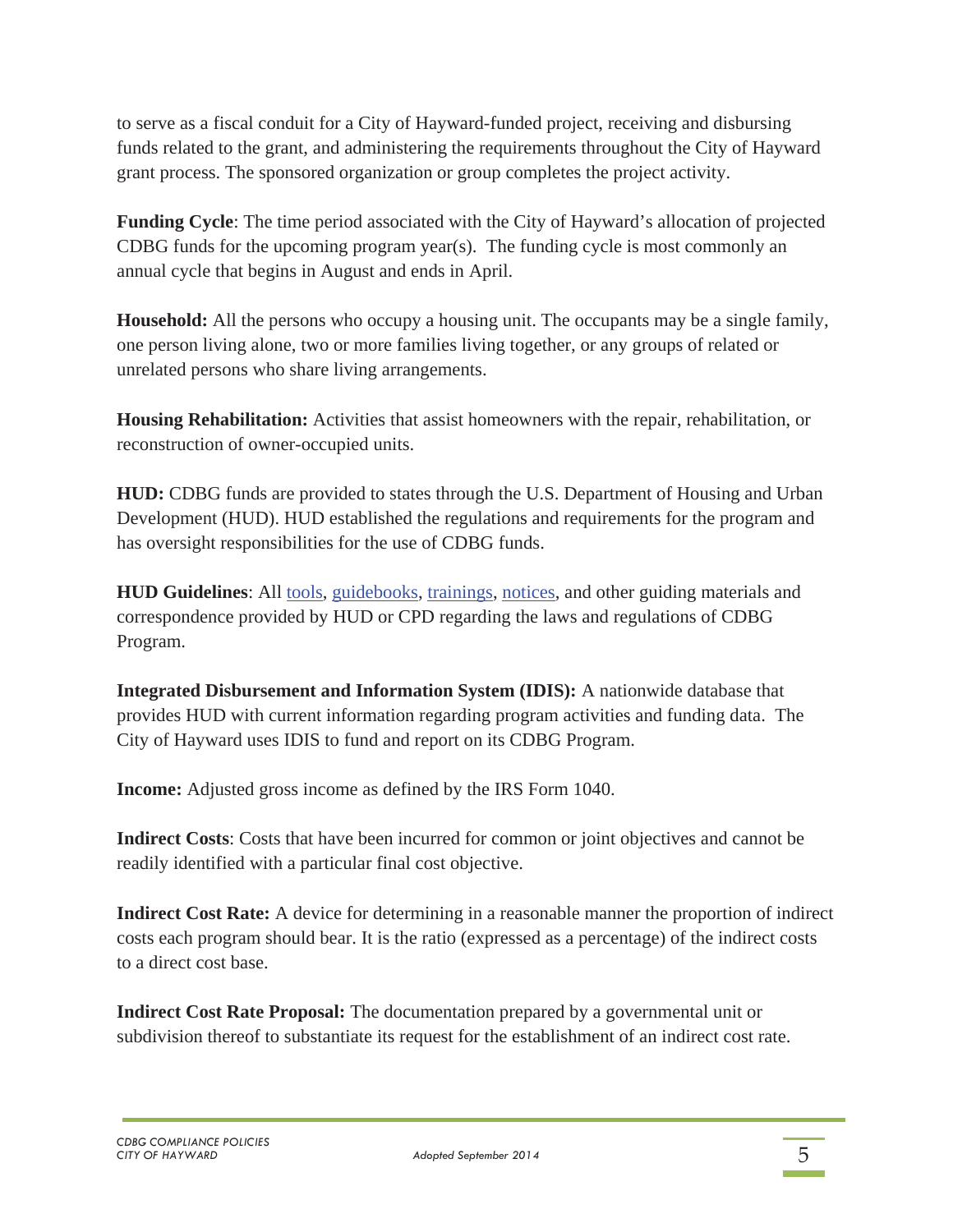**Job Creation/Retention:** A mandatory public benefit standard that requires at least one fulltime, permanent job per \$35,000 of CDBG funds used be created or retained.

**Low – and Moderate Income:** Low- and moderate income (also referred to in this manual as LMI) means family or household annual income less than the Section 8 Low Income Limit, generally 80 percent of the area median income, or a person within such household, as established by HUD.

**Low-Income Household/Family:** A household/family having an income equal to or less than the Section 8 Very Low Income limit (50% of the area median income) as established by HUD.

**Microenterprise:** A business that has five or fewer employees, one or more of whom own the enterprise.

**Minimum Contracting Standards**: A set of standards required before the execution of a Subrecipient Agreement. The standards indicate the minimum administrative and financial framework required to manage public funds.

**Minority Business Enterprise (MBE):** A business concern that is at least 51% owned by one or more individuals who are African American, Hispanic American, Native American, Asian-Pacific American or Asian-Indian American; and whose management and daily business operations are controlled by one or more of these owners.

**Moderate-Income Household/Family:** A household/family having an income equal to or less than the Section 8 Low Income limit (80% of area median income) established by HUD, but greater than the Section 8 Very Low Income limit (50% of area median income) established by HUD.

**Monitoring Visits:** Visits to subrecipient and city partner programs by Department of Library and Community Services staff to evaluate the progress/performance of the program and/or to provide technical assistance.

**Neighborhood Services**: Services that benefit an entire neighborhood and correspond with the neighborhood's or census tract's geographic boundaries.

**OMB:** The Office of Management and Budget (OMB) is the largest office within the Executive Office of the President of the United States (EOP). The main function of the OMB is to assist the President in preparing the budget. The OMB issues budget instructions or information, known as circulars, to Federal agencies.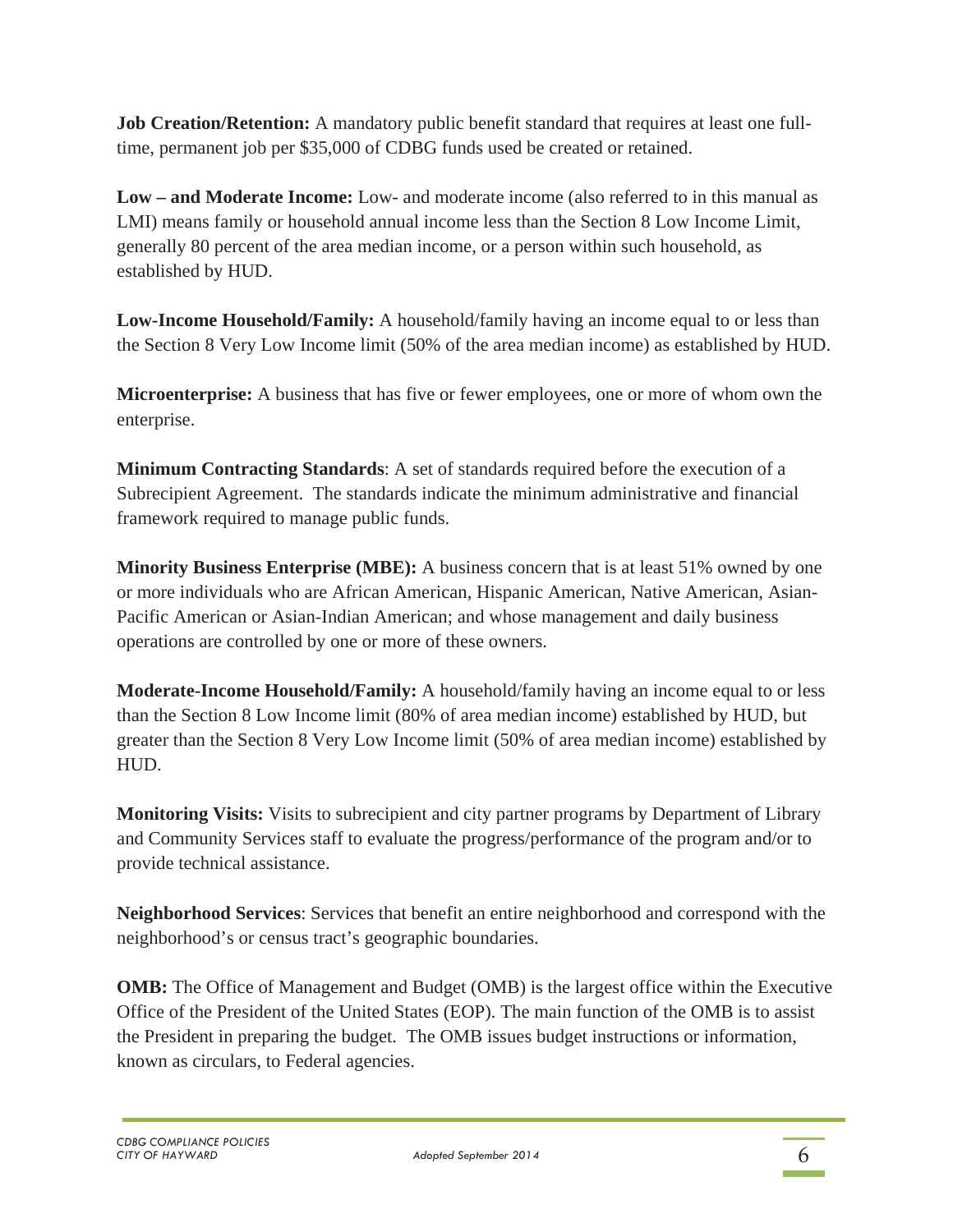**PR Reports**: Standard CDBG program reports generated in IDIS that provide financial and performance information. 66 different PR reports are available in a noncontiguous range from PR01 to PR95. PR05 and PR07 provide draw down details.

**Presumed Benefit:** Benefit a group of clientele that is presumed to be principally Low – and moderate income. Presumed benefit groups include abused children, battered spouses, severely disabled adults, homeless persons, illiterate adults, persons with AIDs, migrant farm workers, and elderly persons over 62-years-of-age.

**Program Income:** Program income is the gross income received by the City and its subrecipients directly generated from the use of CDBG funds.

**Program Year:** City of Hayward's Program Year begins July 1 and concludes June 30 of the following year.

**Public Service Activity:** Eligible public service activities including but not limited to those concerned with employment, crime prevention, child care, health, homelessness, drug abuse, education, fair housing counseling, energy conservation, and welfare. To be eligible for CDBG assistance, a public service must be either a new service or a quantifiable increase.

**Public Services Cap**: A maximum of 15 percent of the sum of the entitlement grant plus program income that is received during the program year may be spent on public service activities.

**Resident:** Unless otherwise distinguished by HUD or applicable statute, resident and citizen are used interchangeably.

**Revolving Fund (RLF):** A separate fund established to carryout eligible housing and/or economic development activities which generate program income. The fund reuses program income in making the same types of activities.

**Section 3:** Section 3 of the Housing and Urban Development (HUD) Act of 1968 established the Section 3 Program, which requires recipients of HUD financial assistance, to the greatest extent possible, provide job training, employment, and contract opportunities for low- or verylow income residents in connection with projects and activities in their neighborhoods.

**Small Business:** The U.S. Small Business Administration is responsible for defining small businesses. Small Businesses are commonly identified by 500 employees or less for manufacturing and mining industries and \$7.5 million or less in average annual receipts for non-mining industries. However, there are a number of exceptions.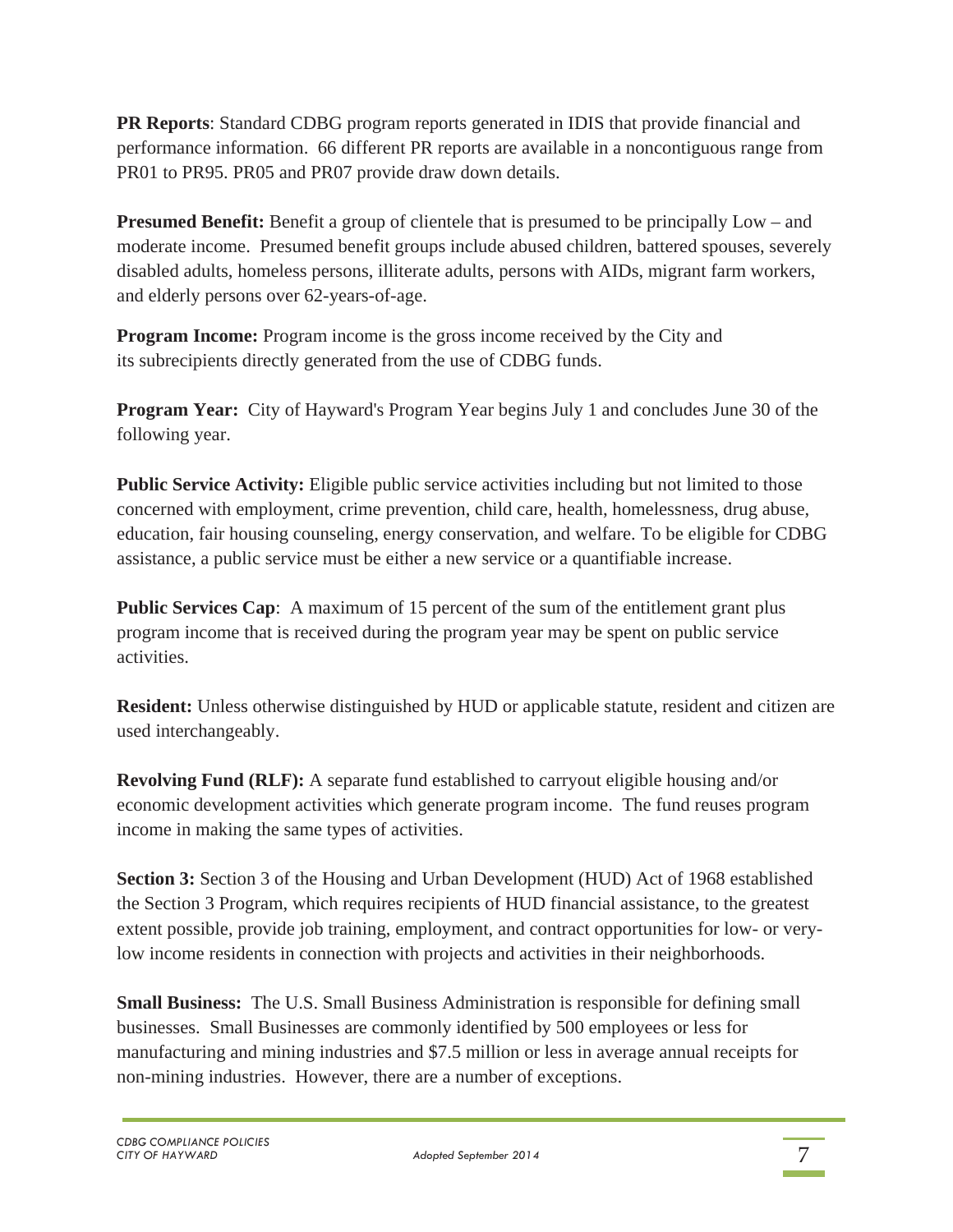**Statement/Scope of Work:** An exhibit of the subrecipient agreement which must include the a project description, the national objective claimed, activity descriptions, intended beneficiaries (number and type), detailed budget and location(s) of program-related activity.

**Subrecipient:** An entity charged with implementation of one or more activities funded with Hayward CDBG dollars.

**Subrecipient Agreement:** A written agreement between the City of Hayward and the subrecipient that is required before CDBG funds are disbursed.

**Substantial Amendment:** An amendment to the Action Plan or the Consolidated Plan as required when 25 percent of the original award for an activity or plans to utilize funds under a different activity category are proposed.

**Technical Assistance:** Assistance to an entity by another entity more knowledgeable in the applicable subject field, resulting in increased capacity or knowledge of the assisted entity.

**Timeliness:** Carrying out CDBG-funded activities in a timely manner.

**Timeliness Spending Test:** A test conducted sixty days prior to the end of the current program year, to ensure that the amount of entitlement grant funds available to the City of Hayward under grant agreements but undisbursed by the U.S. Treasury is not more than 1.5 times the entitlement grant amount for the current program year.

**Urgent Need:** Activities designed to alleviate existing conditions of recent origin (18 months) that pose serious threats to the health and welfare of the community; this objective may only be used if the community cannot finance necessary activities with other sources

**Women's Business Enterprise (WBE):** A business concern that is at least 51% owned by one or more women and whose management and daily business operations are controlled by one or more of these owners.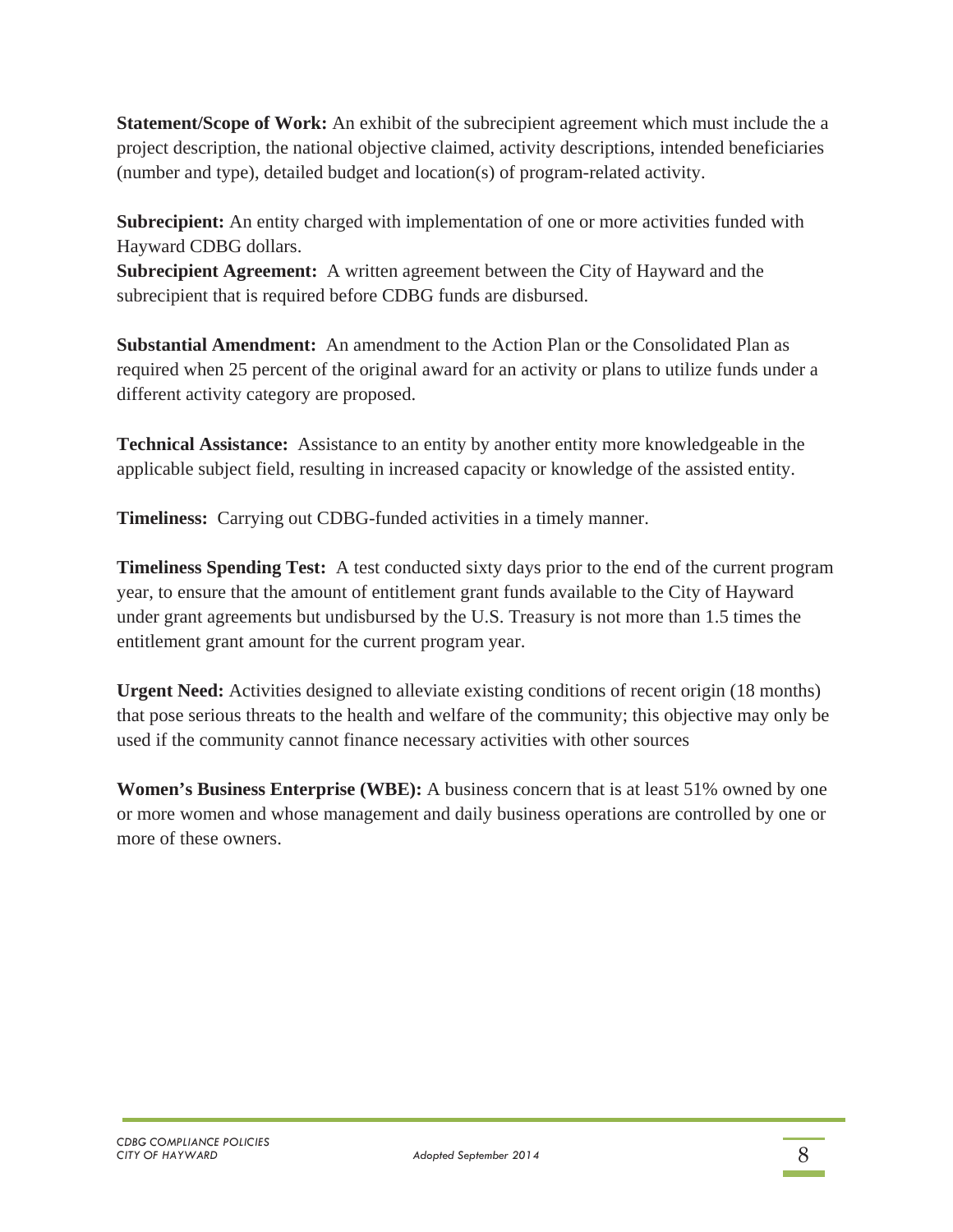### **Overview**

These policies are a combination of federal rules and local policies used to oversee the Community Development Block Grant Program (CDBG) for the City of Hayward. They reflect best practices and policies as set forth by the U.S. Department of Housing and Urban Development (HUD). These policies will be updated on an ongoing basis and shall always reflect a coordination of HUD's National Objectives, Eligible Activities, and City Priorities. HUD regulations, guidebooks, and manuals will supersede any future conflicting policies. The citation reference from Title 24 Code of Federal Regulations (CFR) Part 570 - Community Development Block Grants can be found in parentheses next to each heading below.

While there are many aspects that must be considered in selecting activities to assist under the CDBG program, there are six key steps a grant recipient should take in the early stages of the process of determining if CDBG funds may be used to assist a proposed activity.

- 1. Determine if the activity falls within a category of explicitly authorized activities in the CDBG statute. Generally, if an activity does not fall within a category of explicitly authorized activities in the statute, the activity is considered ineligible. HUD's Guide to National Objectives and Eligible Activities describes all categories of basic eligibility that were authorized at the time of publication.
- 2. Determine if a proposed activity that appears not to be included in the statute's list of eligible activities has actually been interpreted as eligible under the statute by the CDBG Eligible Activity regulations.
- 3. Determine if the proposed activity can meet one of the national objectives of the program, allotted by the eligible activity.
- 4. Ensure that carrying out the activity with CDBG funds will not result in the City's certification that at least 70 percent of CDBG expenditures will be for activities that are considered to benefit L/M income persons over the one, two, or three consecutive program years specified by the grant recipient.
- 5. Review proposed costs of the activity to determine if they appear to be necessary and reasonable and will otherwise conform with the requirements of The Office of Management and Budget (OMB) Circulars A-87, "Cost Principles for State, Local, and Indian Tribal Governments," A-122, "Cost Principles for Non-Profit Organizations," A-21, "Cost Principals for Educational Institutions," 24 CFR Part 84, "Uniform Administrative Requirements for Grants and Agreements With Institutions of Higher Education, Hospitals, and Other Non-Profit Organizations;" or 24 CFR Part 85,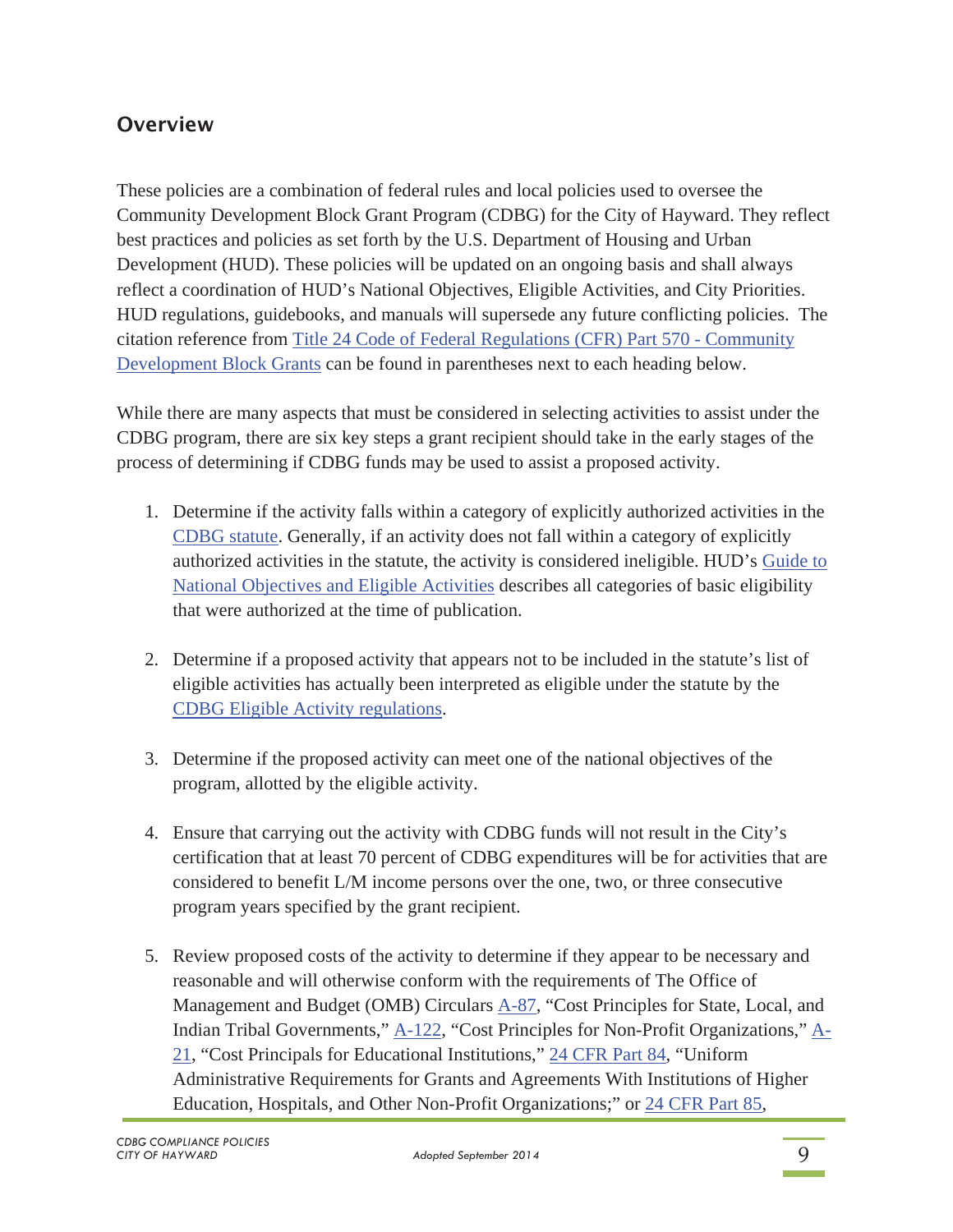'Uniform Administrative Requirements for Grants and Cooperative Agreements to State and Local Governments", as applicable.

6. Complete the environmental review and clearance procedures for the project of which the activity is a part. Law prohibits HUD from releasing funds for a CDBG activity until the grant recipient certifies that it has met its responsibilities with respect to environmental protection.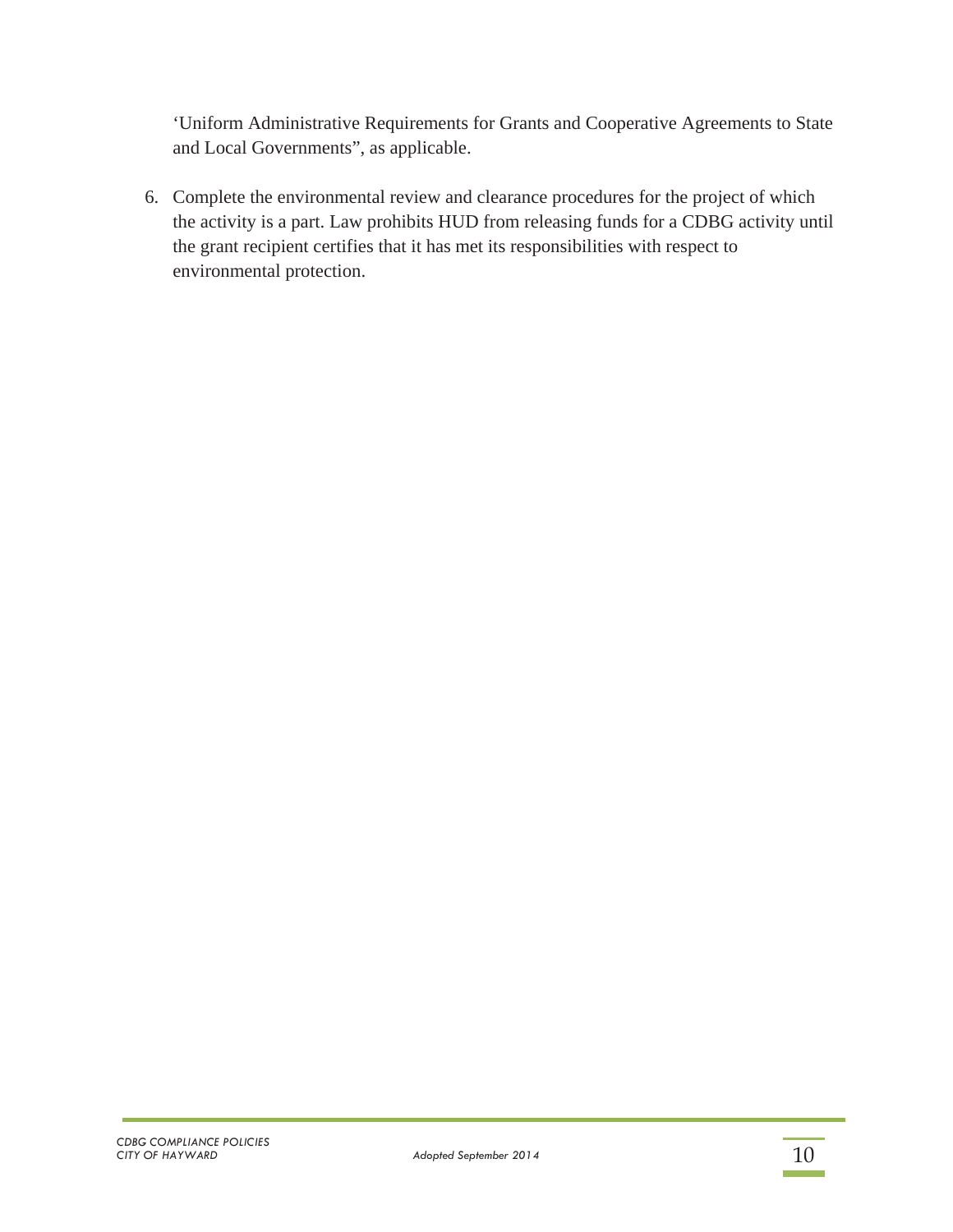### National Objectives

(24 CFR 570.208)

Statutory Citations Section 101(c), Section 104(b)(3), 105(c) of the Act

Challenge to presumption: The program rules state that an activity that meets the specified criteria for a national objective will be presumed to have met that objective. However, it should be noted that, although it is presumed that all CDBG-assisted activities may involve some benefit to LMI persons or households, the regulations provide that in any case where there is substantial evidence that an activity might not principally benefit LMI persons, even though the activity conforms to a literal reading of LMI Benefit criteria, the presumption that the activity meets the national objective may be rebutted by HUD.

In order to be considered eligible for funding, activities must meet one of three CDBG national objectives

#### 1. Low & Moderate Income (LMI) Benefit

- Area Benefit: activities available for the benefit of all the residents in a particular area, where at least 51 percent of those residents are low-moderate income persons.
- Limited Clientele: activities benefiting low-moderate income residents, as defined by annually established HUD income limits, or a specific group with Presumed Benefit (e.g. abused children, elderly persons, battered spouses) as indicated in 24 CFR 570.208(2)(a), at least 51 percent of whom are LMI persons.
- Housing: activities carried out for the purpose of providing or improving permanent residential structures that, upon completion, will be occupied by LMI households.
- Job Creation/Retention: activities designed to create or retain permanent jobs where at least 51 percent of the jobs involve the employment of LMI persons.

#### 2. Slum & Blight Removal

 $\bullet$  Area Basis: activities undertaken to eliminate specific conditions of blight, physical decay, or environmental contamination that are located in a designated area of distress, including acquisition, clearance, relocation, historic preservation, remediation of environmentally contaminated properties, or rehabilitation. Rehabilitation must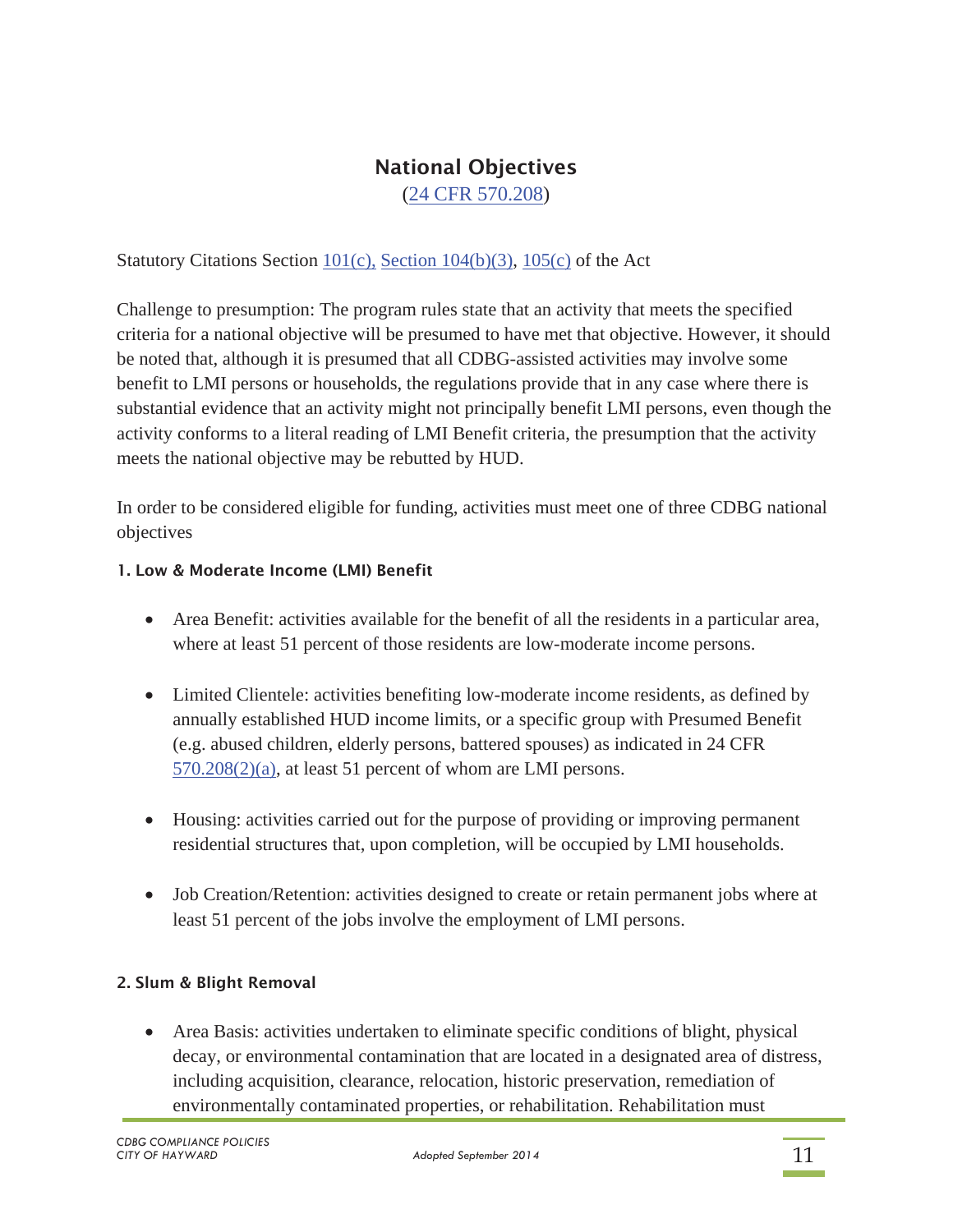eliminate conditions that are detrimental to public health/safety; acquisition and relocation must be precursors to other activities that eliminate blight.

• Spot Basis: activities undertaken to eliminate specific conditions of blight, physical decay, or environmental contamination at specific sites not located in designated blighted areas, including acquisition, clearance, relocation, historic preservation, remediation of environmentally contaminated properties, or rehabilitation. Rehabilitation must eliminate conditions that are detrimental to public health/safety; acquisition and relocation must be precursors to other activities that eliminate blight.

#### 3. Urgent Need

 $\bullet$  Activities designed to alleviate existing conditions of recent origin (18 months) that pose serious threats to the health and welfare of the community; this objective may only be used if the community cannot finance necessary activities with other sources.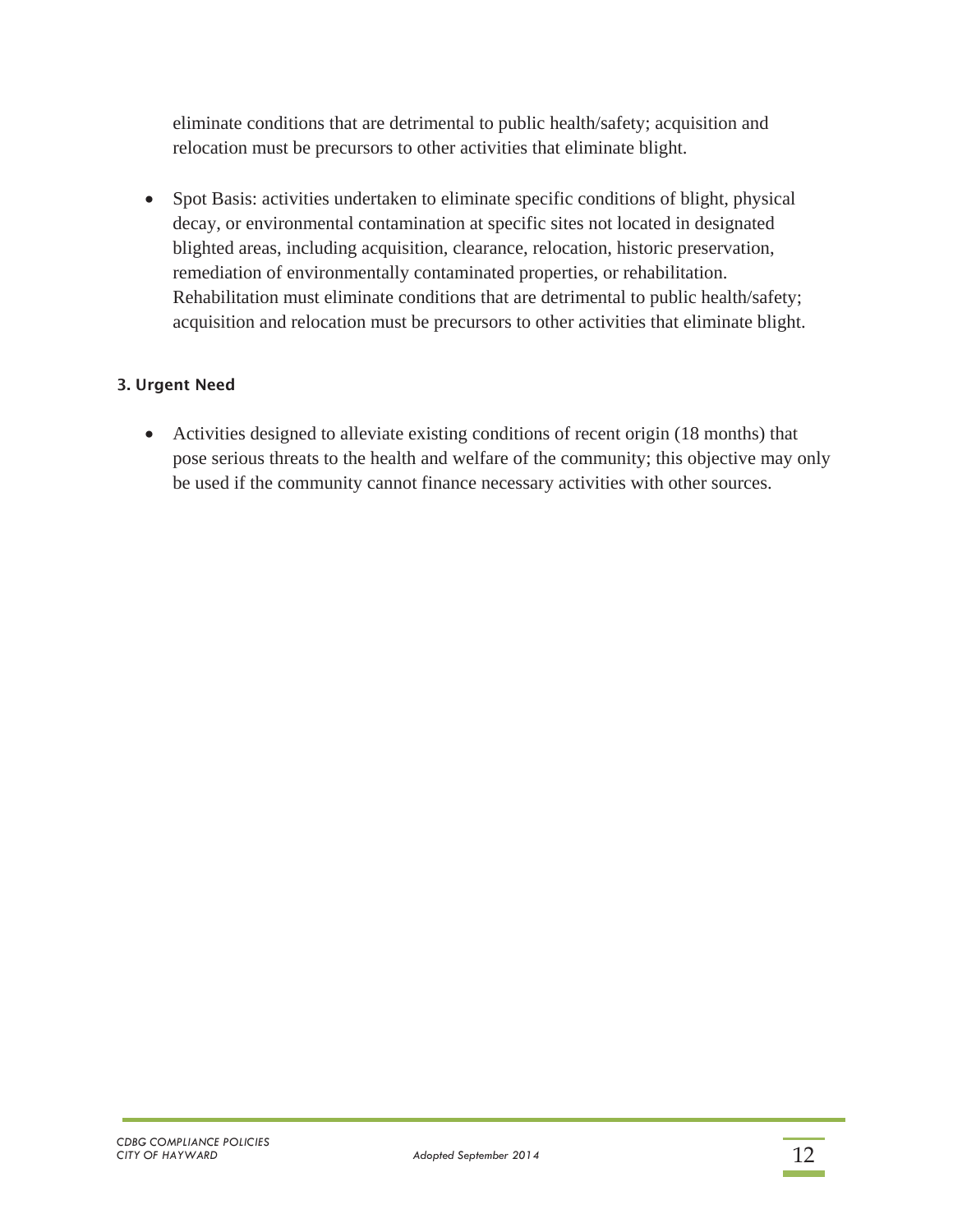### Categorical Limits

(24 CFR 570.200 and 570.201)

At least 70 percent of CDBG funds utilized during three consecutive program years, as specified by the grantee, must be expended for LMI benefit; the costs of planning and program administration are excluded from this calculation. (24 CFR 570.200(a)(3))

The amount of CDBG funds obligated for public service activities in each program year may not exceed 15 percent of the total entitlement grant for that program year, plus 15 percent of the program income received during the preceding program year. (24 CFR 570.201(e)(1))

The amount of CDBG funds obligated for planning and administration activities in each program year may not exceed 20 percent of the total entitlement grant for that program year plus the program income received during that program year. (24 CFR 570.200(g))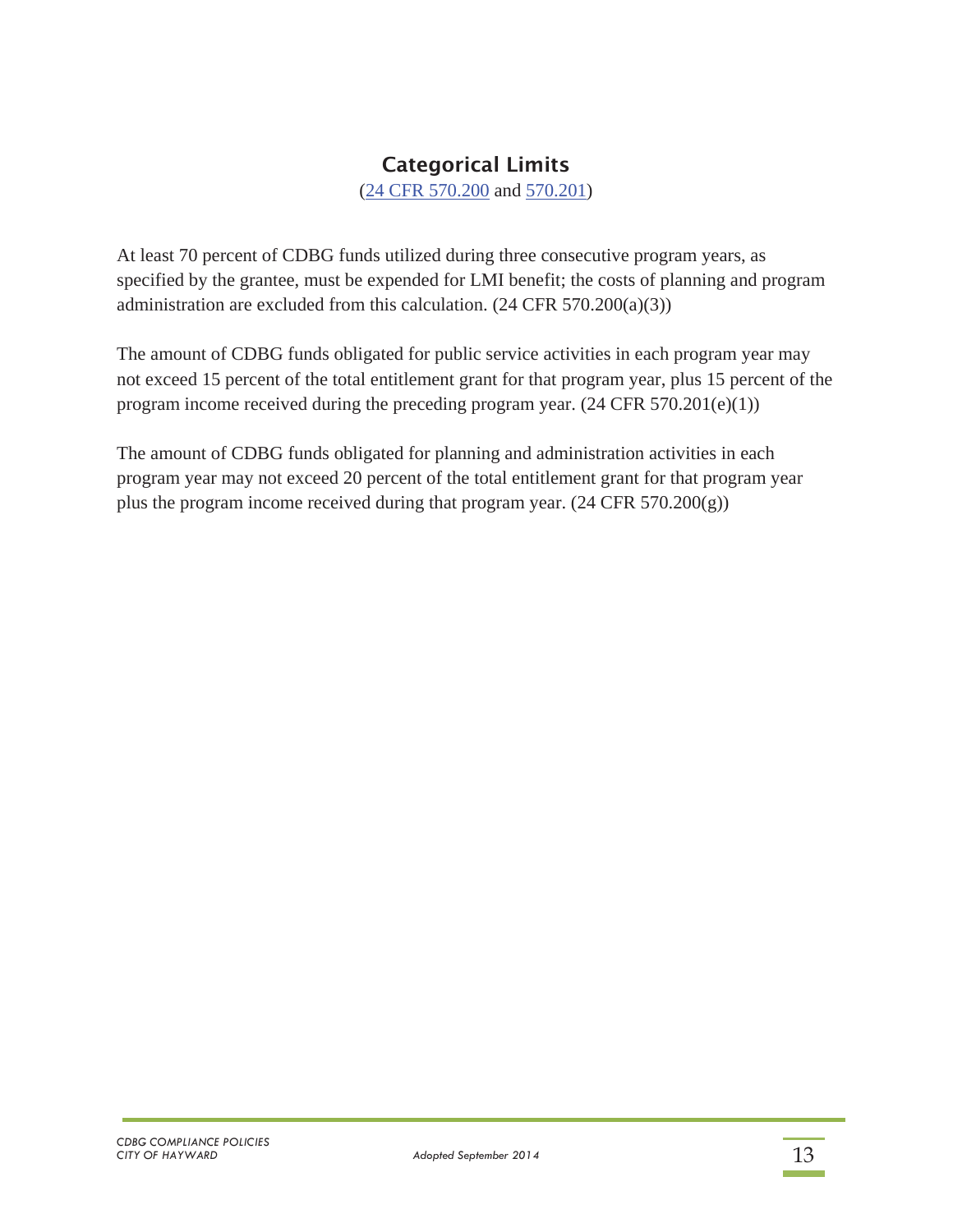#### Program Income

(24 CFR 570.500 and 570.504)

Unless the funds are in a Revolving Fund (RLF), program income funds must be used before requesting additional drawdowns of entitlement funds.

The City may reuse any revenue generated from projects undertaken with CDBG funding towards any other eligible activities within the entitlement community. The City shall prioritize one-time City infrastructure projects for these funds. Furthermore, any program income earned by a subrecipient or City Program may be retained by the subrecipient or City Program provided the income is treated as additional CDBG funds and thus subject to all applicable federal and local requirements.

**Program Income Defined:** Program income is the gross income received by the City and its subrecipients directly generated from the use of CDBG funds.

Program income includes:

- Proceeds from the sale or lease of property purchased or improved with CDBG funds;
- Proceeds from the sale or lease of equipment purchased with CDBG funds;
- Gross income from the use or rental of real or personal property acquired, constructed or improved by the City less costs incidental to the generation of income;
- Payments of principal and interest on loans made using CDBG funds;
- Proceeds from the sale of loans or obligations secured by loans made with CDBG funds;
- Interest earned on an RLF pending its disposition;
- Interest earned on program income;
- Funds collected through special assessments on properties not owned and occupied by LMI households in order to recover the CDBG portion of a public improvement.
- Subgrantee income from an ownership interest in a for-profit entity that was assisted with CDBG.

Program income does not include:

- Any income received in a single year by the City's subrecipients, that does not exceed \$25,000; and
- Amounts generated by activities that are financed by a loan guaranteed under section 108 of the Act; and
- proceeds from fund raising activities carried out by subrecipients receiving CDBG assistance; and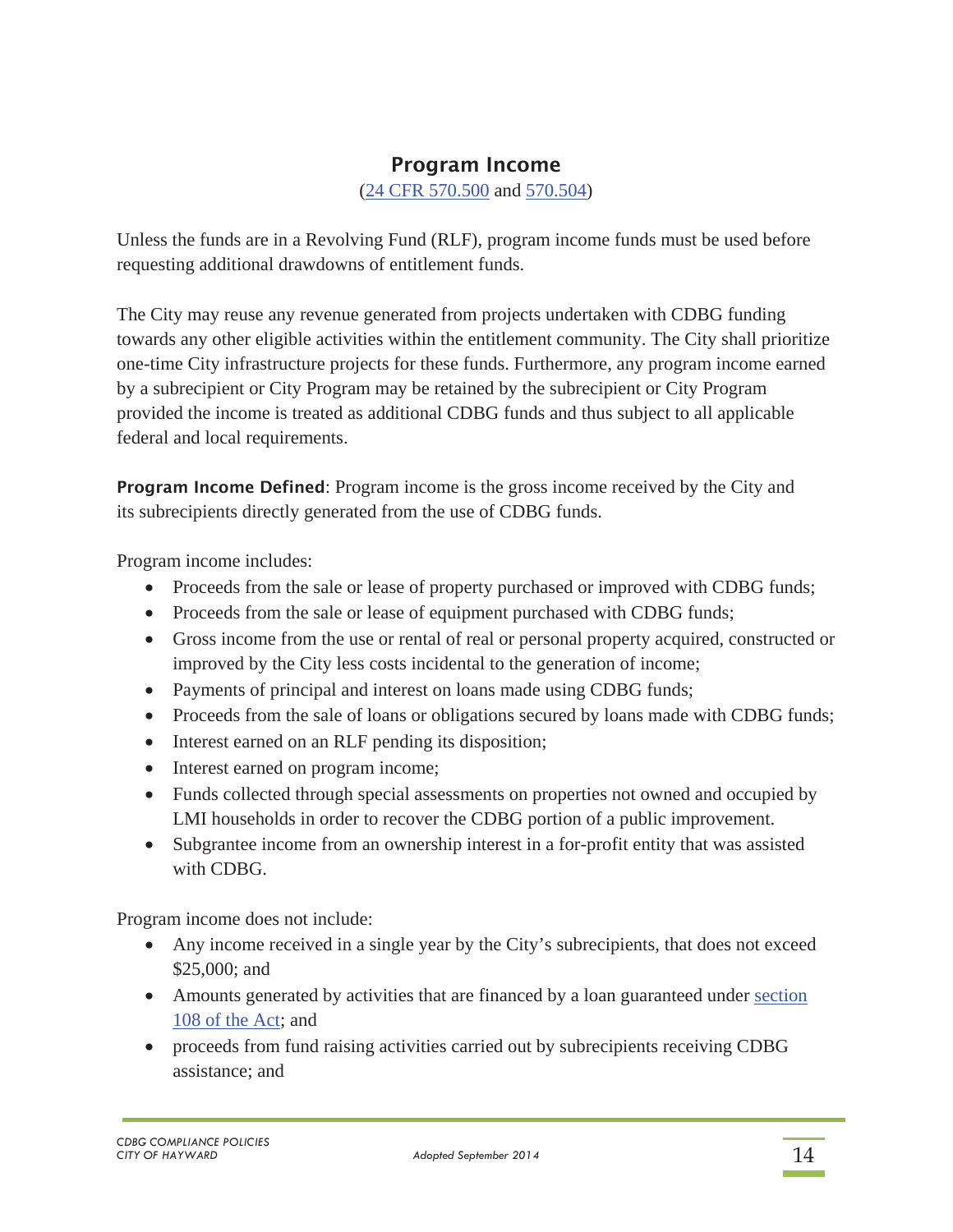- funds collected through special assessments used to recover the non-CDBG portion of a public improvement; and
- proceeds from the disposition of real property acquired or improved with CDBG funds when the disposition occurs after the applicable time period specified in 24 CFR  $570.503(b)(7)(i)$  for subrecipient-controlled property, or in 24 CFR 570.505 for recipient-controlled property.

Program income paid to the City is always program income and is not subject to the \$25,000 exclusion and must be distributed under the method of distribution. The program income should be distributed, as feasible, prior to additional draws from Treasury.

Program income retained by the City is treated as additional CDBG funds subject to all CDBG requirements.

Program income that is held in a revolving fund does not have to be used before grant funds are drawn down for a different type of CDBG project. However, program income in a revolving fund must be used before additional grant funds are drawn down for revolving fund activities.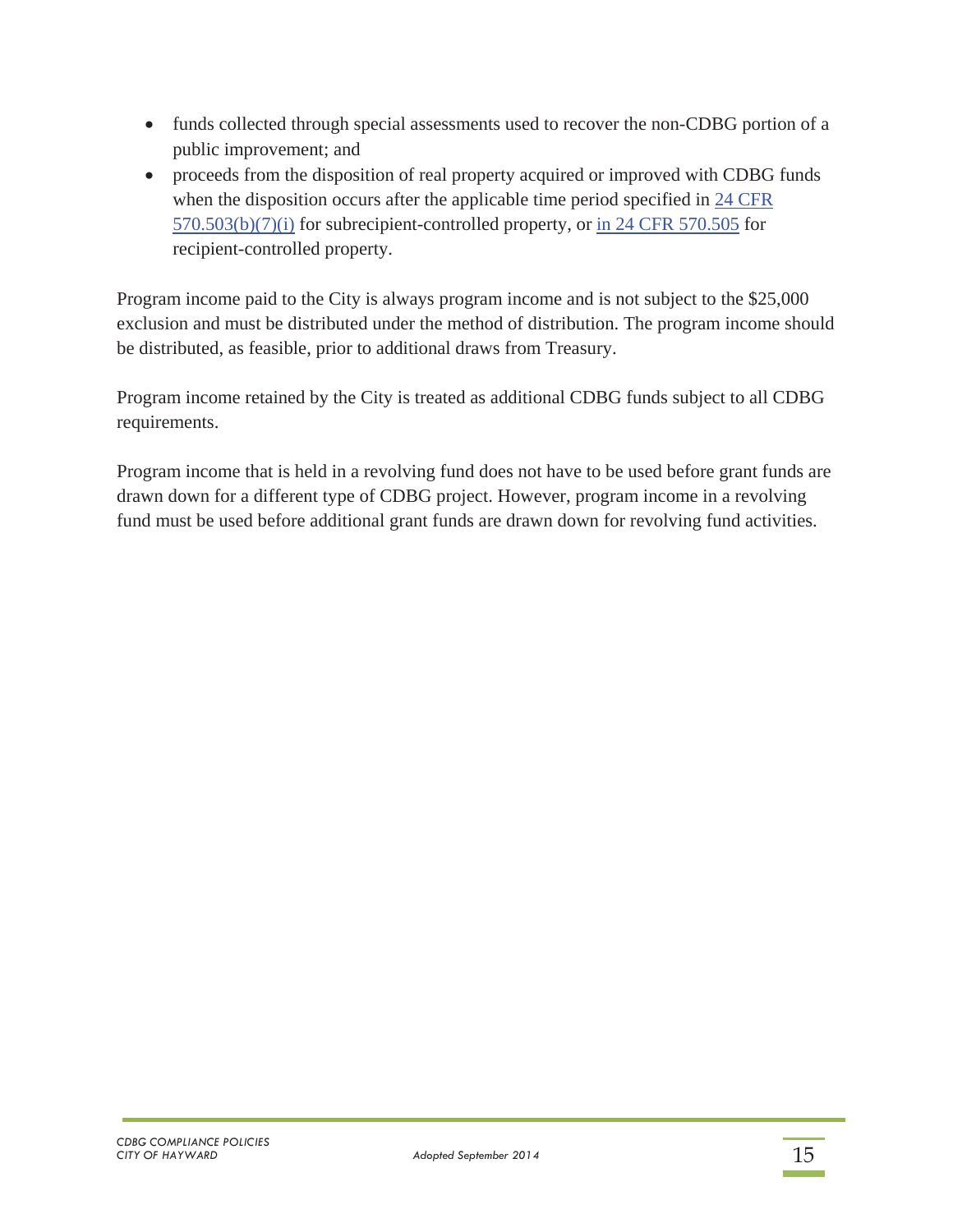# Cost Principles

OMB Circulars A-87 (state and local governments) and A-122 (nonprofits) provide basic guidelines for determining whether a cost is allowable.

To be allowable under CDBG (and other federal programs), cost must meet the following general criteria:

- Be necessary and reasonable for proper and efficient performance and administration of the federal award;
- Be allocable to the federal award under the provisions of the OMB circulars (see below);
- Be authorized or not prohibited under state or local laws or regulations;
- Conform to any limitations or exclusions set forth in the OMB circulars, federal laws, terms and conditions of the federal award, or other governing regulations as to types or amounts of cost items;
- Be consistent with policies, regulations and procedures that apply uniformly to both federal awards and other activities of the governmental unit;
- $\bullet$  Be accorded consistent treatment; a cost may not be assigned to the CDBG program as a direct cost if any other cost incurred for the same purpose in like circumstances has been allocated to the program as an indirect cost;
- $\bullet$  Be determined in accordance with generally accepted accounting principles;
- Not be included as a cost or used to meet cost sharing or matching requirements of any other federal award in either the current or a prior period, except as specifically provided by federal law or regulation;
- $\bullet$  Be the net of applicable credits (that is, any credits such as discounts or price adjustments must be deducted from the total costs charged); and
- Be adequately documented.

The OMB circulars also contain a "selected" list of costs that are allowable or unallowable. However, the fact that an item of cost is not included does not mean it's unallowable. Rather the cost's allowability is determined by reference to the basic guidelines.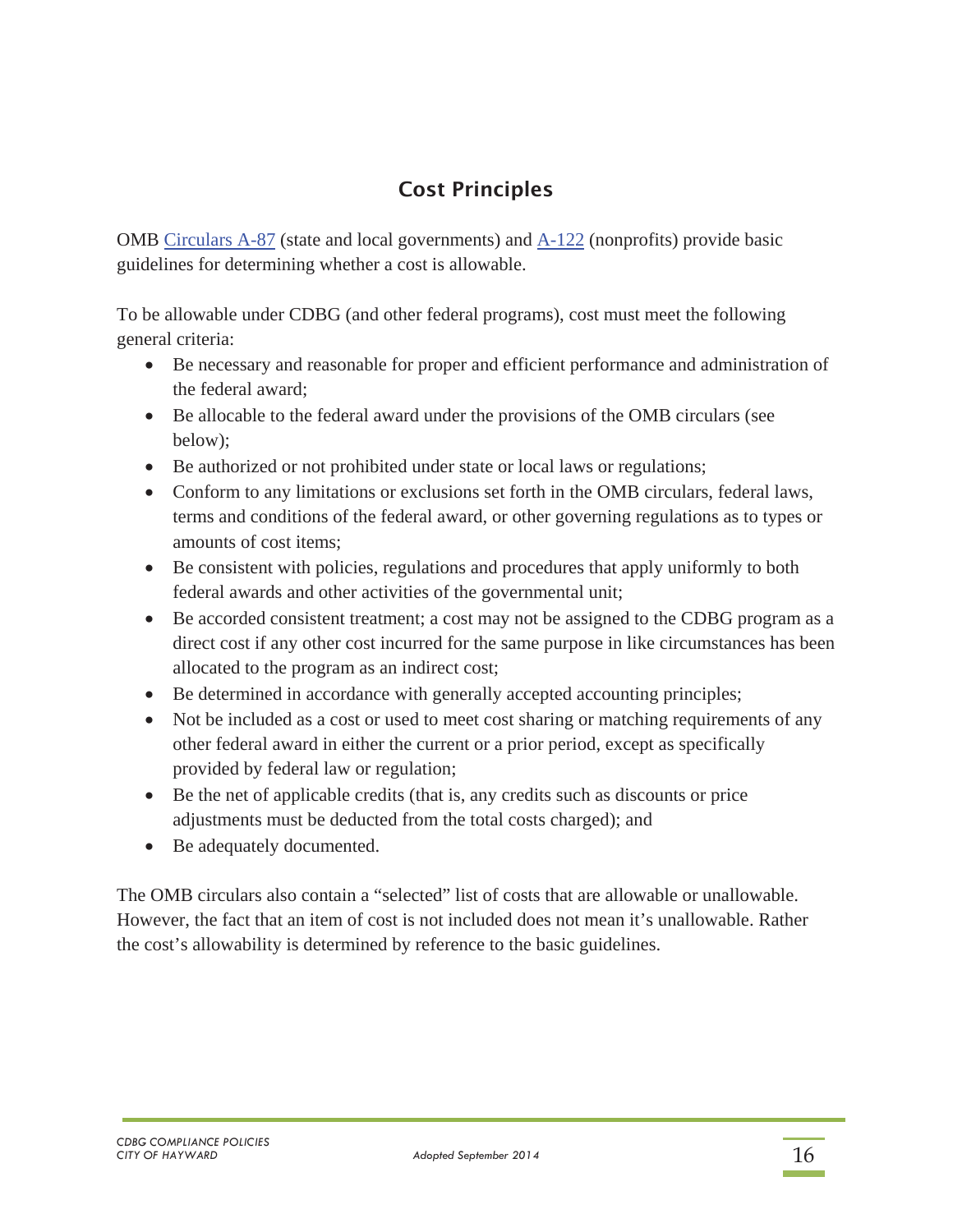# Cost Allocation

Costs charged to CDBG must also be allocable to the CDBG program.

A cost is allocable if it is treated consistently with other costs incurred for the same purpose in like circumstances (i.e., states/ units of general local government must treat costs consistently for all grant programs); and:

- Is incurred specifically for the CDBG program;
- Benefits both the CDBG program and other work and can be distributed in reasonable proportion to the benefits received; or
- Is necessary to the overall operation of the organization, although a direct relationship to any particular cost objective cannot be shown.

Any costs allocable to a particular federal award or cost objective (such as CDBG) may not be charged to other federal awards to overcome funding deficiencies, to avoid restrictions imposed by law or the terms of the federal award, or for other reasons.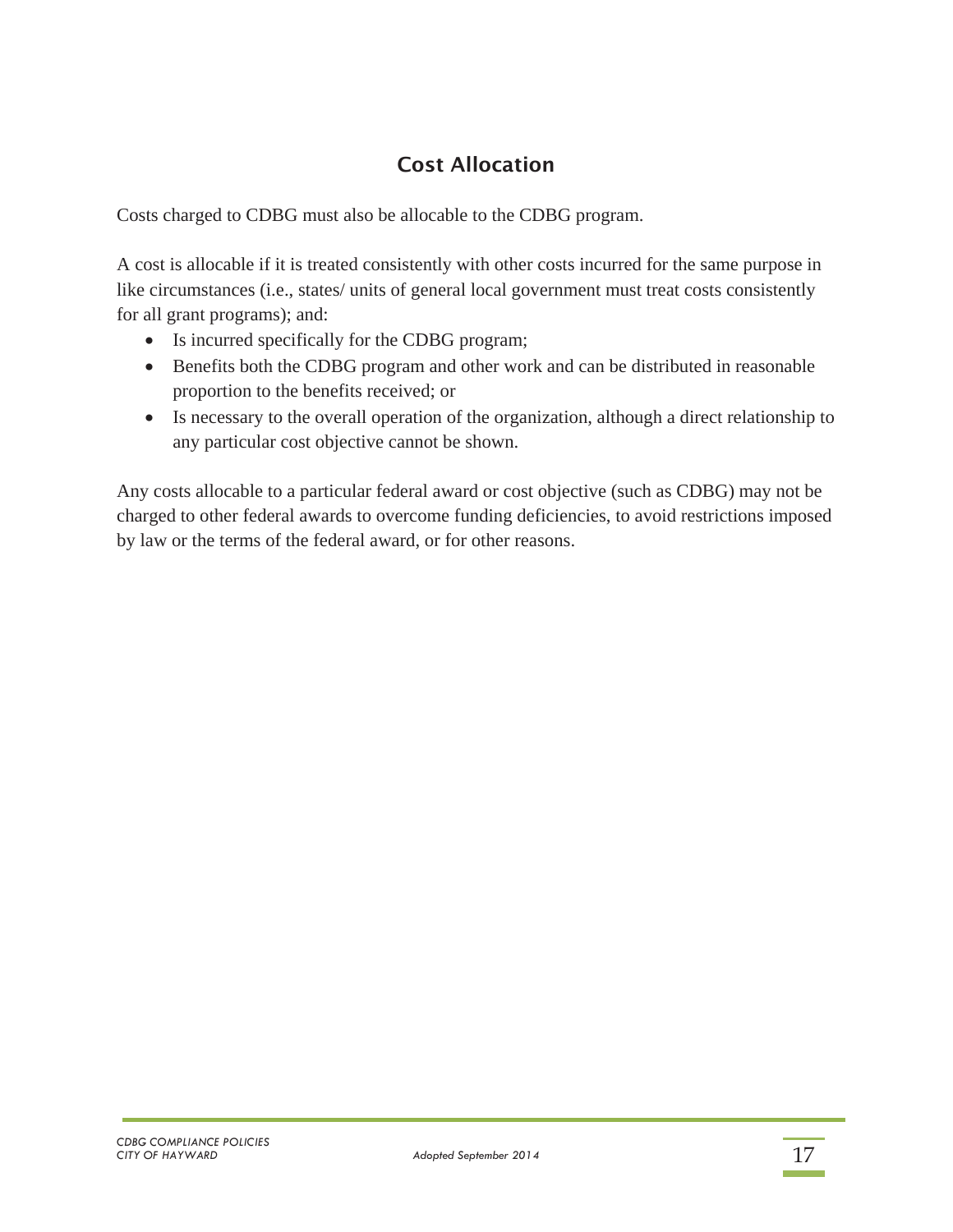### Indirect Costs – State and Local Governments

OMB Circular A-87 (State and Local Governments)

OMB Circular A-87 requires that governmental entities support indirect costs with a cost allocation plan or an indirect cost proposal prepared in accordance with the circular. Indirect costs should be allocated in a manner which will result in the grant program bearing its fair share of total indirect costs.

A central service cost allocation plan is required if the local government has indirect costs resulting from centralized services that will be charged to federal awards.

A central service cost allocation plan, for the purposes of local governments, refers to a description of a process whereby services provided on a centralized basis (e.g., motor pools, computer centers, purchasing and accounting services) can be identified and assigned to benefited departments/agencies (e.g., the department/agency administering the CDBG program) on a reasonable and consistent basis.

Refer to Attachment C of OMB Circular A-87 for additional information.

An indirect cost rate proposal is required if the local government has indirect costs resulting from centralized services that will be charged to federal awards and other indirect costs originating in various departments/agencies carrying out federal awards.

An indirect cost rate proposal is the documentation prepared by a governmental entity to substantiate its request for the establishment of an indirect cost rate. This rate, expressed in percentage terms, is applied to direct costs in order to determine the amount of reimbursement a state can obtain for indirect costs.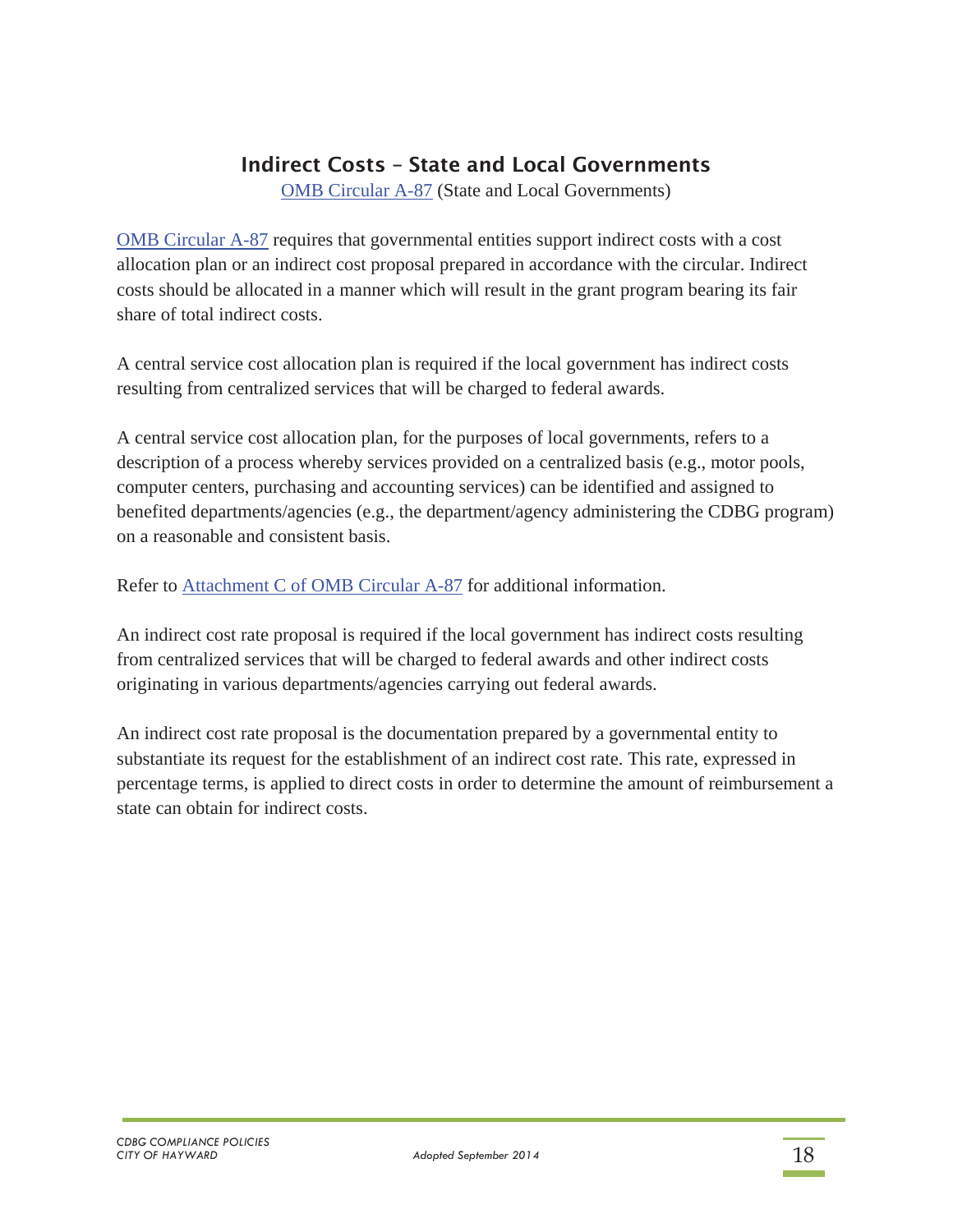## Indirect Costs - Nonprofits

OMB Circular A-122 (Nonprofits)

Under OMB Circular A-122, there are three methods nonprofits are required to utilize for allocating indirect costs. Each method is applicable to certain specific circumstances.

Simplified allocation method:

- Used when a nonprofit organization has only one major function, or where all its major functions benefit from its indirect costs to approximately the same degree.
- The indirect cost rate is calculated by separating the organization's total costs for the base period (e.g., fiscal year) as either direct or indirect, and dividing the total allowable indirect costs by an equitable distribution base (total direct costs, direct salaries or other equitable distribution base).

Multiple allocation base method:

- Used when major functions benefit in varying degrees from indirect costs.
- Costs are separated into distinct groupings, and each grouping is then allocated to
- benefiting functions by means of a base which best measures relative benefits. An
- indirect cost rate must be developed for each grouping.

Direct allocation method:

- This method may be used for those nonprofits that treat all costs as direct costs except general administration and general expenses.
- These joint costs are prorated individually as direct costs to cost objectives using a base most appropriate to the particular cost being prorated. The base must be established in accordance with reasonable criteria and must be supported by current data.
- Indirect cost rates determined through one of the three prescribed methods must be submitted to and approved by the federal agency that provides the largest dollar value of funds to the nonprofit.
- A written agreement is executed between the nonprofit and the approving federal agency signifying the approval of the proposed indirect cost rate.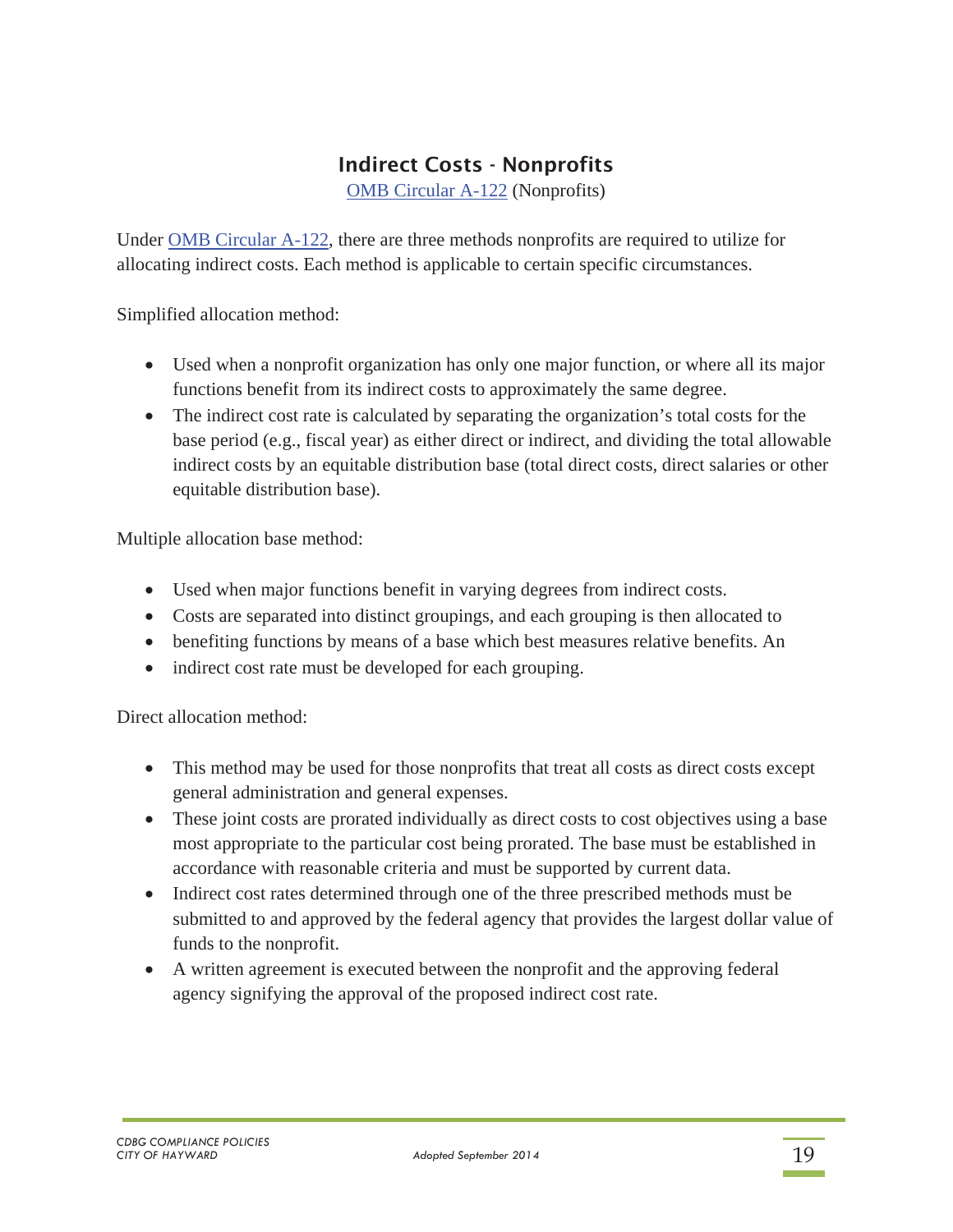# Standards for Financial Management Systems

The City must have financial management systems in place to comply with the following standards:

- Provide effective control over and accountability for all funds, property and other assets;
- Identify the source and application of funds for federally-sponsored activities, including records and reports that:
	- o Verify the "reasonableness, allowability and allocability" of costs; and
	- o Verify that funds have not been used in violation of any of the restrictions or prohibitions that apply to the federal assistance (through the use of budget controls and adequate accounting records).
	- o Permit the accurate, complete and timely disclosure of financial results in accordance with HUD reporting requirements or, for City, state reporting requirements.
	- o Minimize the time elapsing between the transfer of funds from the U.S. Treasury and disbursement by the state or City.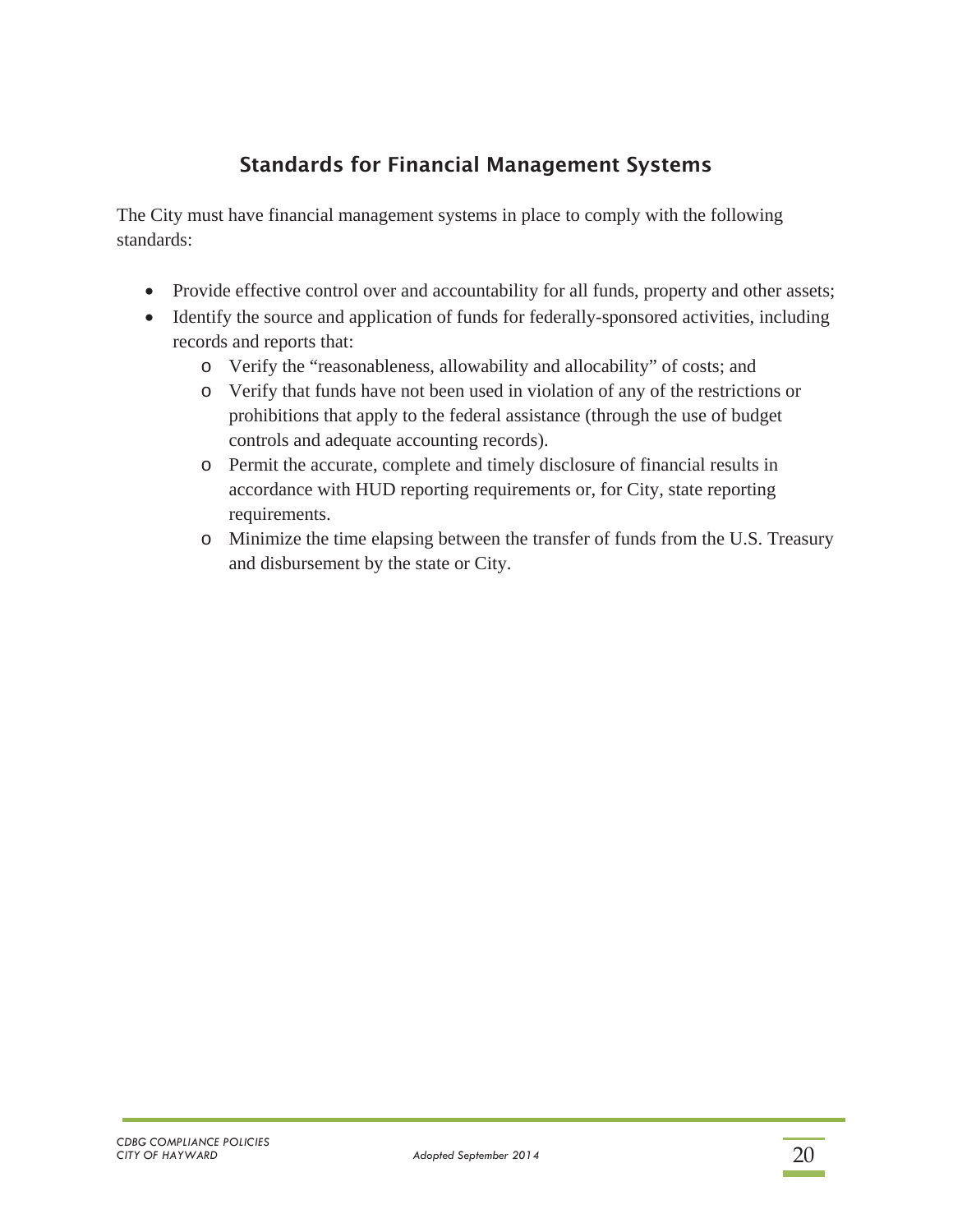# Accounting Records

The City is required to have accounting records that sufficiently identify the source and application of CDBG funds provided to them.

To meet this requirement, the City's accounting system should include at least the following elements:

- Chart of accounts This is a list of account names and the numbers assigned to each of the account names. The names provide a description of the type of transactions that will be recorded in each account (e.g., an account titled "cash" denotes that only transactions affecting cash should be recorded in that account). The account number is required by most accounting software programs and is assigned to an account name to group similar types of accounts. For example, all asset accounts will begin with a "#1" and all liability accounts will begin with a "#2". A typical chart of accounts will generally include the following categories: assets, liabilities, net assets/fund balance, revenues and expenses.
- Cash receipts journal A cash receipts journal documents, in chronological order, when funds were received, in what amounts and from what sources.
- Cash disbursements journal A cash disbursements journal documents, in chronological order, when an expense was incurred, for what purpose, how much was paid and to whom it was paid.
- Payroll journal A payroll journal documents payroll and payroll related benefit expenses on salaries and benefits, including distinguishing between categories for regulatory purposes.
- General ledger A general ledger summarizes, in chronological order, the activity and financial status of all the accounts of an organization. Information is transferred to the general ledger after it is entered into the appropriate journal. Entries transferred to the general ledger should be cross-referenced to the applicable journal to permit the tracing of any financial transaction.

All journal entries must be properly approved and supported by source documentation. Documentation must show that costs charged against CDBG were:

- Incurred during the effective period of the agreement with HUD or, for Units of general local government, with the State;
	- o Actually paid out (or properly accrued);
	- o Expended on eligible items; and
	- o Approved by the appropriate official(s) within the organization.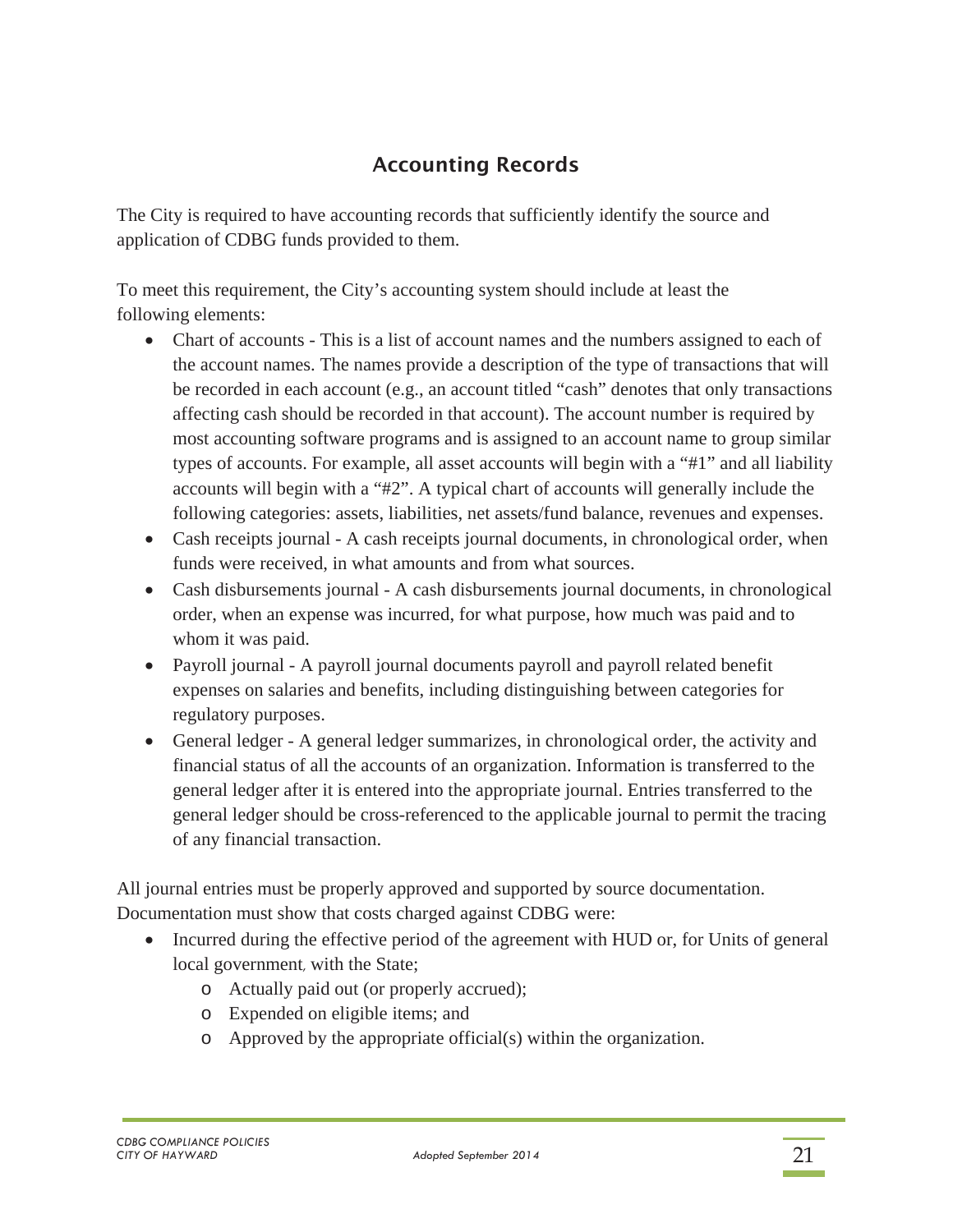- Source documentation must explain the basis of the costs incurred and the actual dates of the expenditure. For example:
	- o Source documentation for payroll would include employment letters, authorizations for rates of pay and benefits and time and attendance records.
	- o Source documentation on supplies would include purchase orders or purchase requisition forms, invoices from vendors, canceled checks made to vendors, information on where the supplies are stored and the purpose for which they are being used.
- The City must ensure that their accounting records include reliable, up-to-date information on the sources and uses of CDBG funds, including:
	- o Amount of federal funds received;
	- o Current authorization of funds;
	- o Obligations of funds;
	- o Unobligated balances;
	- o Assets and liabilities;
	- o Program income; and
	- o Actual expenditures broken down by the grant program and year for which the funds are derived and the activity on which the funds were used.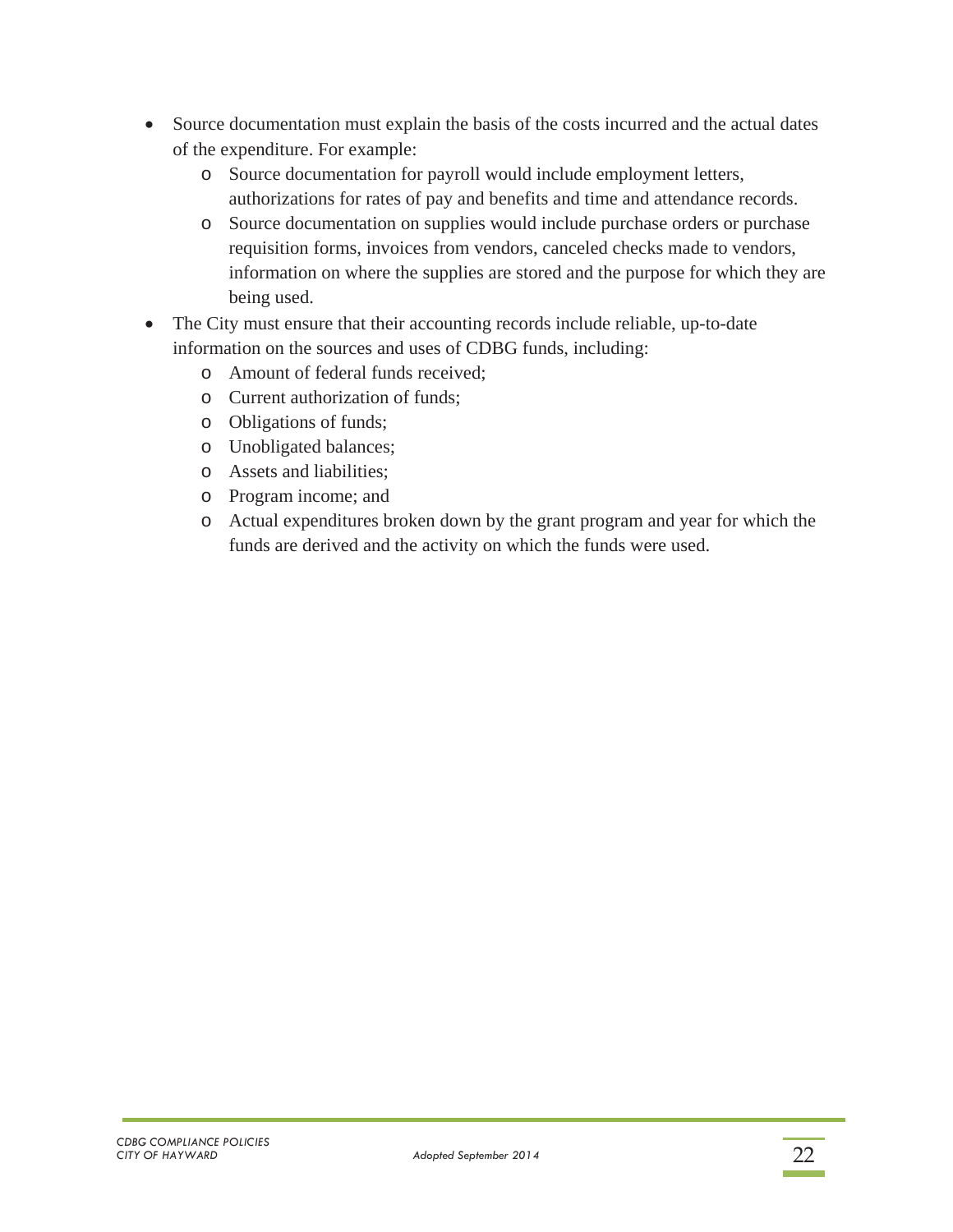### Environmental Review Procedures

(24 CFR 570.604)

The environmental review procedures must be completed for each CDBG subrecipient and City Program activity, as applicable.

#### Environmental Review Record

The City must prepare and maintain a written record of the environmental review undertaken for each project. This written record or file is called the Environmental Review Record (ERR), and it must be available for public review upon request.

The ERR shall contain all the environmental review documents, public notices (and proof of their publication), and written determinations or environmental findings required by 24 CFR Part 58 as evidence of review, decision making and actions pertaining to a particular project.

The document shall:

- Describe the project and each of the activities comprising the project, regardless of individual activity funding source; and
- Evaluate the effects of the project or the activities on the human environment;
- Document compliance with applicable statutes and authorities; and
- Record the written determinations and other review findings required by 24 CFR Part 58.

The ERR will vary in length and content depending upon the level of review required for the categories of activities.

Public comments, concerns and appropriate resolution by the recipient are extremely important and must be fully documented in the ERR.

The four environmental classifications are:

- Exempt Activities,
- Categorically Excluded Activities,
- Activities Requiring an Environment Assessment, or
- Activities Requiring an Environmental Impact Statement.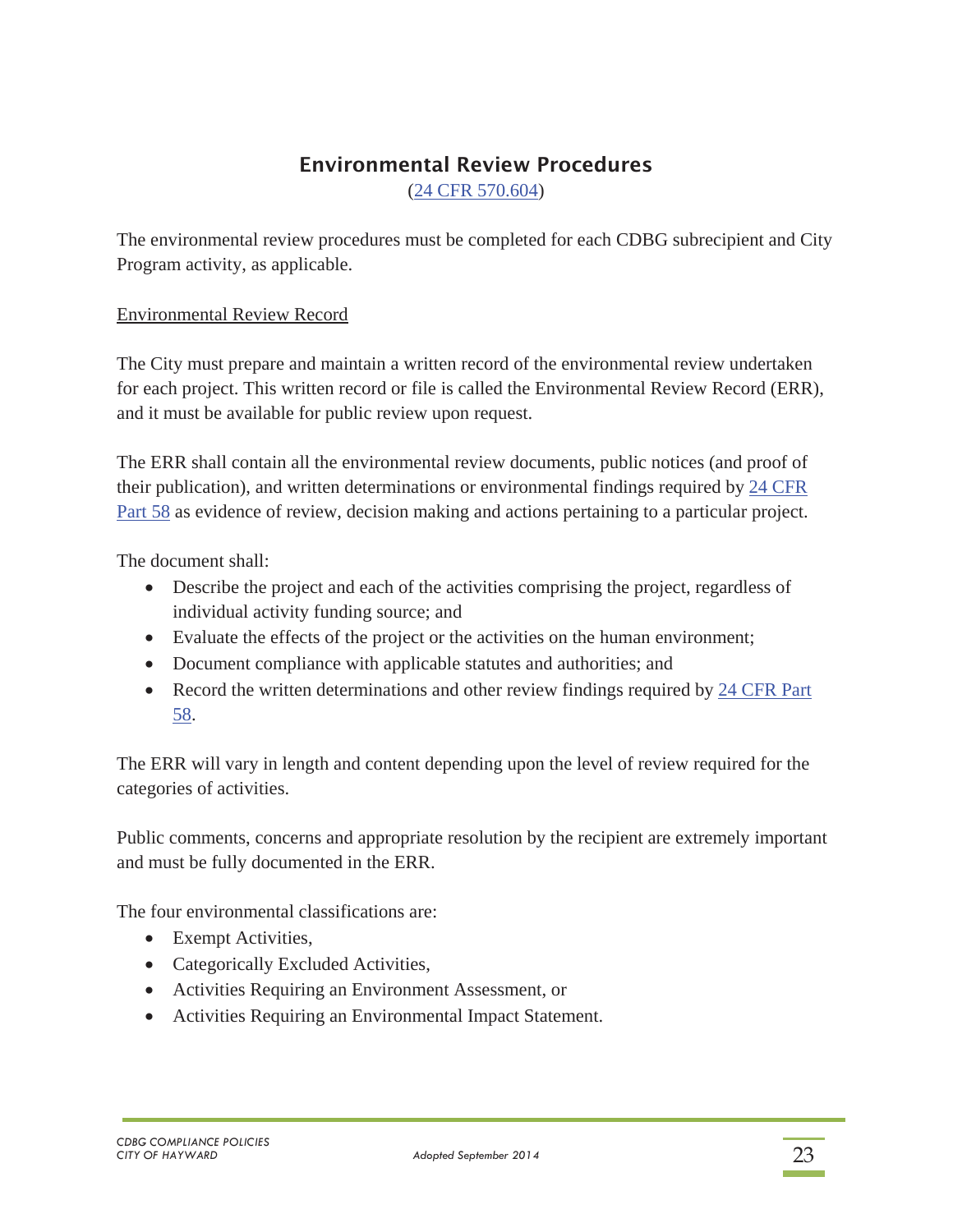Regardless of the number of activities associated with a project, a single environmental review is required. Aggregating related activities ensures the recipient adequately addresses and analyzes the separate and combined impacts of a proposed project.

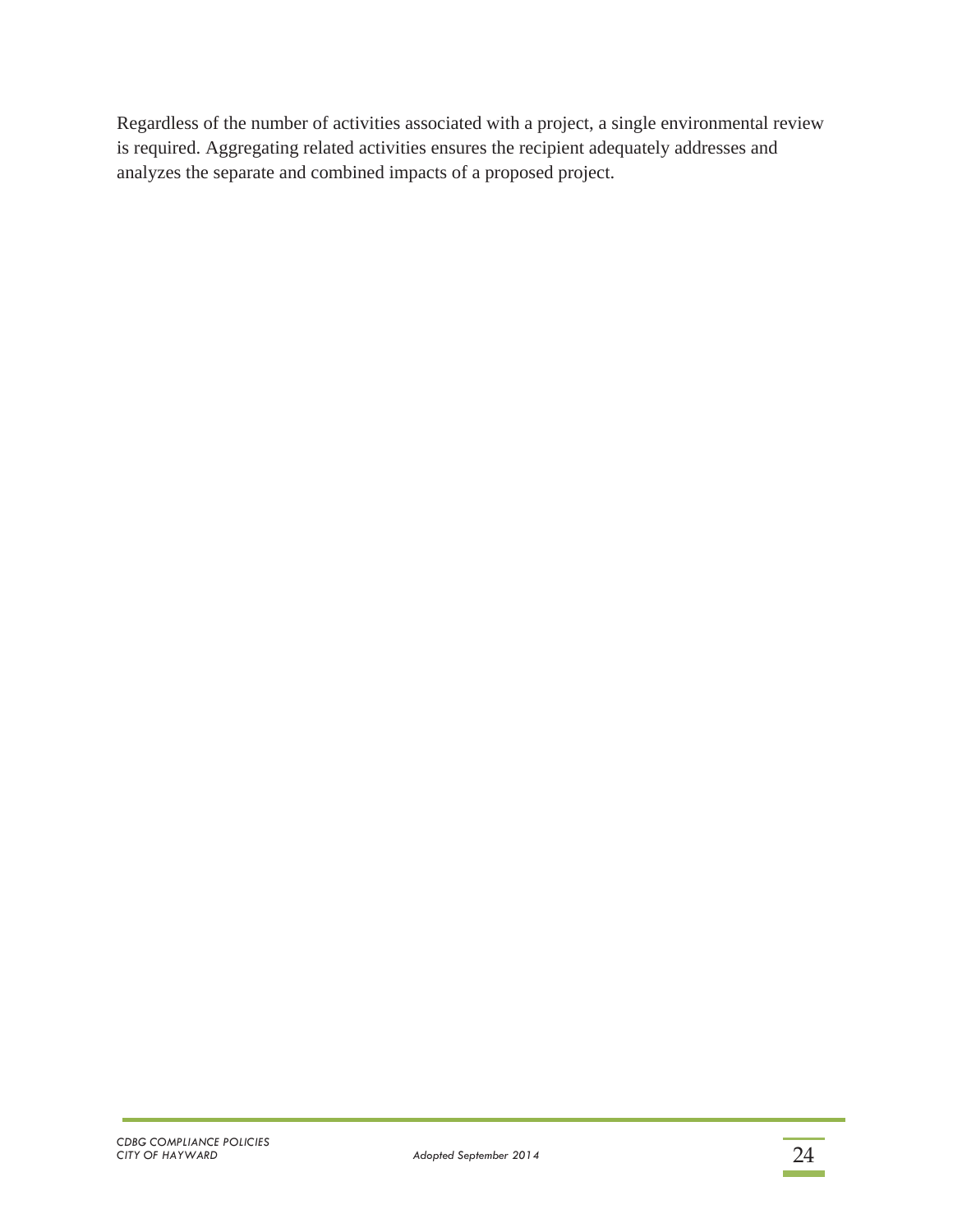## Faith-Based Activities

(24 CFR 570.200)

Religious or faith-based organizations are eligible to participate in the CDBG program. Local government representatives and CDBG program administrators shall not discriminate against an organization on the basis of its religious affiliation.

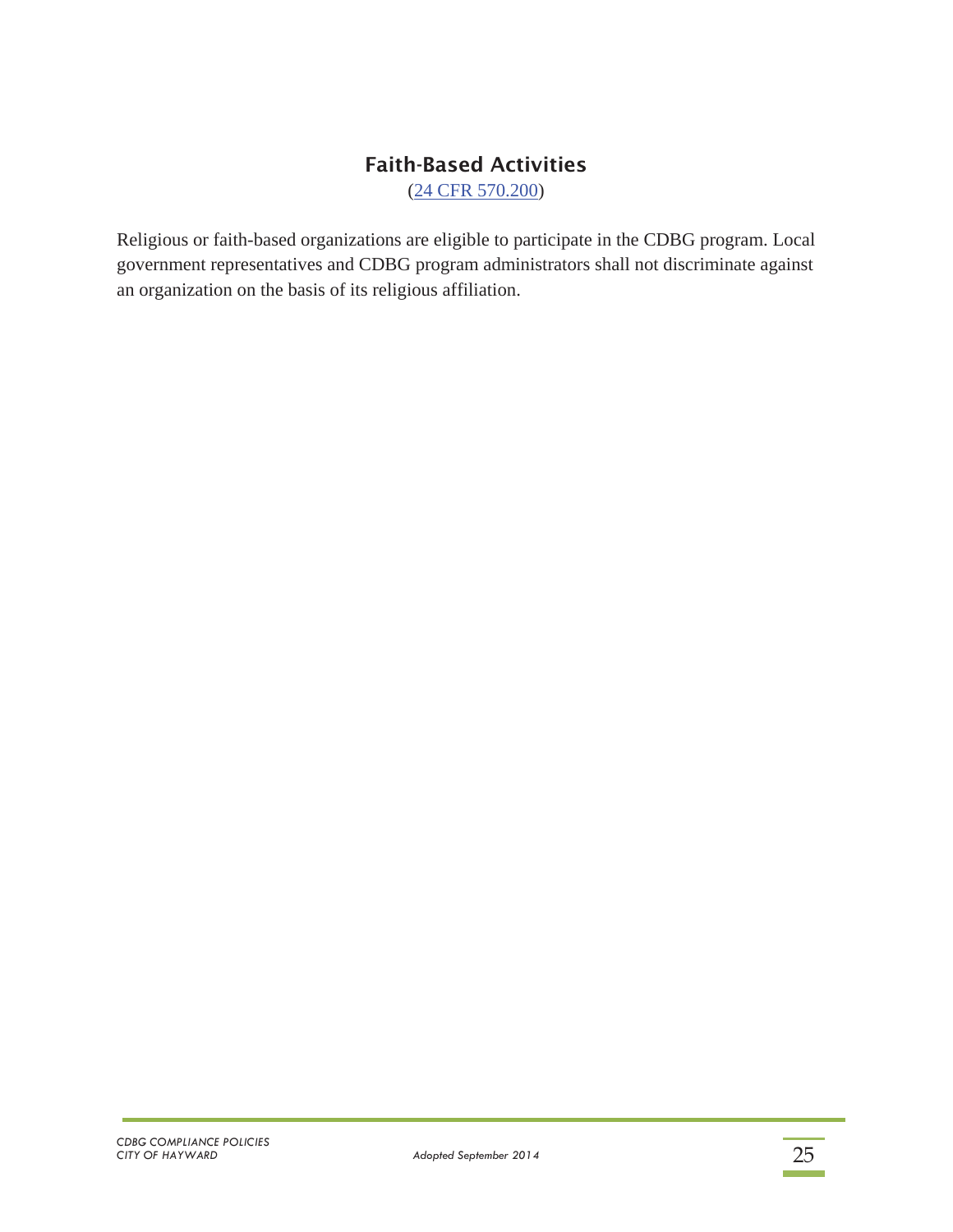### Report Submission Requirements

(24 CFR 570.302)

CDBG entitlement communities must submit the following documents:

- 1. Action Plan
- 2. Consolidated Annual Performance and Evaluation Report (CAPER)
- 3. Consolidated Plan three to five years, as chosen by the entitlement community

Creation of these documents must follow HUD requirements for content and citizen participation (see 24 CFR 570.486(a) and the City of Hayward Citizen Participation Plan).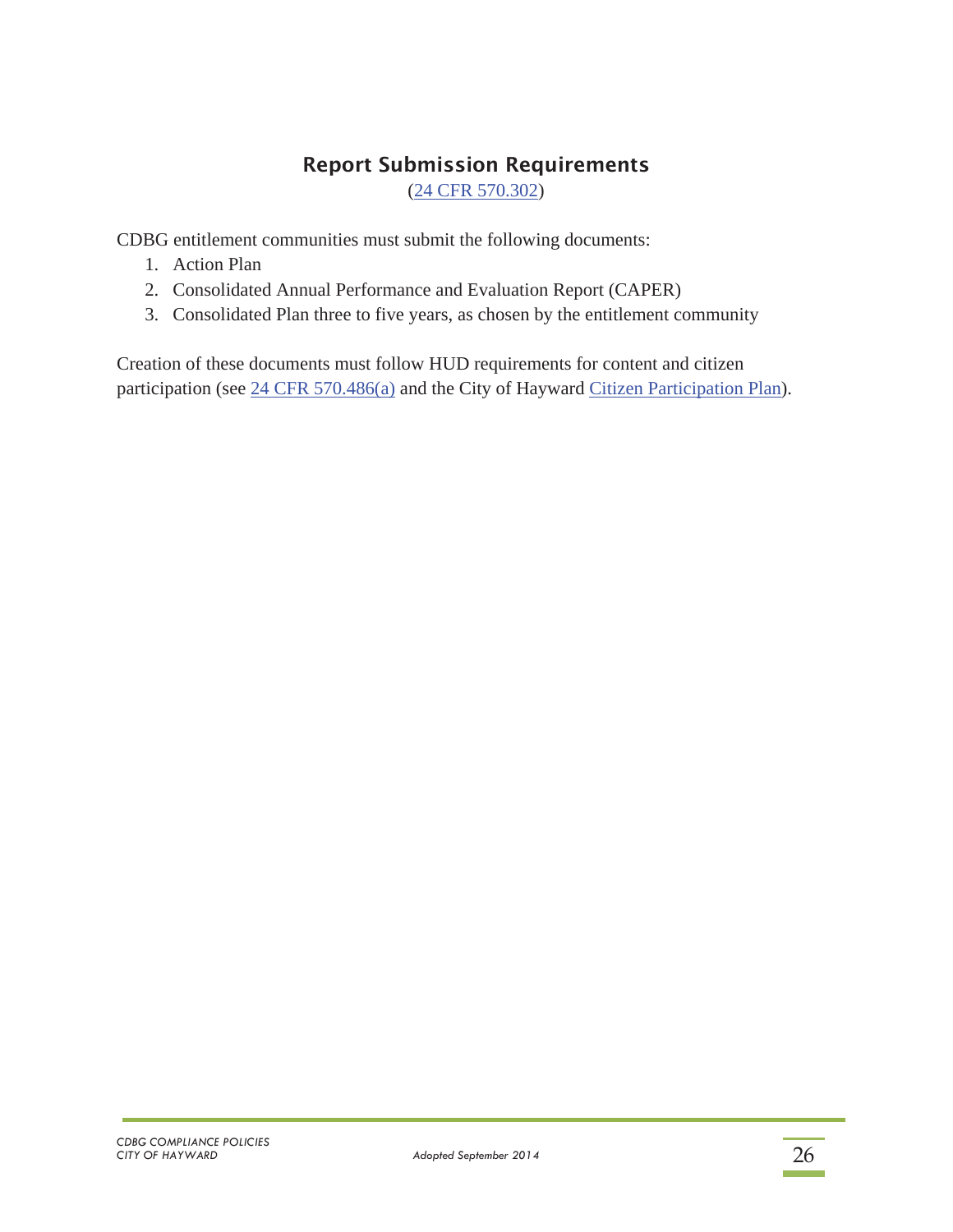### Location of Activities

(24 CFR 570.309)

CDBG funds may be awarded to an activity outside the jurisdiction of the entitlement community only if it can be determined that the activity directly benefits the entitlement community's residents.

Documentation of these benefits must be provided before CDBG funds are awarded for the activity.

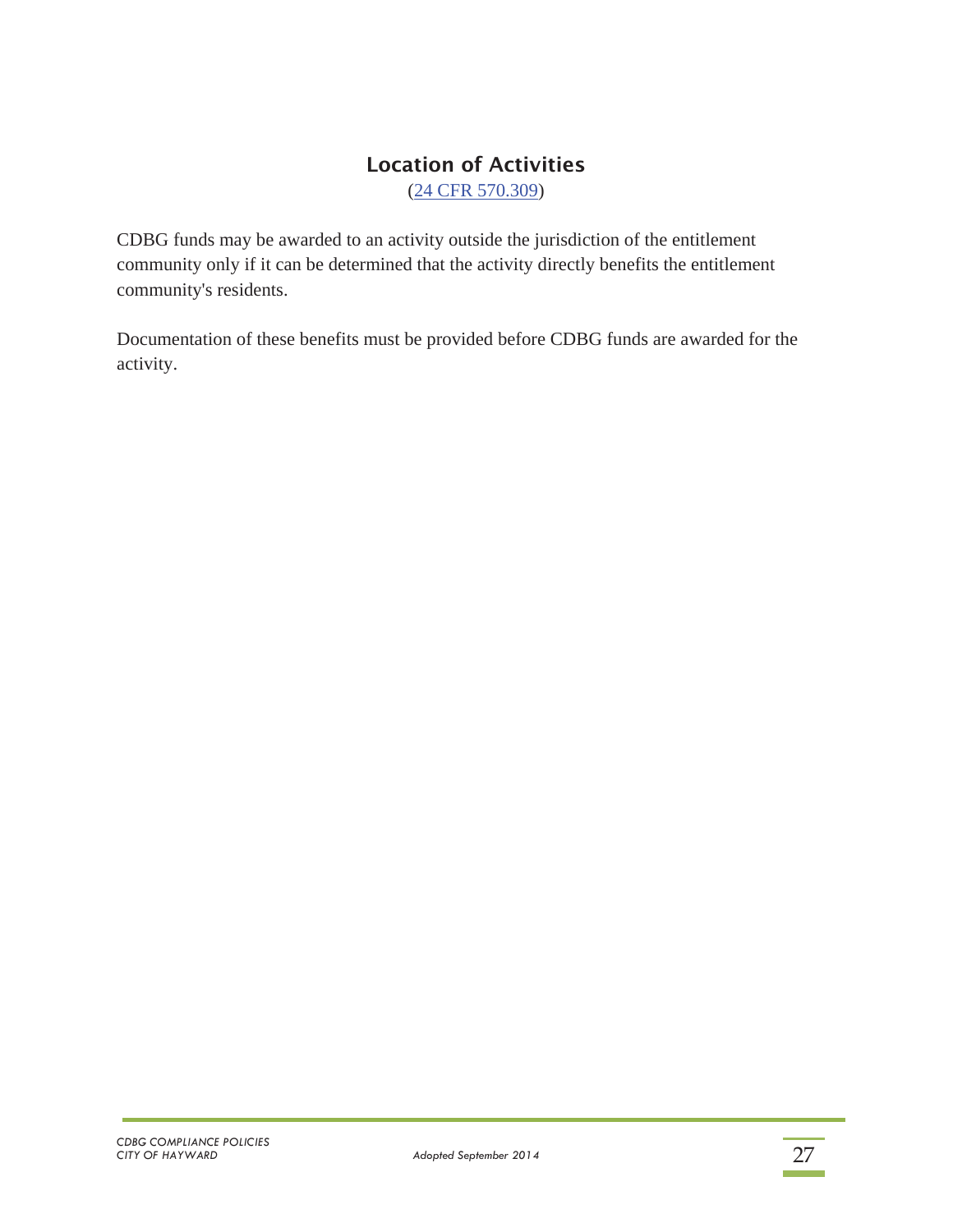### Conflict of Interest

(24 CFR 570.611)

There are two sets of conflict of interest provisions applicable to activities carried out with CDBG funding. The first set, applicable to the procurement of goods and services by subrecipients, is the procurement regulations located at 24 CFR 84.44 and 85.36. (See 24 CFR  $570.611(a)(1)$ .) The second set of provisions is located at  $24$  CFR  $570.611(a)(2)$ . These provisions cover situations not covered by parts 84 and 85.

With respect to procurement activities, the subrecipient must maintain written standards of conduct governing the performance of its employees engaged in the award and administration of contracts. At a minimum, these standards must:

• Require that no employee, officer, or agent may participate in the selection, award, or administration of a contract supported by Federal funds if a real or apparent conflict would be involved.

Such a conflict would arise when any of the following parties has a financial or other interest in the firm selected for an award:

- o an employee, officer, or agent of the subrecipient;
- o any member of an employee's, officer's, or agent's immediate family;
- o an employee's, agent's, or officer's partner; or
- o an organization which employs or is about to employ any of those in the preceding section.
- Require that employees, agents, and officers of the subrecipient neither solicit nor accept gratuities, favors, or anything of value from contractors, or parties to subagreements. However, subrecipients may set standards for situations in which the financial interest is not substantial or the gift is an unsolicited item of nominal value. Provide for disciplinary actions to be applied for any violations of such standards by employees, agents, or officers of the subrecipient.

With respect to all other CDBG-assisted activities, the general standard is that no employee, agent, or officer of the subrecipient, who exercises decision-making responsibility with respect to CDBG funds and activities, is allowed to obtain a financial interest in or benefit from CDBG activities, or have a financial interest in any contract, subcontract, or agreement regarding those activities or in the proceeds of the activities. Specific provisions include that: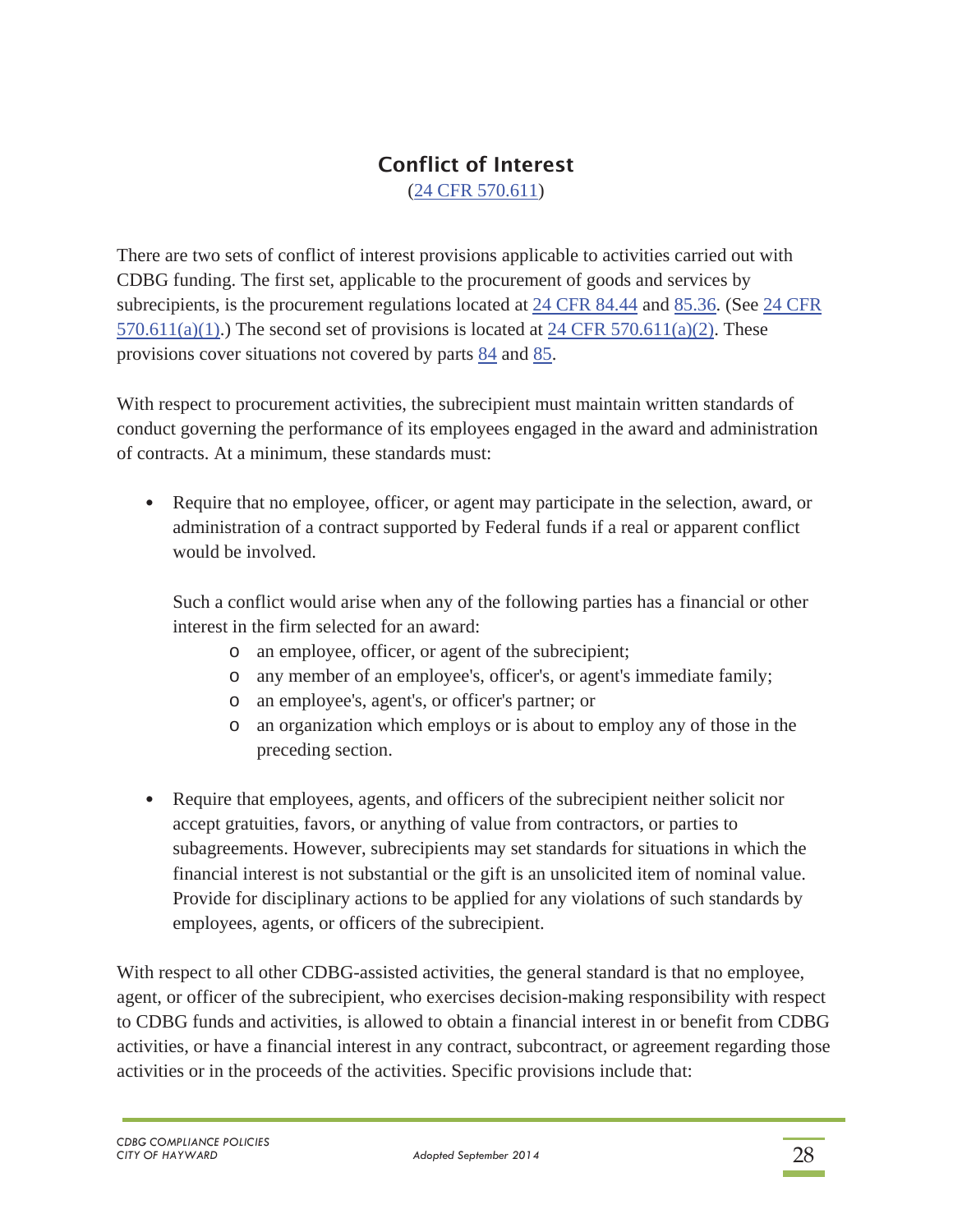- This requirement applies to any person who is an employee, agent, consultant, officer, or elected or appointed official of the grantee, a designated public agency, or a subrecipient, and to their immediate family members, and business partner(s).
- The requirement applies for such persons during their tenure and for a period of 1 year after leaving the grantee or subrecipient organization.
- Upon written request, exceptions may be granted by HUD on a case-by-case basis, after consideration of the cumulative effect of various factors listed at 24 CFR 570.611(d), and only with: (a) full disclosure of the potential conflict, and (b) a legal opinion of the grantee's attorney that there would be no violation of state or local laws in granting the exception. (Exceptions cannot be made retroactively.)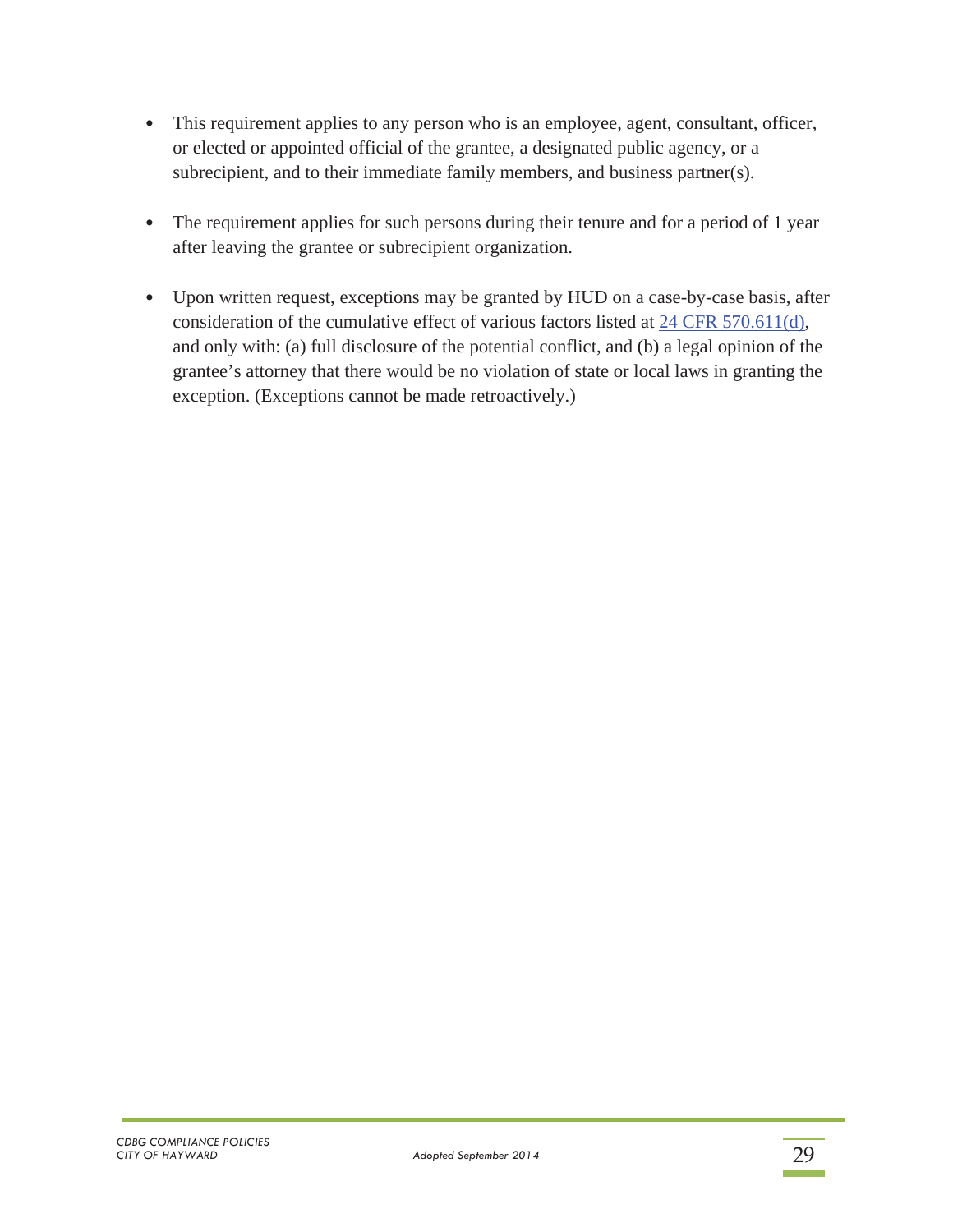## Operating Problems and Non-Compliance

All Department of Library and Community Services personnel are responsible for communicating any CDBG problems and/or noncompliance issues with laws and regulations upward and in writing. Divisional staff will report to the Community Services Manager, and the Community Services Manager will communicate to the Director of Library and Community Services for guidance. The Director of Library and Community Services will communicate to the City Manager and/or the City Attorney to provide direction to staff as to next steps and corrections.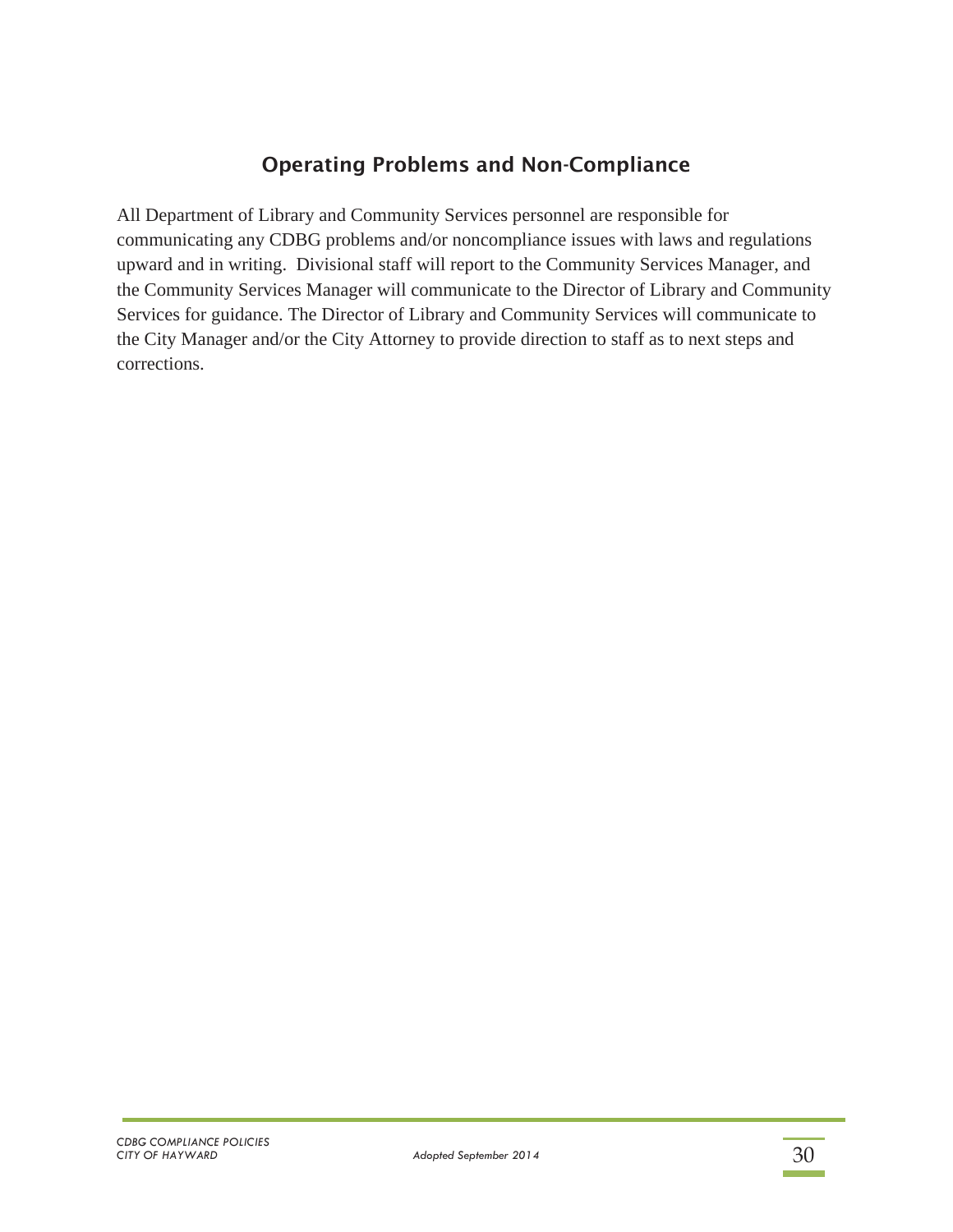## Notification of Illegal Acts or Irregularities

All City of Hayward personnel and subrecipients are responsible for immediately notifying the Community Services Manager and the Director of Library and Community Services of any illegal acts or irregularities associated with the CDBG program by recipient or subrecipient staff. It shall be required that staff conduct an investigation of written allegations and if found to be true or unverifiable, HUD shall be notified and staff shall request guidance as to follow-up action. In the event that staff is conducting illegal acts or irregularities, HUD should be immediately notified at (415) 489-6597.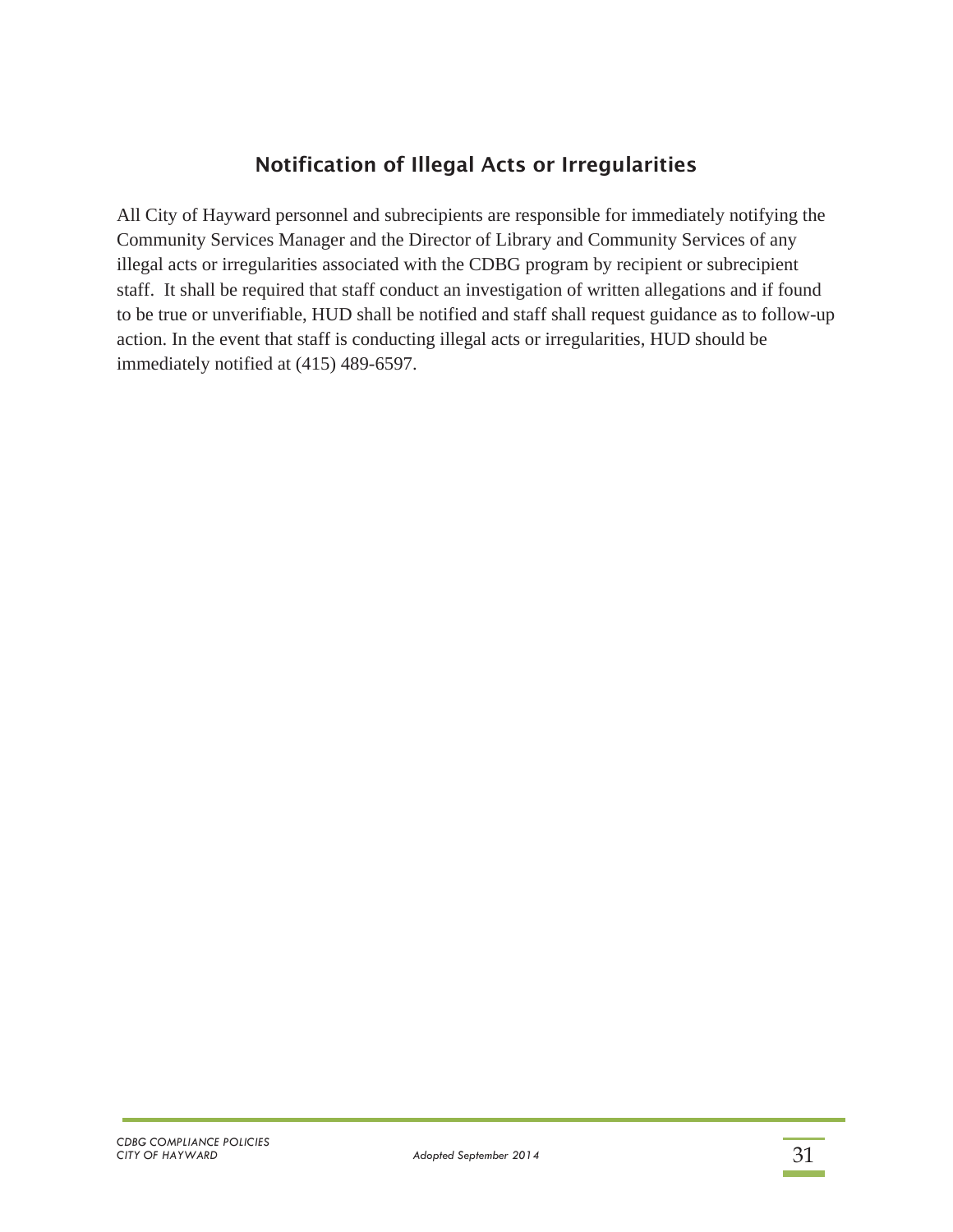# LOCAL PROGRAM GUIDELINES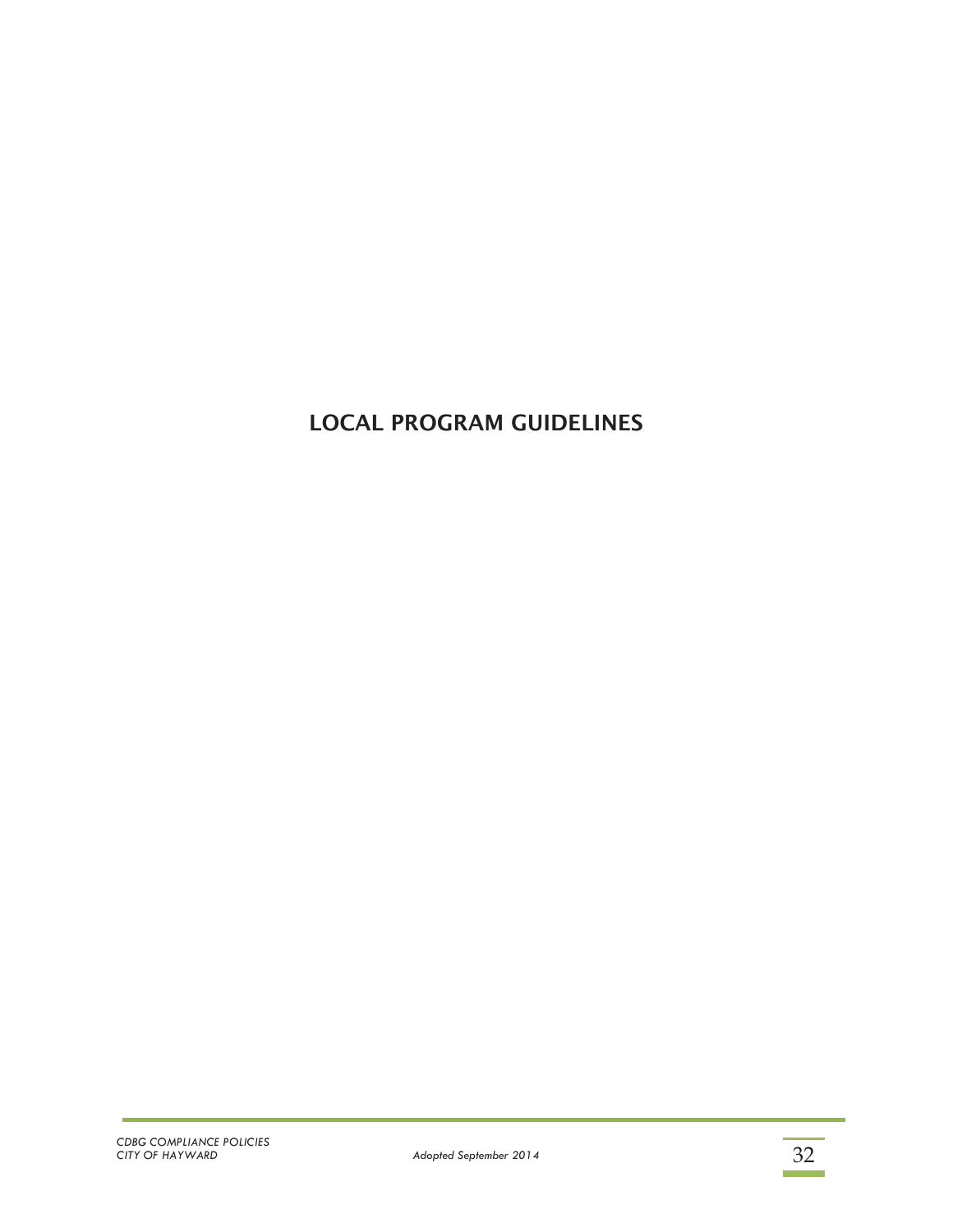### **Overview**

These local guidelines expand on and clarify how the national guidelines are applied to the City of Hayward's CDBG Program, which has operated since 1975 as an entitlement grantee. The Housing and Community Development Act of 1974 makes funds available to qualified cities to develop of viable urban communities, by providing decent housing and a suitable living environment and expanding economic opportunities. The exact amount of CDBG funding allocated to the City is based on a formula that incorporates several urban characteristics including population, age and condition of the City's housing stock, demographics, and incidence of poverty.

Local program guidelines are intended to guide City staff in program implementation and provide a framework for operating the program in compliance with federal statutes, best practices, and local policies. These guidelines are elastic to allow for expansion and contraction of policies as activities, community needs, interpretations, guidance, and statutes change and/or as clarification is required.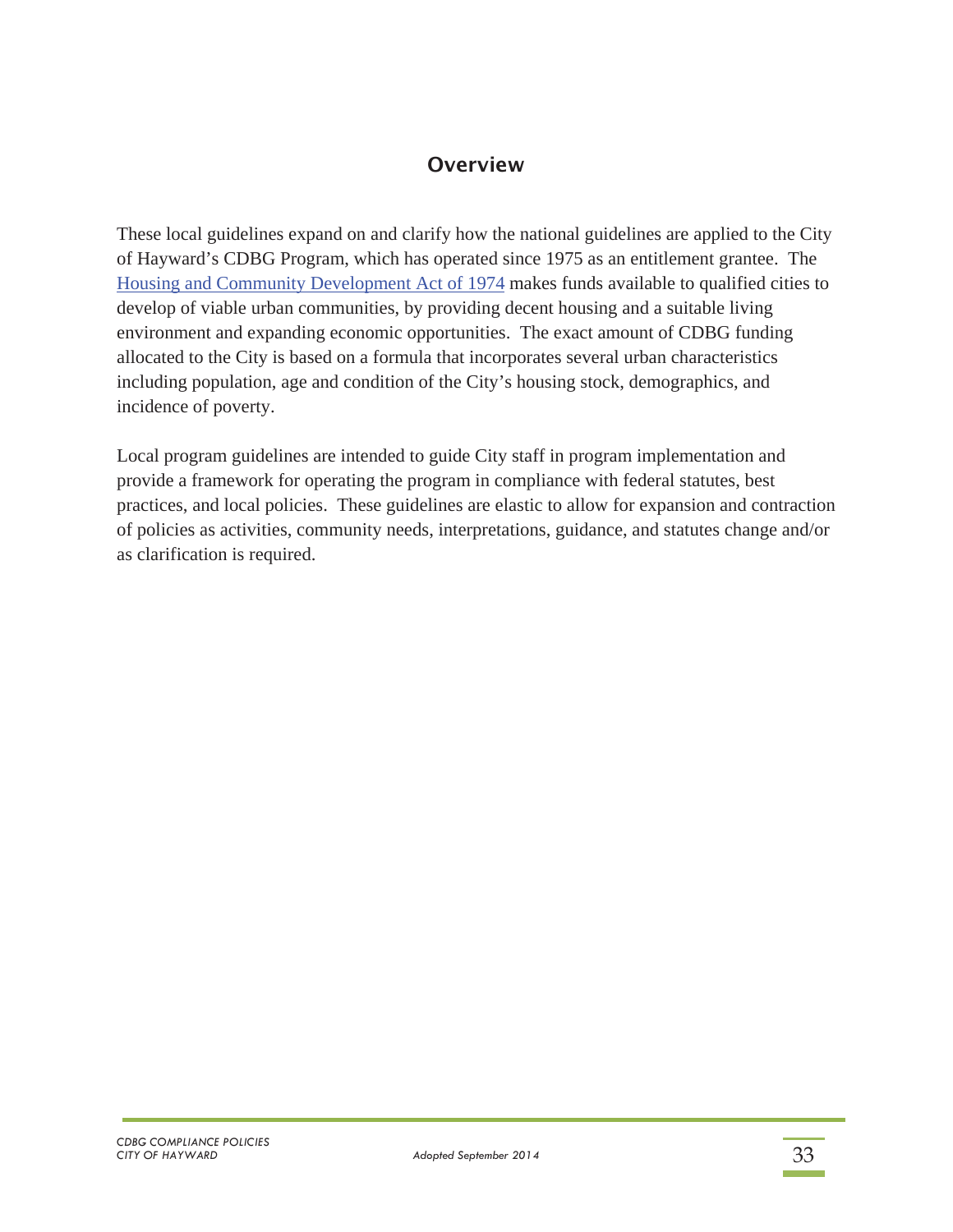# Program Oversight

The City Council, composed of six Council Members and one Mayor, serves as the governing body to authorize and approve CDBG program activities in the City of Hayward. Executive authority for the execution of CDBG contractual agreements and expenditure of CDBG funds rests with the City Manager, as authorized by the City Council.

CDBG program administration is provided by the Department of Library and Community Services. The Director of Library and Community Services and/or their designee shall make presentations and provide recommendations to the City Council regarding the CDBG program.

The Community Services Commission serves as the citizen advisory body to the CDBG program, in fulfillment of Citizen Participation Plan.

The Director of Library and Community Services may propose one-time CDBG-eligible City infrastructure projects to the City Manager for previously allocated but unspent CDBG funding. The City Manager may bring such one-time projects directly to the City Council for authorization as deemed necessary and appropriate for the timely expenditure of CDBG funds.

All public hearings are reasonably noticed as required by  $24$  CFR 570.486(a), with a minimum 14-day Public Hearing Notice.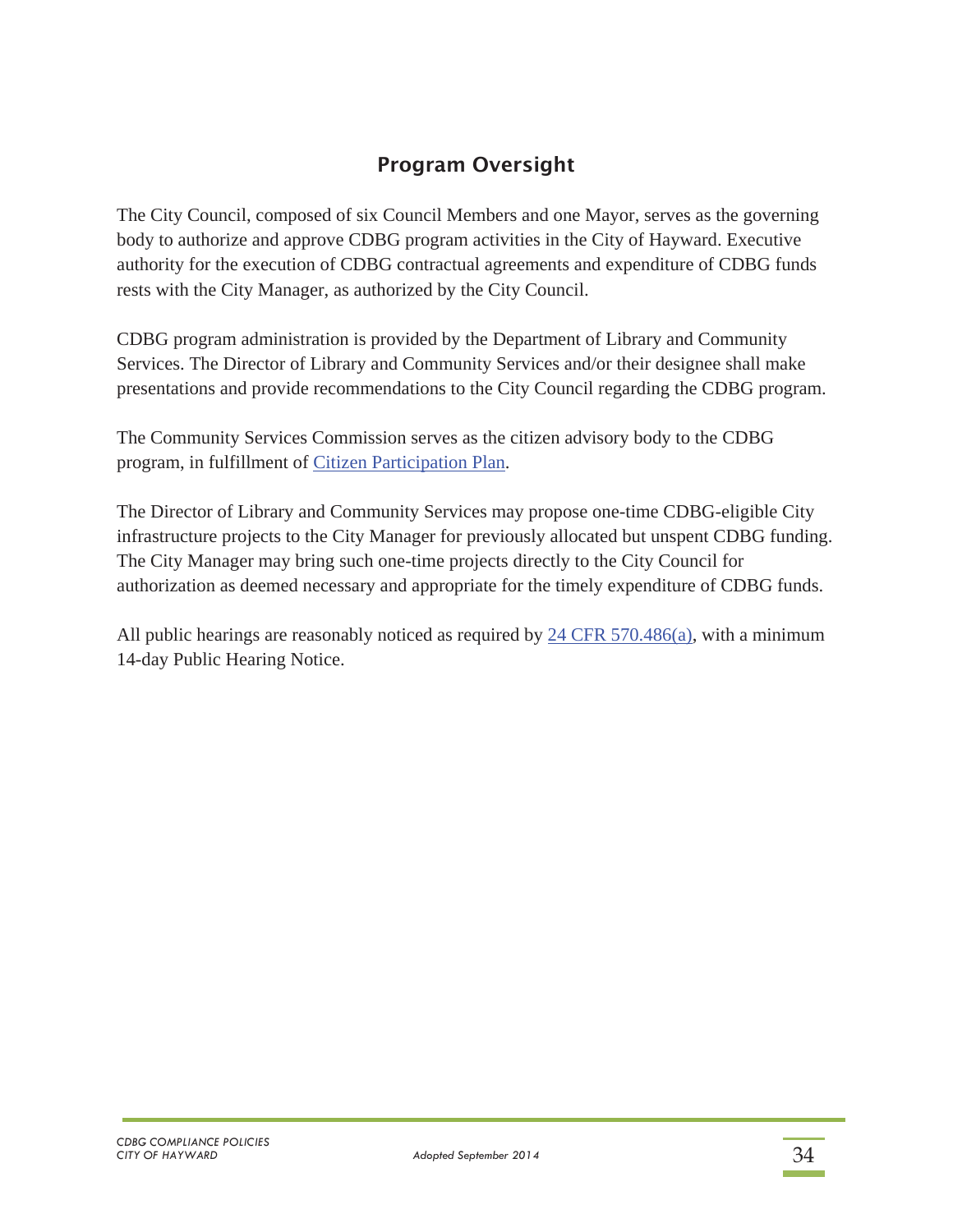# Annual Allocation of CDBG Funding

The City of Hayward's Program Year begins July 1 and concludes June 30 of the following year. Each program year, administration, audit and fair housing costs will be subtracted from the annual entitlement award amount to determine the adjusted award. The adjusted award will first be available to City of Hayward Departments/Programs/ component units that wish to undertake projects. After the City allocation process is complete, any remaining funds may be allocated to eligible community partner and public services applicants at the discretion of the Council. The City of Hayward may from time to time exercise the option to use a two or three year Funding Cycle in conjunction with a multi-year budget if the time frame fits within the Consolidated Plan.

The Community Services Commission will begin its funding process in the fall. This includes a call for applications, review of applications, interviews, and then funding deliberations.

#### City Program Allocation Process

City of Hayward Departments will have the opportunity to submit CDBG funding proposals for activities. Priority will be given to Housing Rehabilitation, Neighborhood Services, and Economic Development. All City proposals will include information relating to goals, outputs, budget/financing, detailed activity descriptions, capacity and performance. Community Services staff, per HUD rules and regulations, will perform an administrative review of each proposal to ensure that:

Proposed activities are included within the listing of eligible activities (24.CFR.570.201) Proposed activities do not fall within a category of explicitly ineligible activities (24.CFR.570.207)

Proposed activities will meet one of the national objectives of the program (24.CFR.570.200), allotted by the eligible activity.

Proposed activities will address priority needs as identified in the Consolidated Plan

Upon completion of the administrative review, the proposals will be presented to the Community Services Commission for review, with funding amounts previously determined. These proposals will be submitted to the City Council in conjunction with the Commission's recommended Adjusted Award Allocations.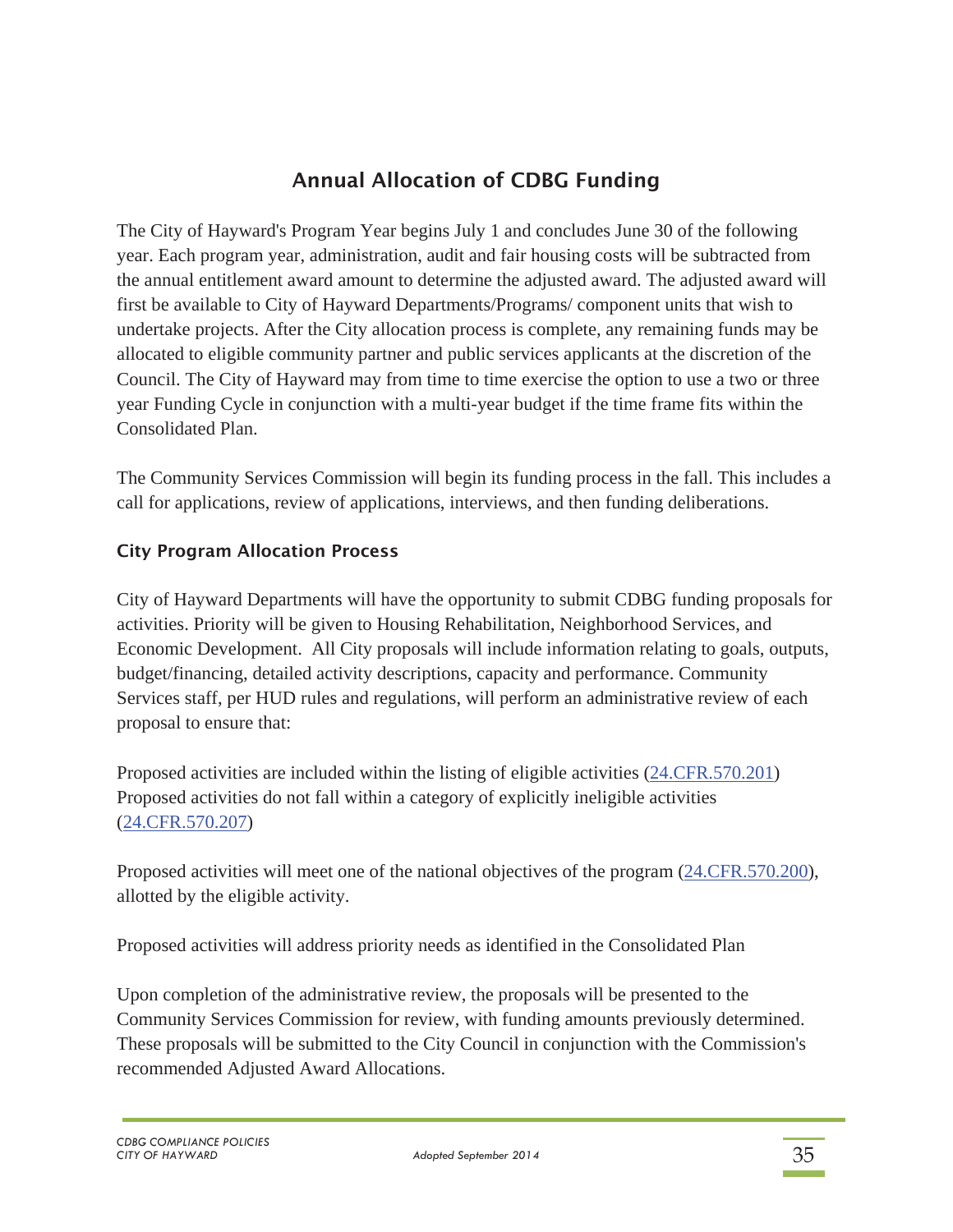#### Subrecipient Allocation Process

The subrecipient application process will begin after staff's administrative review of proposals and determination of funding amounts for city programs and end with recommended allocations being announced. Applications will be made available for approximately one month and be received online. All applications must be received by the announced deadline; no exceptions will be made. Department of Library and Community Services staff will perform an administrative review of each proposal, per HUD rules and regulations, to ensure the standards listed in 24.CFR.570, will be met if proposed activities are funded, and that entities are eligible recipients.

Upon completion of the administrative review, the applications will be presented to the Community Services Commission which will review and make funding recommendations for each subrecipient proposal. Department of Library and Community Services staff will make separate recommendations to City Council in conjunction with the Commission's recommendations.

The Community Services Manager will facilitate meetings with this Commission to offer guidance on evaluation and analysis of currently funded CDBG activities. Commission members will have the opportunity to sign up to serve on categorical Application Review Committees (ARCs) to conduct applicant interviews. Commissioners will be presented with an overview of the federal CDBG Program, a summary of each proposal, and an explanation of the proposal process. Following the interviews, recommendations by each ARC will be made to the Commission. The entire Commission will deliberate the recommendations of each ARC, comments will be collected by Department of Library and Community Services staff who will compile all results. A subsequent meeting of the Commission, as calendared, will be held to finalize funding recommendations based on Commission deliberations, community needs and funding availability.

In completing their funding recommendation, the Commission will utilize an estimated CDBG entitlement award dollar amount, which will be calculated based on past awards and available information on HUD's future funding strategies. The Commission's recommendations will be presented to City Council in a work session and a public hearing. All public hearings are reasonably noticed as required by 24 CFR 570.486(a), with a minimum 14-day Public Hearing Notice. City Council-approved recommended CDBG allocations will be announced by May.

#### Estimated vs. Actual Entitlement Award

If there is any differential between the estimated award presented during the application process and the actual award as announced by HUD, the Director of Library and Community Services shall make a determination for administratively resolving any differential.

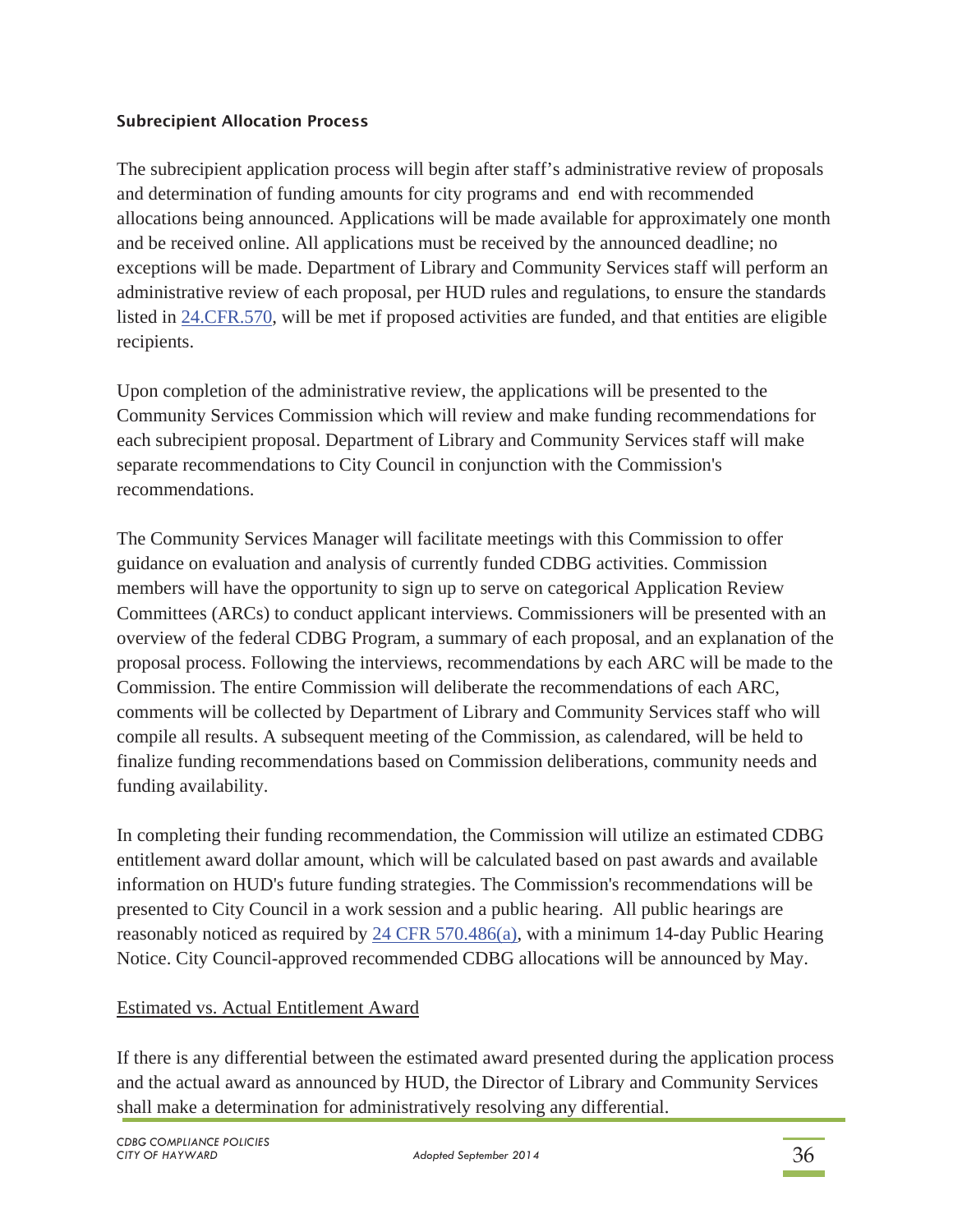### Agreement/Memorandum of Understanding

Subrecipients of CDBG funds must enter into a subrecipient agreement with the City of Hayward. Written agreements are required before any CDBG funds will be disbursed. This subrecipient agreement serves as a formal contract addressing the various policies outlined in this document, in addition to contract amount/term, reimbursement requests, quarterly reporting, monitoring, financial management guidelines, uniform administrative requirements, suspension and termination, reversion of assets, conflict of interest, and additional federal standards, including lead-based paint regulations and the Davis Bacon Act. Furthermore, each City Program receiving CDBG funds must sign a Memorandum of Understanding (MOU) indicating an understanding of the items above.

#### Statement/Scope of Work

All subrecipients and City Programs shall submit a concise Statement/Scope of Work that illustrates an implementation plan for their CDBG activity. This Statement, which will be attached to the subrecipient agreement/MOU includes: national objective claimed, activity descriptions, intended beneficiaries (number and type), detailed budget and location(s) of program-related activity.

#### Report Submissions

All subrecipients and City Programs are required to submit Quarterly Activity Reports by the 15th of the month following the end of each quarter. If said reports are not received by the requested date, future payments will be withheld, and entities will not be recommended for future funding. In the instance that reports are not being submitted correctly, or in a timely manner, a subrecipient or City Program may be called to address the Community Services Commission on reasoning behind the tardiness.

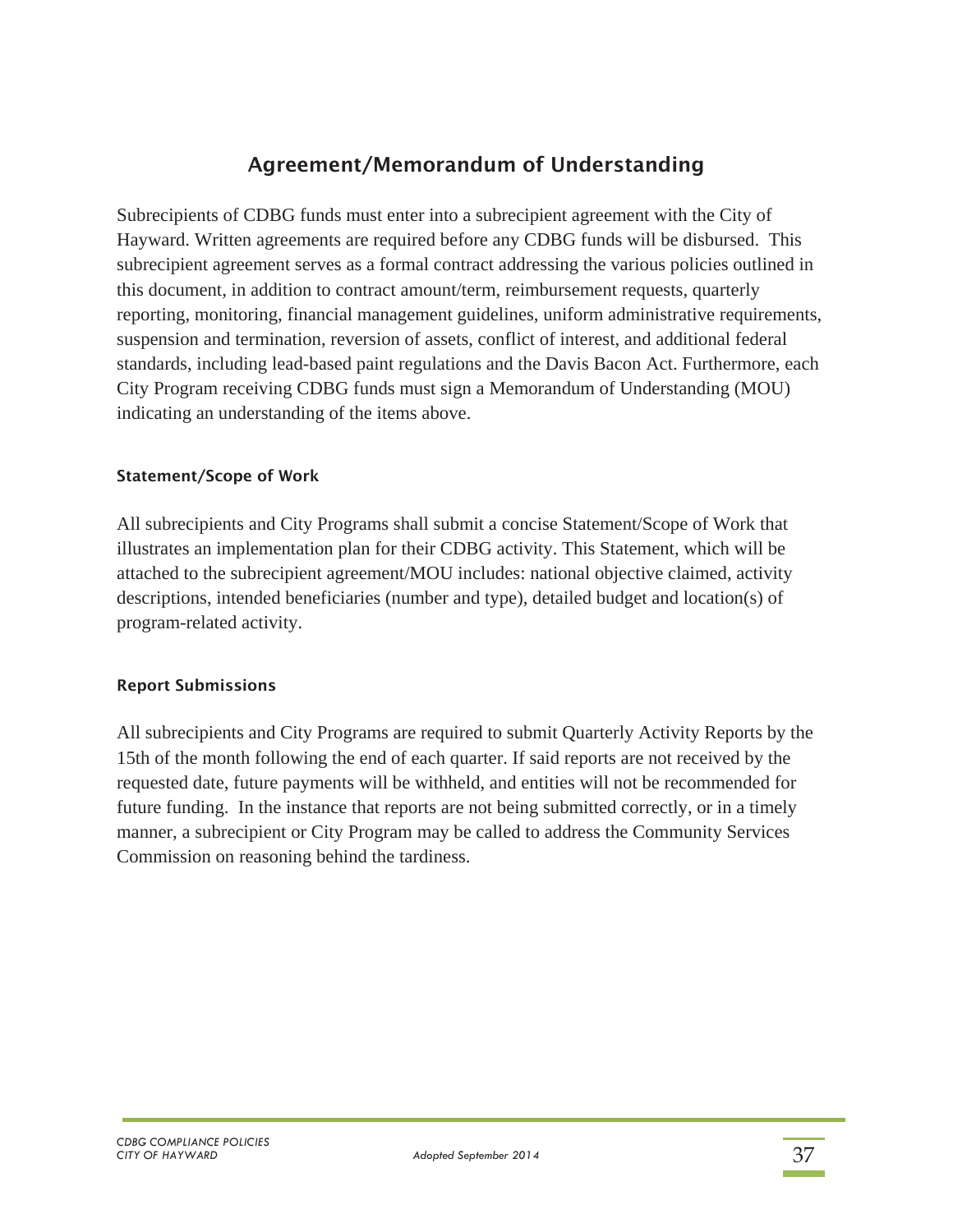### Examination of Records/Monitoring

The subrecipient and City Program shall maintain records (including books, documentation and other evidence) pertaining to the costs of carrying out their activity to the extent of detail that will adequately reflect net costs, direct and indirect labor, materials, equipment, supplies/services, and other expenses. Authorized representatives of the City or HUD shall have access to subrecipient and City Program records at reasonable times of the business day for inspection, audit or reproduction. Subrecipients and City Programs must make these records available throughout the program year and four years after it expires. Furthermore, Department of Library and Community Services staff may schedule monitoring visits with the subrecipient to evaluate the progress/performance of the program and provide technical assistance. Staff may also conduct monitoring reviews of a subrecipient at any time, without prior notification. Subrecipients that receive CDBG funds for multiple consecutive program years are subject to on-site monitoring reviews every two years, at minimum.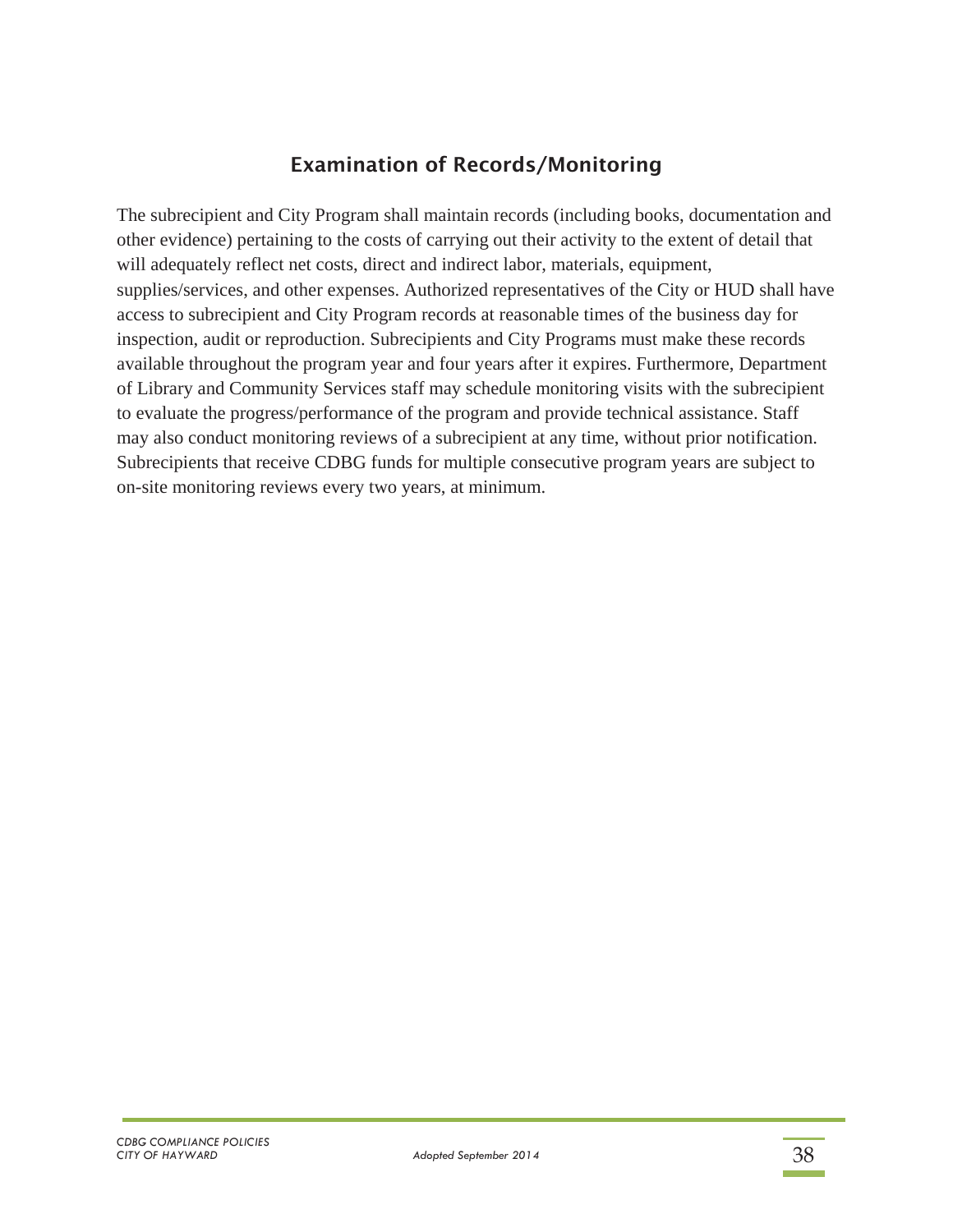#### Procurement

The HUD Procurement Policy found in 24 CFR Part 84 and 85 applies to all CDBG activities, including both City Programs and subrecipients that involve the purchase of equipment, materials, supplies and/or services. A copy of this policy will be distributed to all subrecipients.

City Programs and subrecipients are encouraged to make positive efforts to use small businesses, minority-owned firms (MBE), and women's business enterprises (WBE) in procuring services of all types. It is not required that program participants use MBE/WBE financial institutions, but it is encouraged.

City Programs and subrecipients are encouraged to make positive efforts to use Section 3 businesses in procuring services of all types. Good faith efforts must be documented for all construction projects. Section 3 of the Housing and Urban Development Act of 1968 is designed to increase local job opportunities for low income individuals.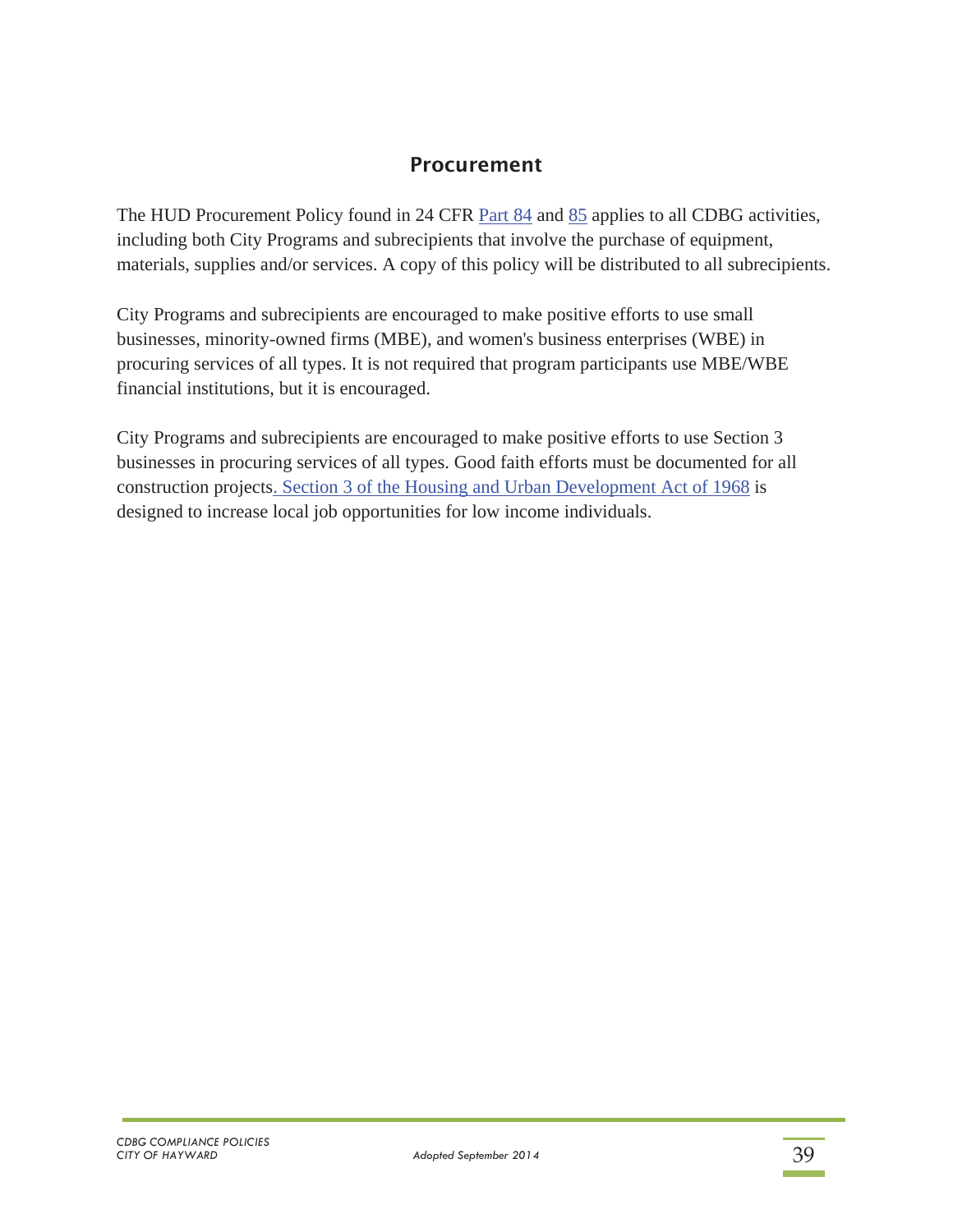# Local Categorical Limits

The following limits expand upon federal categorical limits associated with the CDBG program:

- At least 70 percent of CDBG funds utilized during a single program year must be expended for LMI benefit; this excludes planning/CDBG administration activities.
- The amount of CDBG funds obligated for public service activities shall be based on HUD guidelines.
- Program Income used toward other eligible activities outside of the funding process may not exceed 15 percent in the year program income is committed
- The amount of CDBG funds obligated for planning/CDBG administration activities in each program year shall be based on HUD guidelines.
- Any single award will not be less than  $$10,000$ .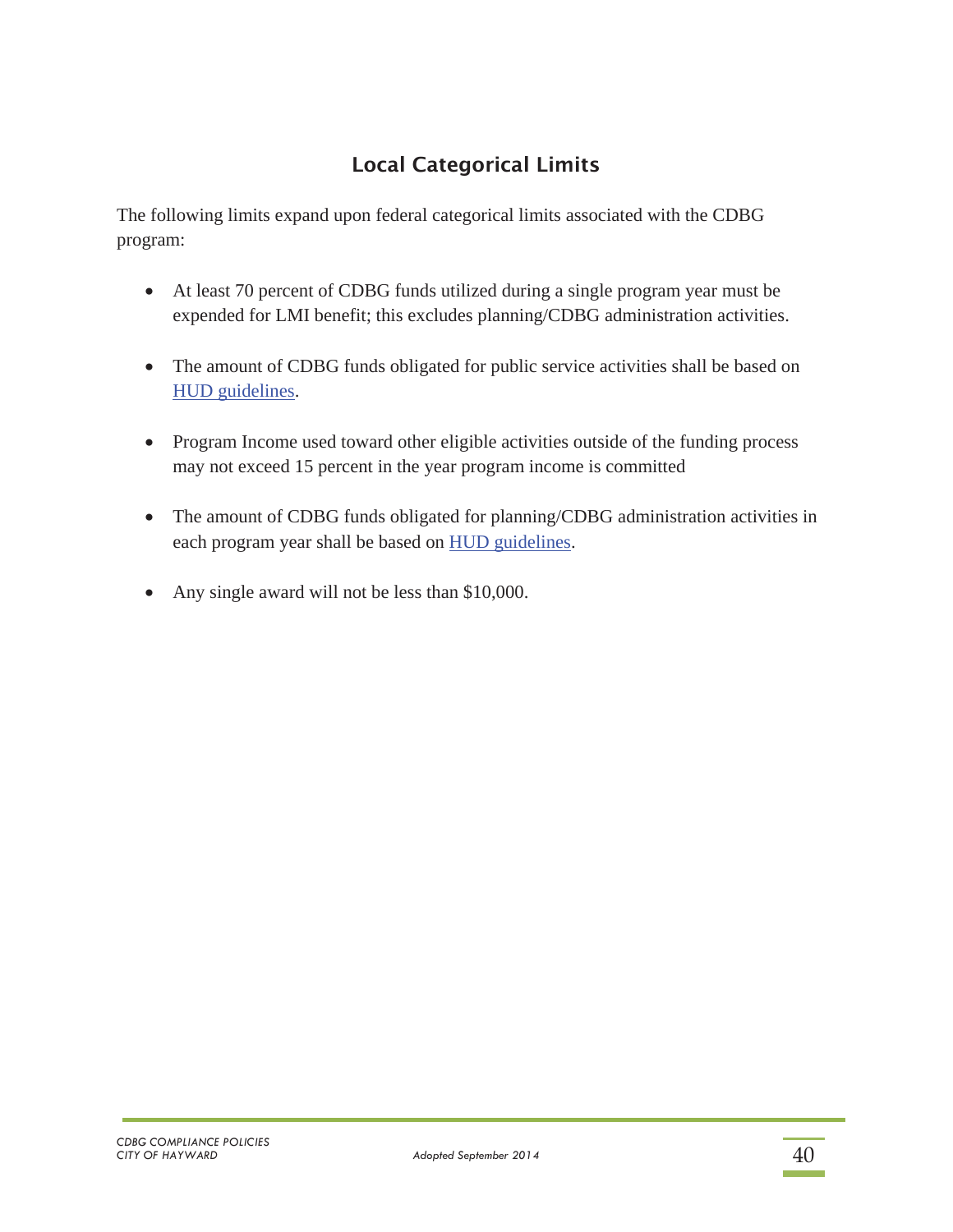## Program Administration

HUD requires entitlement communities to provide for efficient and adequate administration of CDBG programming. Administration costs include: salary/fringe, necessary training/travel, supplies and telephone/postage, in addition to fair housing services and audit costs. The necessary amount for fulfilling this requirement will be identified by the Director of Library and Community Services and the Director of Finance.

This amount will be deducted from the estimated amount available for the program year and not included in the estimates of the adjusted award. For additional internal control of program administration, a detailed description of these costs will be presented in the City's Budget.

Other administrative costs are associated with Technology, Professional Services, Cost Allocation and other necessary services. This may include costs of external service providers contracted by the City to perform necessary functions such as online application and data processing services. Examples of external service providers include EveryOne Home Homeless Management Information System (HMIS) and CityData Services.

Services will be procured in accordance with procurement policies in 24 CFR Part 85. City preference is for all subrecipients, including fair housing activities and those seeking funding for technical assistance to businesses (not in connection with other special economic development activities) and capacity building, to meet a national objective and not be funded from the administrative cap.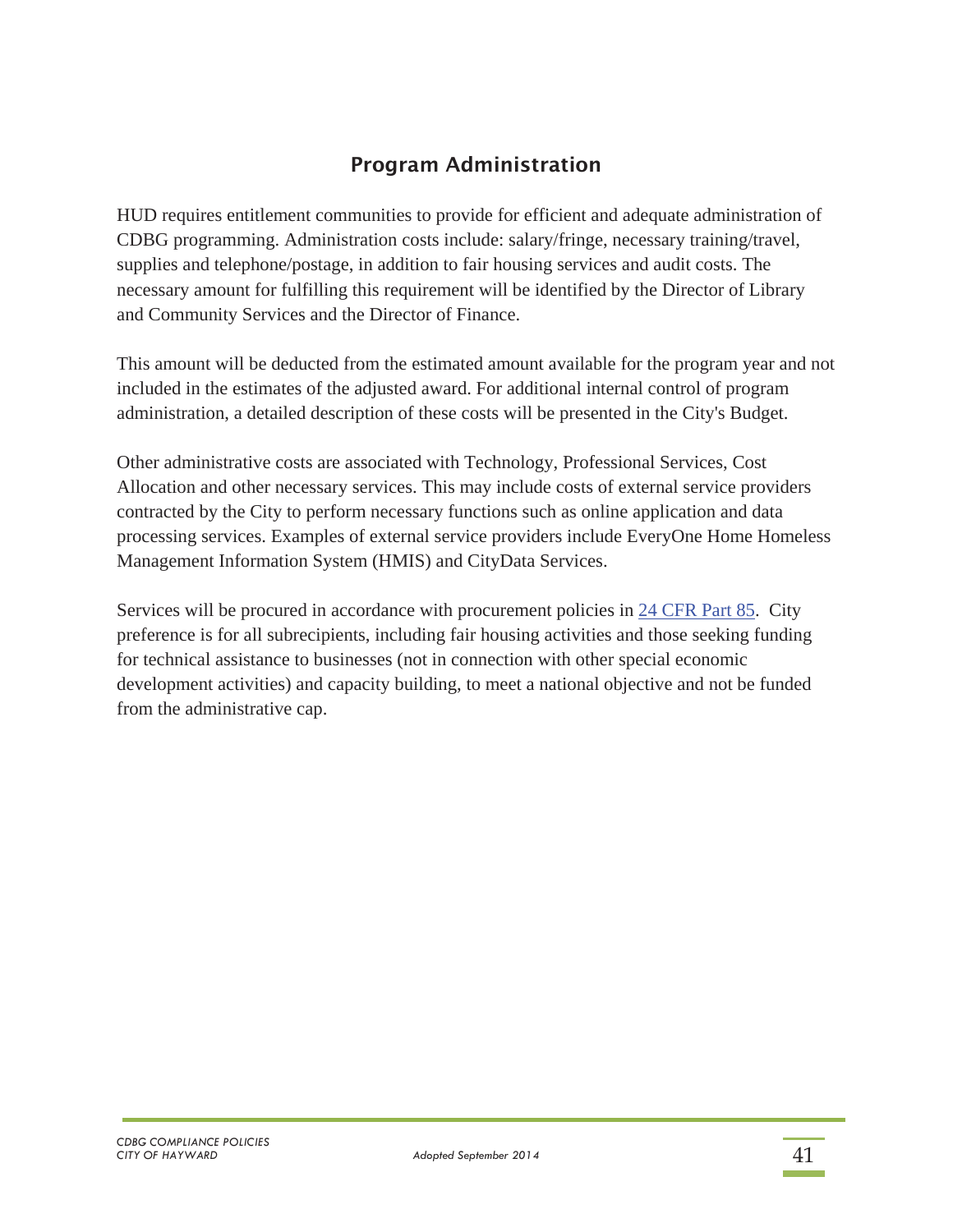## Economic Development

#### Special Economic Development Projects (24 CFR 570.203)

CDBG funds may be used for special economic development activities in addition to other activities. Selection of economic development activities will follow all guidelines outlined in 24 CFR 570.209.

Special economic development activities include:

Acquisition, construction, reconstruction, rehabilitation or installation of commercial or industrial buildings, structures, and other real property equipment and improvements Assistance to a private for-profit business, including, but not limited to, grants, loans, loan guarantees, interest supplements, technical assistance, and other forms of support, for any activity where the assistance is appropriate to carry out an economic development project

Economic development services, including, but not limited to, outreach efforts; screening of applicants; reviewing/underwriting applications; preparation of all necessary agreements; management of activities; and the screening, referral, and placement of applicants for employment.

#### Public Benefit Standards for Special Economic Development

The City of Hayward will apply aggregate standards of public benefit to individual special economic development projects. Projects must create or retain at least one full-time equivalent, permanent job per \$35,000 of CDBG funds used; or provide access to goods and services to at least one low-moderate income person per \$350 of CDBG funds used.

#### MicroEnterprise

The City of Hayward will allow Economic Development funds to be used as grants and/or loans for the development of Microenterprises.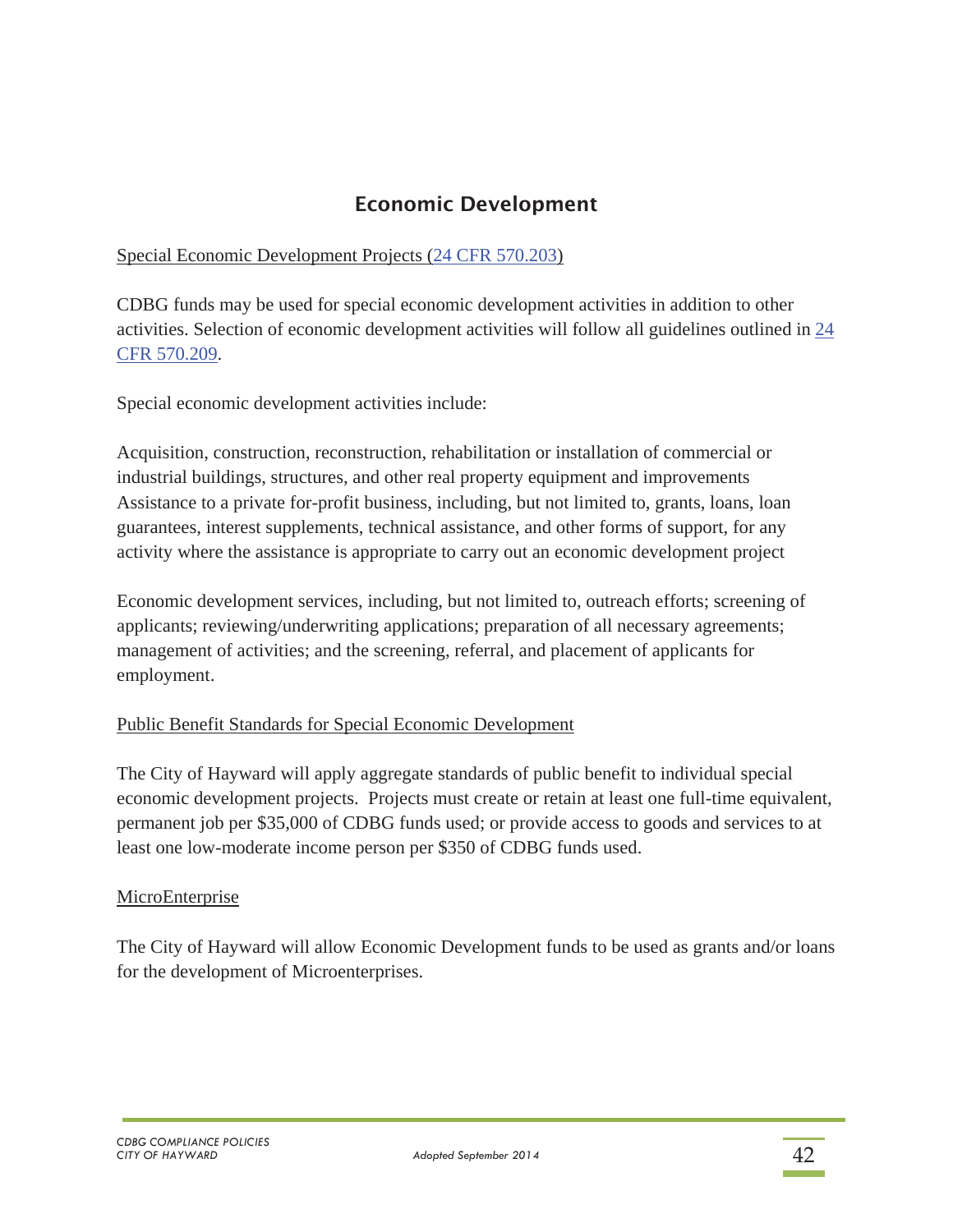#### Program Income

Any program income (as defined under  $24 \text{ CFR } 570.500(a)$ ) gained from any activity of the subrecipient may be retained by the subrecipient or City Program provided the income is treated as additional CDBG funds subject to all applicable requirements governing the use of CDBG funds. Anticipated program income must be documented and described in the subrecipient or City Program proposal/application. Furthermore, any and all program income received must be reported to the Department of Library and Community Services, unless otherwise specified in the subrecipient's contract.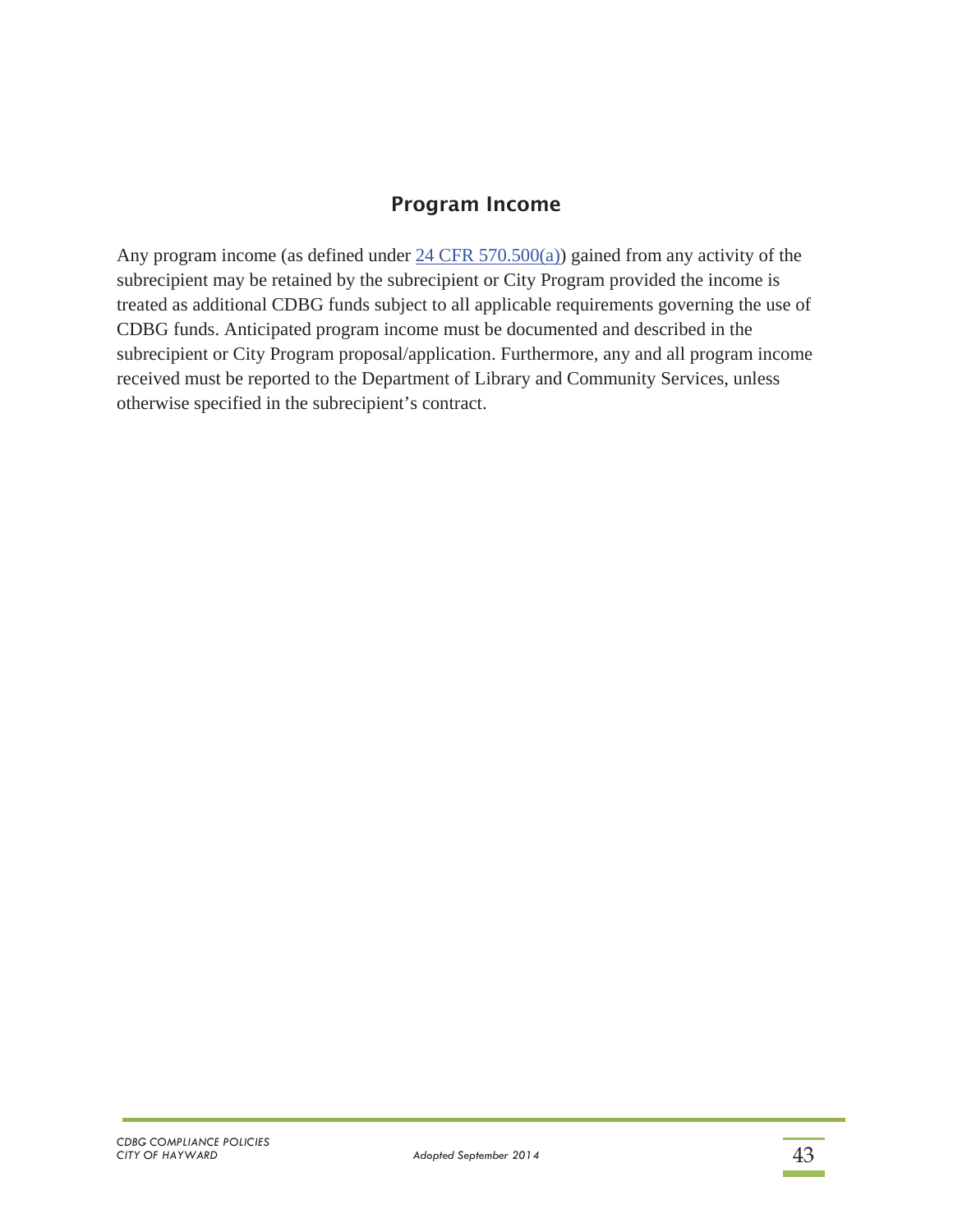#### Drawdown Procedures

#### **Overview**

The City of Hayward is on a reimbursement basis with HUD for the CDBG program. Similarly, subrecipients and contractors are on a reimbursement basis with the City for expenses incurred in CDBG program activities. As the City or its subrecipients incur expenses, claims for payment are submitted, reviewed and approved for payment by appropriate CDBG program staff who then sends claims for payment to the Finance Department. After checks have been issued for these claims, drawdowns of these expenses are completed in Integrated Disbursement & Information System (IDIS).

#### **1.0 Drawdown Responsibilities**

- 1.1. Analyst I will prepare drawdown spreadsheet titled FY XX-XX Drawdown #Y (e.g., FY 12-13 Drawdown #1). Any other description can be added after the draw number; e.g. timeliness draw. By using this nomenclature for the title, the reviewer will know exactly what this particular drawdown spreadsheet contains.
- 1.2. Analyst I will email the drawdown packet, with will include the drawdown spreadsheet and all backup documentation for the period that verifies expenditures in this draw. That email will go to the Community Services Manager and the Director of Library and Community Services for approval prior to any draw being initiated. After the first draw is made, the PR07 report will also be included in this email so that the reviewer/approver can see exactly how much has been drawn from IDIS for all periods within the Fiscal Year.
- 1.3. The Community Services Manager and the Director of Library and Community Services will review and approve the drawdown spreadsheet within two (2) business days of receipt unless there is a problem with the spreadsheet. If there are any questions, problems or issues, the Analyst I will respond and revise the drawdown spreadsheet as appropriate prior to approval.
- 1.4. Analyst I will input approved drawdown data into IDIS.
- 1.5. Analyst II will review that data against the drawdown spreadsheet and approve the drawdown in IDIS.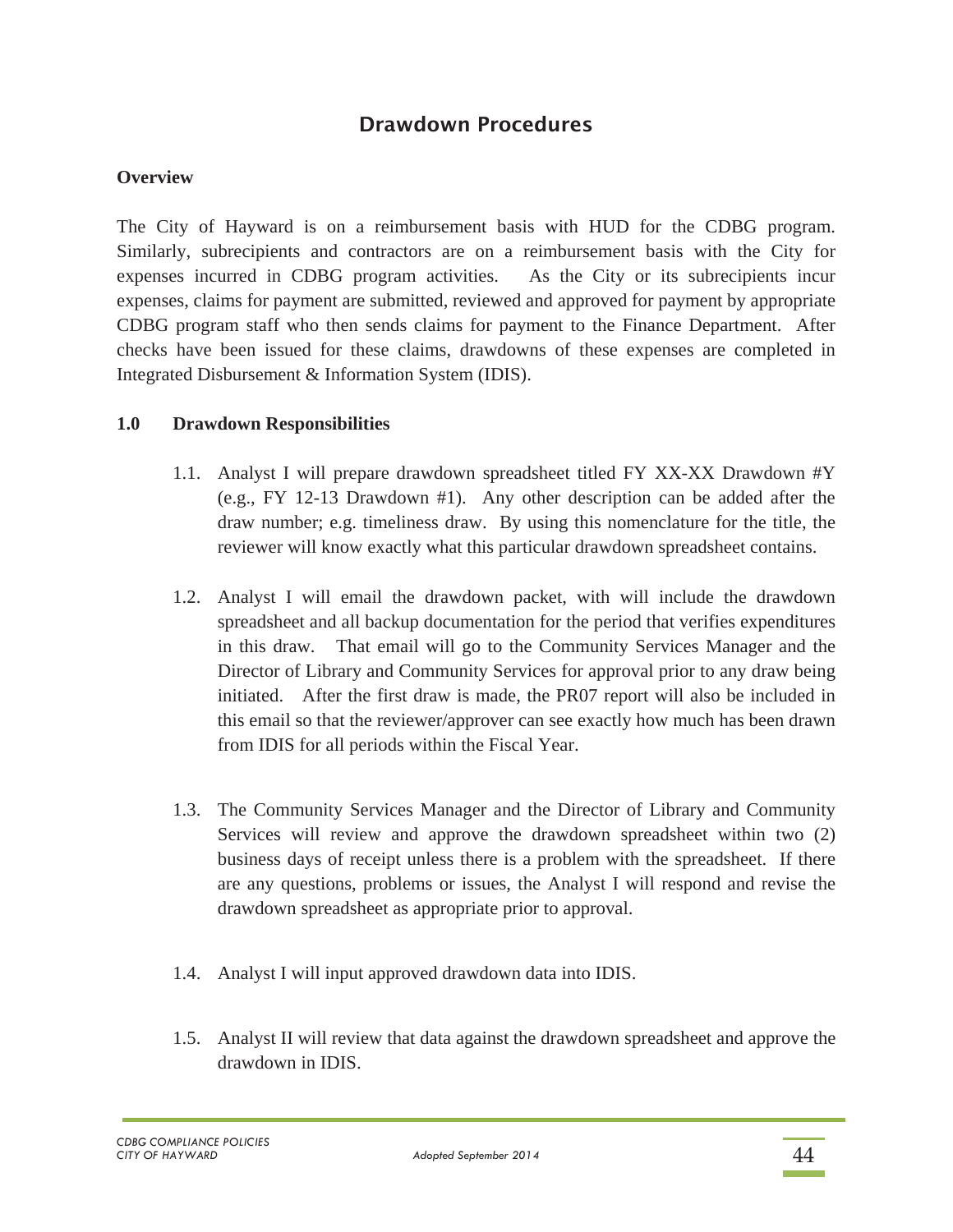#### **2.0 Preparation of drawdown spreadsheet**

- 2.1. The Monday following the last Friday of the month, Analyst I will begin to cross reference source documentation with the general ledger. If any discrepancies exist, Analyst I will research that discrepancy and a note will made in the drawdown packet explaining the discrepancy and any required follow up. Source documentation will consist of subrecipient reimbursement spreadsheets maintained in citydataservices.net, and other sources as needed.
- 2.2. Analyst I will prepare the drawdown spreadsheet. Analyst I will complete the drawdown detail and program income detail worksheets before confirming accuracy or making any changes to the open activity and drawdown spreadsheet worksheets.

#### **3.0 Drawdowns**

- 3.1. *Requirements*:
	- 3.1.1. All activity setup screens must be complete.
	- 3.1.2. Activities must have funds committed from one or more funding sources.
	- 3.1.3. Program income must be used before requesting additional entitlement funds.
	- 3.1.4. Analyst I will follow the IDIS Online Training for CDBG Entitlement Communities Chapters 5 through 7 to perform monthly drawdowns. Program income must be receipted in IDIS as the first step of performing the drawdown. Program income must then be used to fund activities. As necessary, previously committed Entitlement funds may be reduced using the Funding/Drawdown tab in IDIS in order to commit the PI funds.
	- 3.1.5. Payments reimbursed with HUD grant funds MUST have an IDIS number.

#### 3.2. *Drawdown Approval*

3.2.1. Two people required for completion of the drawdown in IDIS. Analyst I creates drawdown. Analyst II approves drawdown.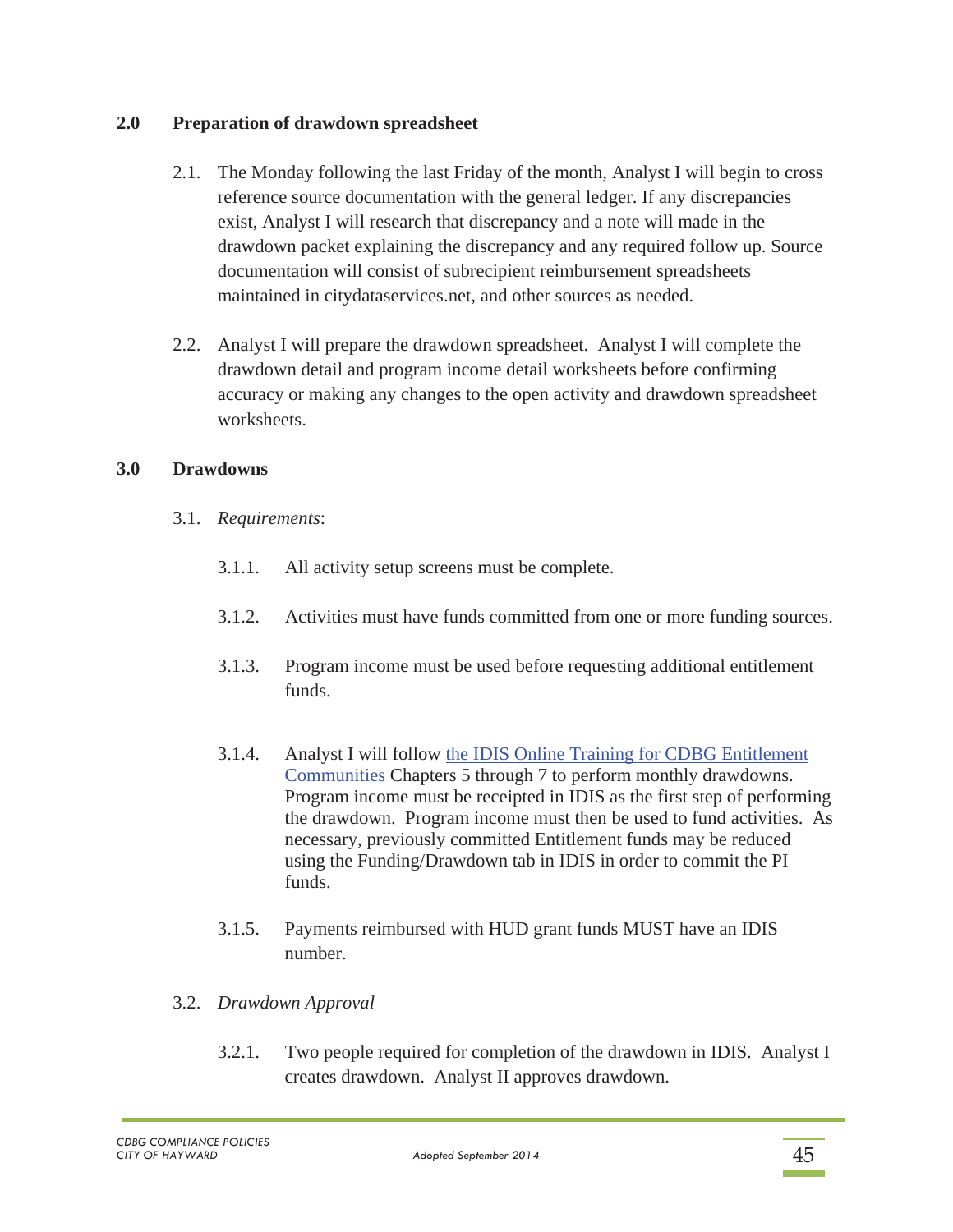#### 3.3. *Drawdown Revisions*

- 3.3.1. Repayments include excessive draws and ineligible uses.
- 3.3.2. When amounts are small (less than \$100,000) and can be used to satisfy immediate cash needs, then net available cash out of next draw requests, just like program income.
- 3.3.3. Use revise drawdown to move all or a portion of a drawdown to activity that will use the money. Example: We did not really spend \$500 on Activity X. We actually spent \$400 on Activity X and this \$100 was used for Activity Y.

#### 3.4. *IDIS passwords*

Each person entitled to utilize IDIS shall have a unique password. These passwords shall be kept confidential and known only to the person using them for IDIS access. At no time shall anyone else have access to that password.

#### 3.5. *Keeping track of IDIS draws*

- 3.5.1. All drawdowns, with complete spreadsheet detail and backup documentation, will be maintained electronically on the City of Hayward network server under "T Drive: CDBG Plans & Reports/Drawdowns/ FY  $\frac{1}{2}$  -  $\frac{1}{2}$  / #  $\frac{1}{2}$  .
- 3.5.2. A drawdown file will be maintained with hard copy Administrative files for the Fiscal Year. As draws are done for actual cleared expenses, and may include multiple years, the file does not represent the expenses for the Fiscal Year in which is it maintained. Documentation for each draw will include the signed drawdown spreadsheet, the PR07 Report for the vouchers associated with the draw showing "completed" voucher status, and other relevant documentation as determined by Analyst I. PR05 will be included at the end after the last draw for all relevant program years.

#### 3.6. *Monthly drawdowns.*

City staff shall complete the approval for the monthly drawdowns by the second Friday of the following month. .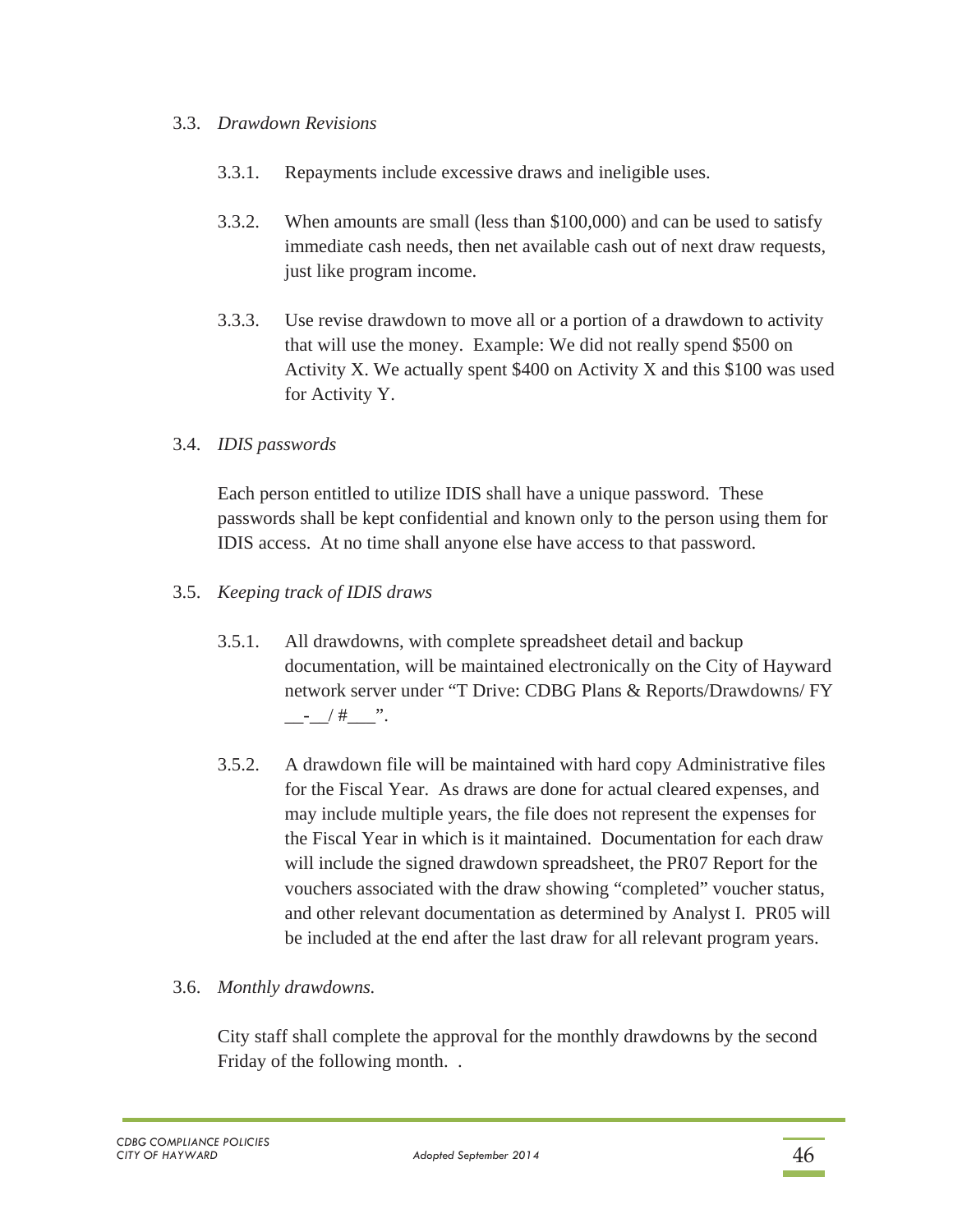### Audit Requirements

The Office of Management and Budget (OMB) Circular A-133 – Audits of States, Local Governments, and Non-Profit Organizations and OMB Circular A-133 Compliance Supplement and the State Single Audit Guidelines require major state programs (awards over \$100,000) and federal programs (awards over \$500,000) to complete a single audit. The necessary amount for fulfilling these requirements will be identified by the Department of Finance and the City's independent auditors. This amount will be deducted from the estimated amount available for the program year and not included in the estimates of the adjusted award. Cost allocations will be associated with the most current Cost Allocation Schedule adopted by the Hayward City Council. The City will not fund any outside agency audits with CDBG money unless the outside agency receives not less than \$500,000 in federal funds.

The City of Hayward must ensure that all subrecipients and City Programs maintain accurate records of their CDBG funds expended. Thus, all subrecipients and City Programs are required to complete an independent fiscal audit prior to submitting an application, unless an alternate arrangement has been made to use a fiscal sponsor. Fiscal sponsors, agencies willing to provide an umbrella for non-audited agencies, shall have a current independent fiscal audit, and may receive up to 10% of the applicant's award. . Audits shall be conducted by qualified personnel in a manner which meets the audit standards of the Comptroller General of the U.S. Government Accountability Office (GAO). Applications without audits will be deemed ineligible without review. All audits will be reviewed by administrative staff for compliance.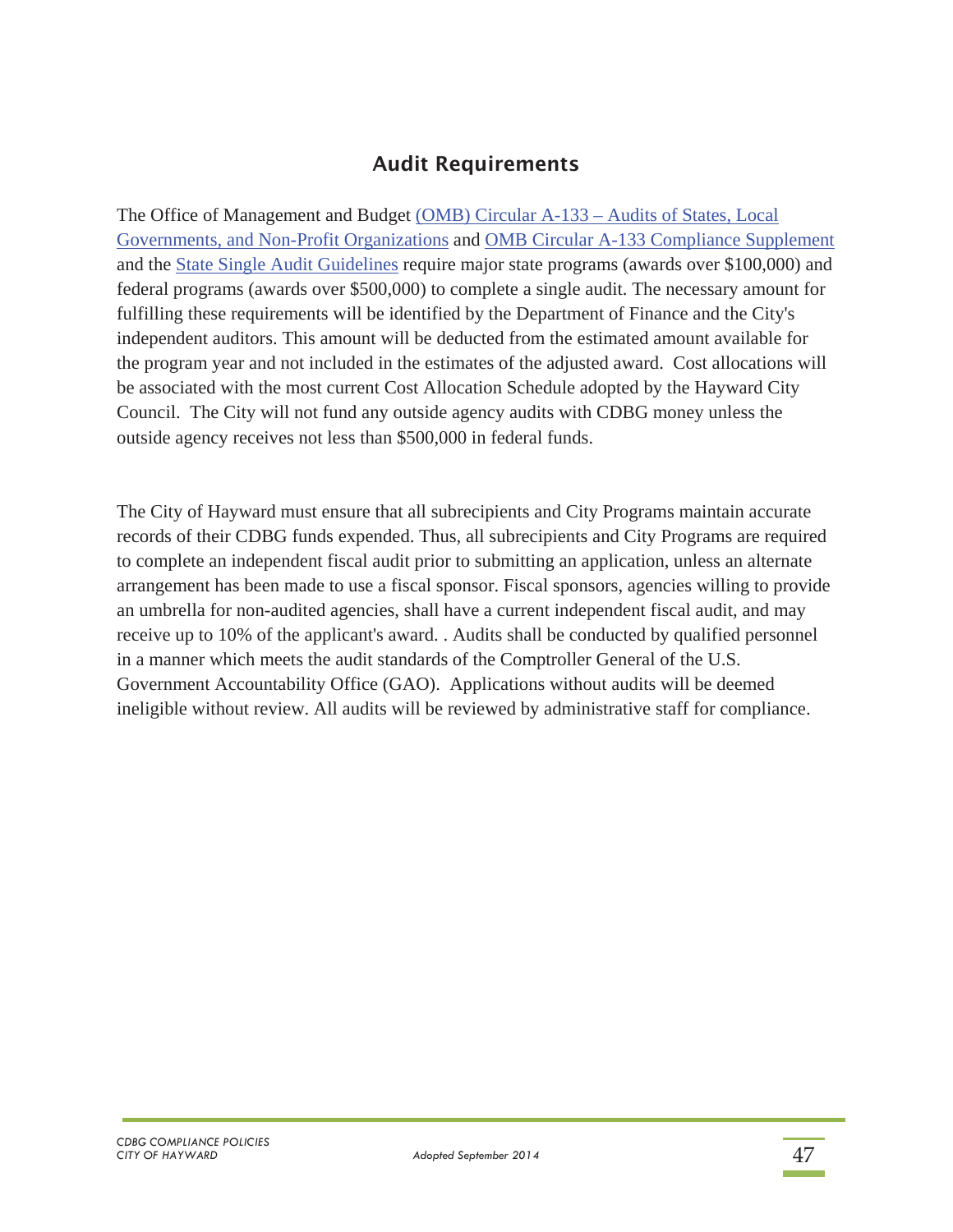### Unspent Grant Funds

Any uncommitted CDBG funds remaining at the end of the program year will be reprogrammed for use in the subsequent program year, unless the reprogramming of said funds would inhibit the City's ability to meet the timeliness spending test. In order to demonstrate funds are committed, all subrecipients and City Programs must present documentation to demonstrate that funds are indeed contracted for a specific project. If funds are not under contract, but designated for a specific project, a carryover request, including both substantial documentation of plans for expending funds and a timeline for the expenditure, should be submitted to the Director of Library and Community Services for approval three months prior to the end of the Fiscal Year. If the carryover request is approved, monthly progress reports on spend down must be filed with the Department of Library and Community Services, which will present them as information items to the Community Services Commission. Any unspent grant funds not under contract after June 30, will be recouped by the City and reprogrammed for use in the subsequent program year.

If the carry forward of unspent grant funds would inhibit the City's ability to meet the timeliness spending test, allocations of CDBG funding in total amounts less than \$250,000 in a single Program Year may be directed toward eligible City Projects/Programs within the same category of the unspent allocation. The Director of Library and Community Services may propose one-time CDBG-eligible City infrastructure projects to the City Manager for such previously allocated but unspent CDBG funding. Depending on project size and scope, the City Manager may bring such one-time projects directly to the City Council for authorization as deemed necessary and appropriate for the timely expenditure of CDBG funds. This eliminates the need for a public hearing for previously allocated funds less than \$250,000 and creates a more efficient process for meeting future timeliness. Reallocations of unspent CDBG funding in total amounts greater than \$250,000 in a single Program Year shall be presented to the City Council in a Public Hearing, and if approved by Council, submitted to HUD as a Substantial Amendment. All public hearings are reasonably noticed as required by 24 CFR 570.486(a), with a minimum 14-day Public Hearing Notice.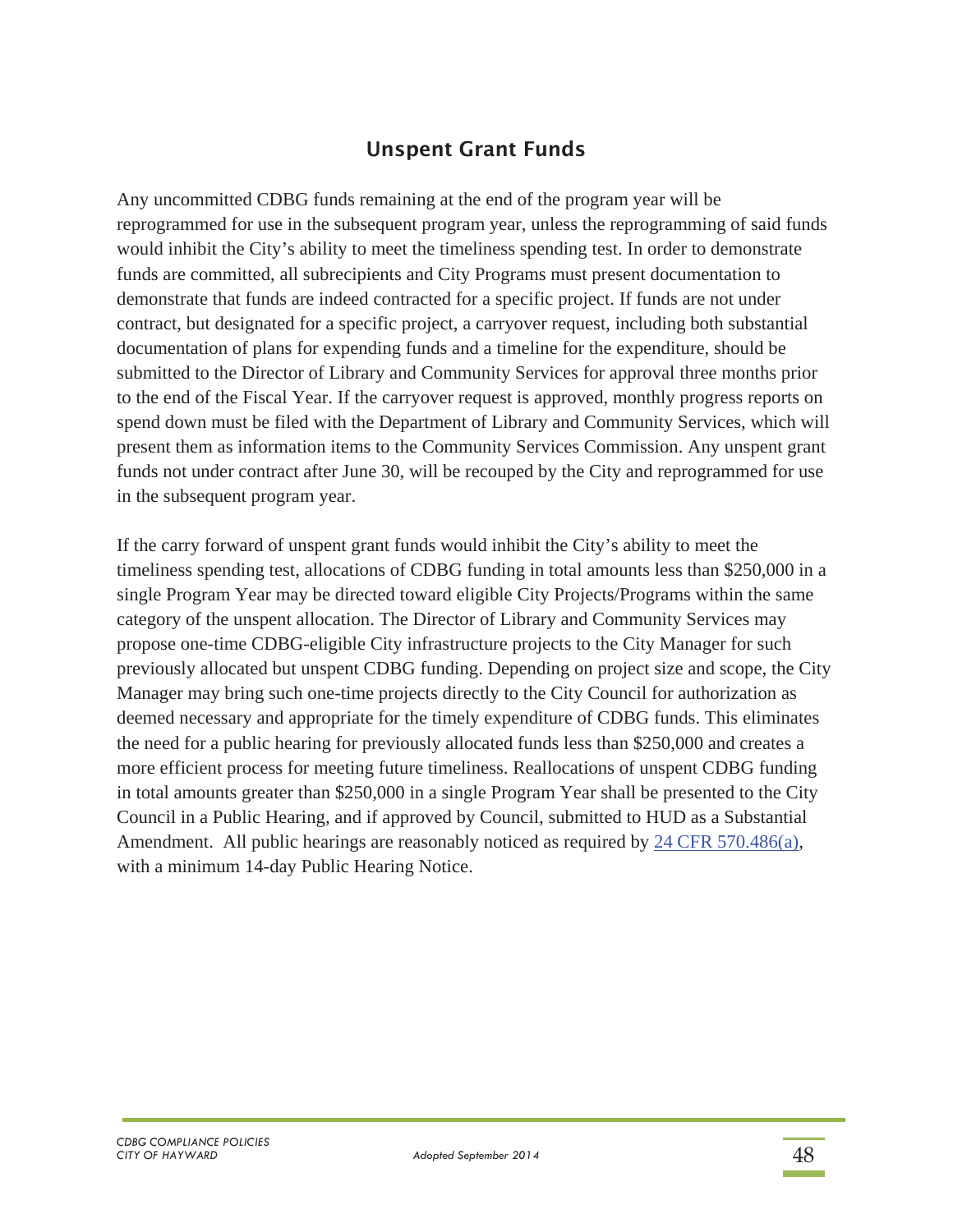### Financial Management Systems

Subrecipients and City Programs must employ financial management systems that are capable of generating regular financial status reports indicating the dollar amount allocated (including budget revisions), amount obligated, and amount expended for each activity. The system must permit the comparison of actual expenditures and revenues against budgeted amounts. The City must be able to isolate/trace every CDBG dollar received. This system must be compliant with the Federal Guidelines, including but not limited to OMB Circulars  $A-21$ ,  $A-87$ ,  $A-122$ , and  $A-$ 133; 24 CFR Parts 570, 84, and 85.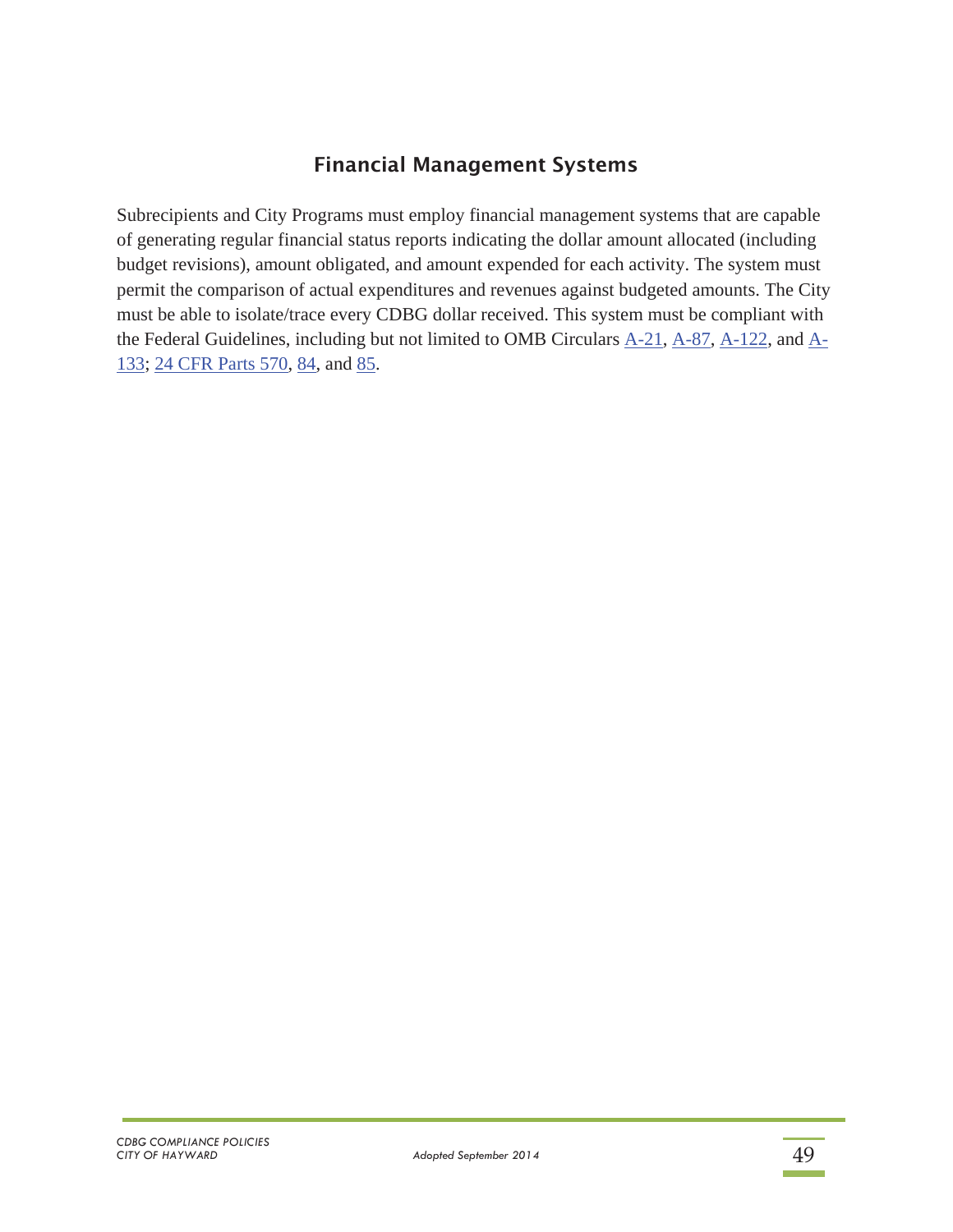### Payment Requests

Subrecipients will submit written requests for payment with attached supporting documentation to the Department of Library and Community Services. Payment requests shall be allowed on a reimbursement basis (i.e. only after expenditures have been incurred and cleared) and shall be reviewed to ensure the expenditures are in conformity with the use of funds as described in the Statement of Work.

If source documentation is deemed inadequate or incorrect by Staff, all payments will be withheld until all required documents have been submitted. Payment requests received and approved will be processed and a check issued in accordance with the Department of Finance payment processes.

All payment requests must contain an original signature. Requests can be submitted online, but must be scanned and uploaded with the original signature. City Programs shall request payment via the departmental approval process. The request subject to approval by the Director of Library and Community Services to ensure that reimbursements reflect the original activity for which funds were awarded. Failure to provide accurate documentation violates the subrecipient agreement.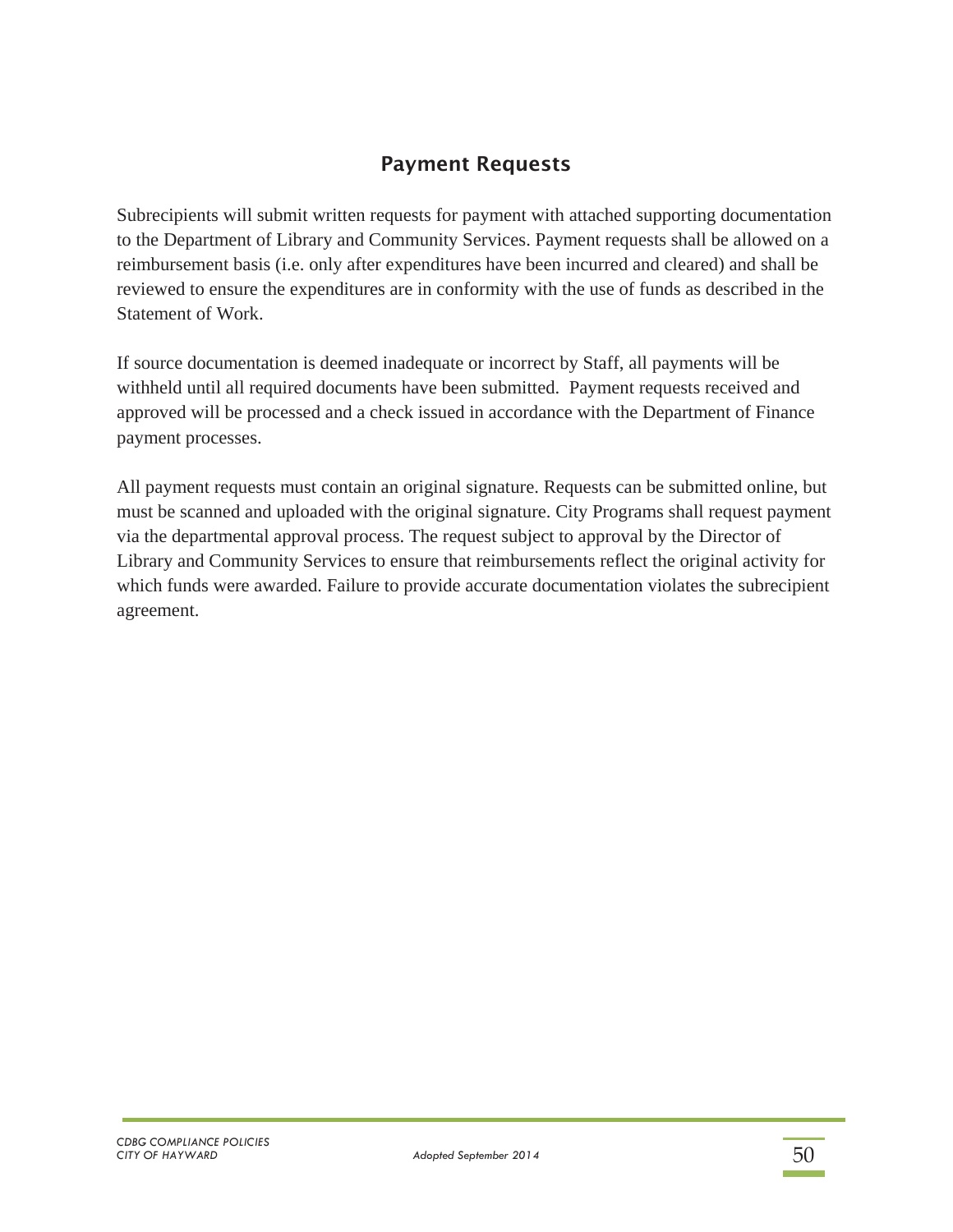# Consolidated Plan Submission

The City of Hayward has elected to submit a Consolidated Plan to HUD every five years, and is required to submit the Consolidated Plan to HUD a minimum of 45 days before the start of a new plan period. The Citizen Participation Plan provides for and encourages citizens to participate in the development of the Consolidated Plan, which will begin approximately one year before the required submittal date.

City Definitions

- Subrecipient an entity charged with implementation of one or more activities funded with Hayward CDBG dollars
- City program an eligible activity or service provided by City of Hayward staff through a non-competitive application process.
- Adjusted Award the amount of CDBG funds available to subrecipients after City Programs, administration, fair housing, and audit allocations are deducted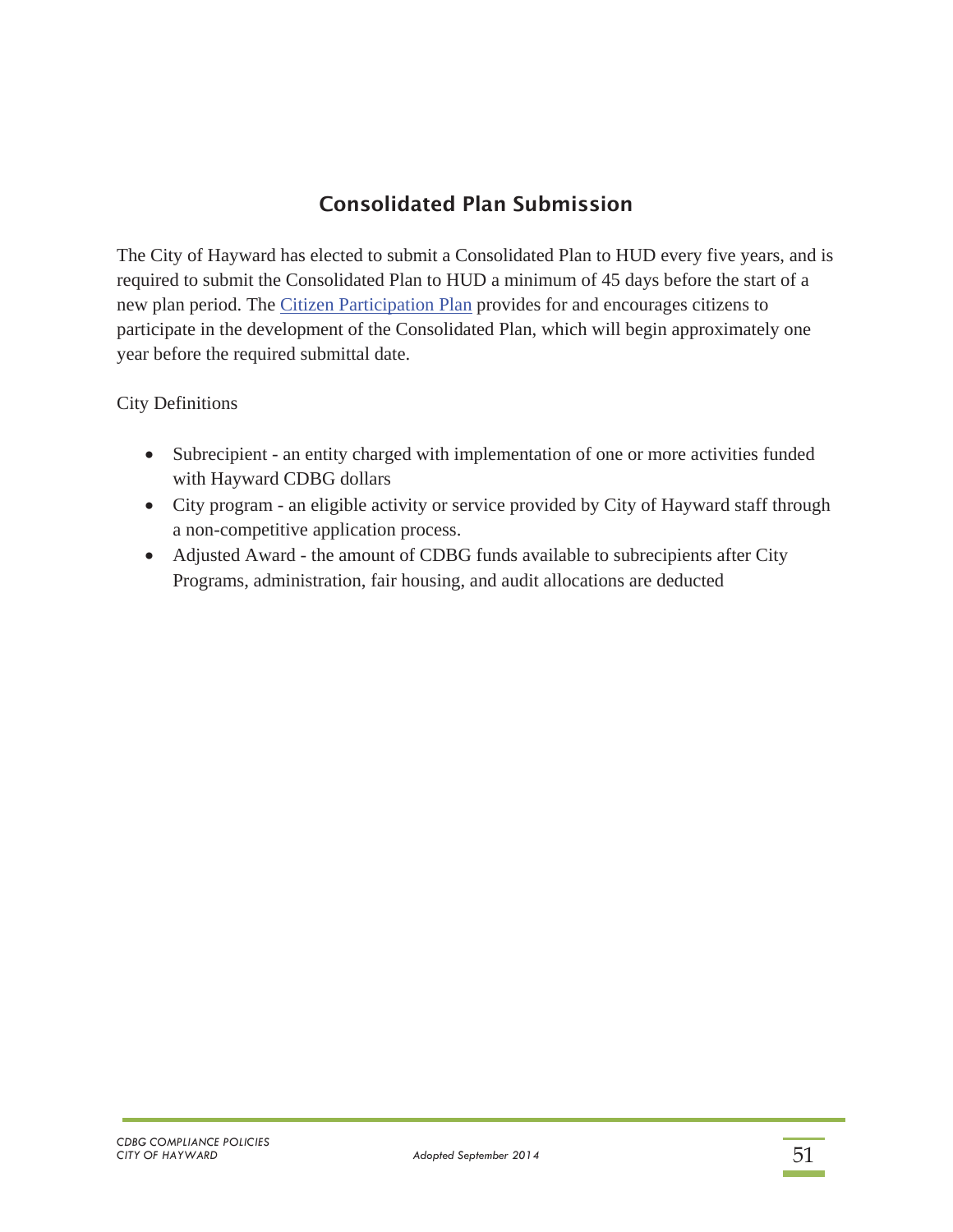# Analysis of Impediments to Fair Housing Choice

Funding for production/updating of the City of Hayward Analysis of Impediments to Fair Housing Choice will be approved every five years, and performed in conjunction with the Alameda County HOME Consortium and Consolidated Planning process. (See Federal Fair Housing Requirements).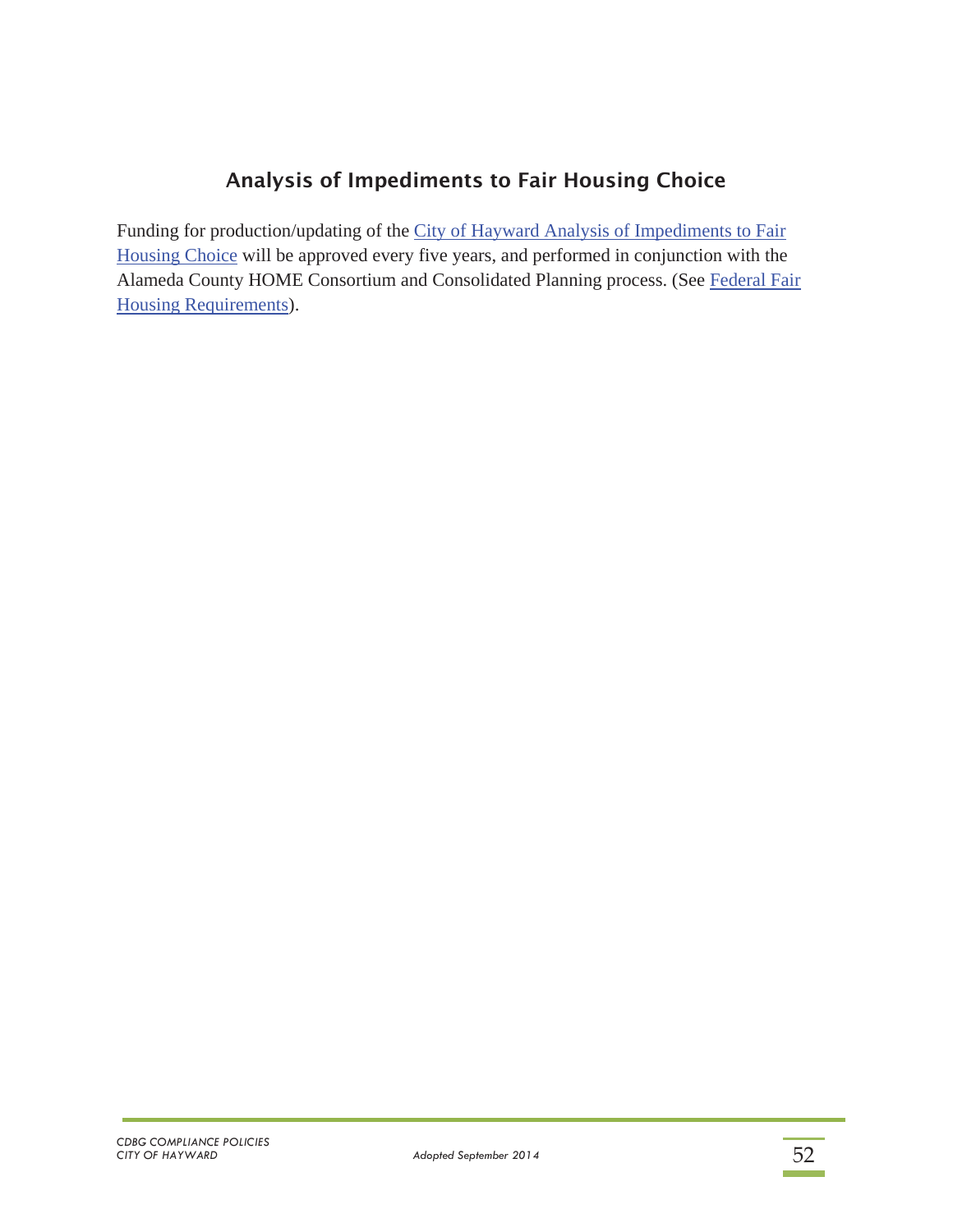# Change of Use

If a subrecipient or City Program wishes to utilize a portion of funds for an activity not identified on their original application, they are required to submit a detailed letter to the Director of Library and Community Services explaining the reasoning for and amount of the proposed change. Changes will be reviewed for eligibility and require administrative approval by the Director of Library and Community Services. Changes involving an amount greater than 25 percent of the original award for that activity or plans to utilize funds under a different activity category shall require a Substantial Amendment.

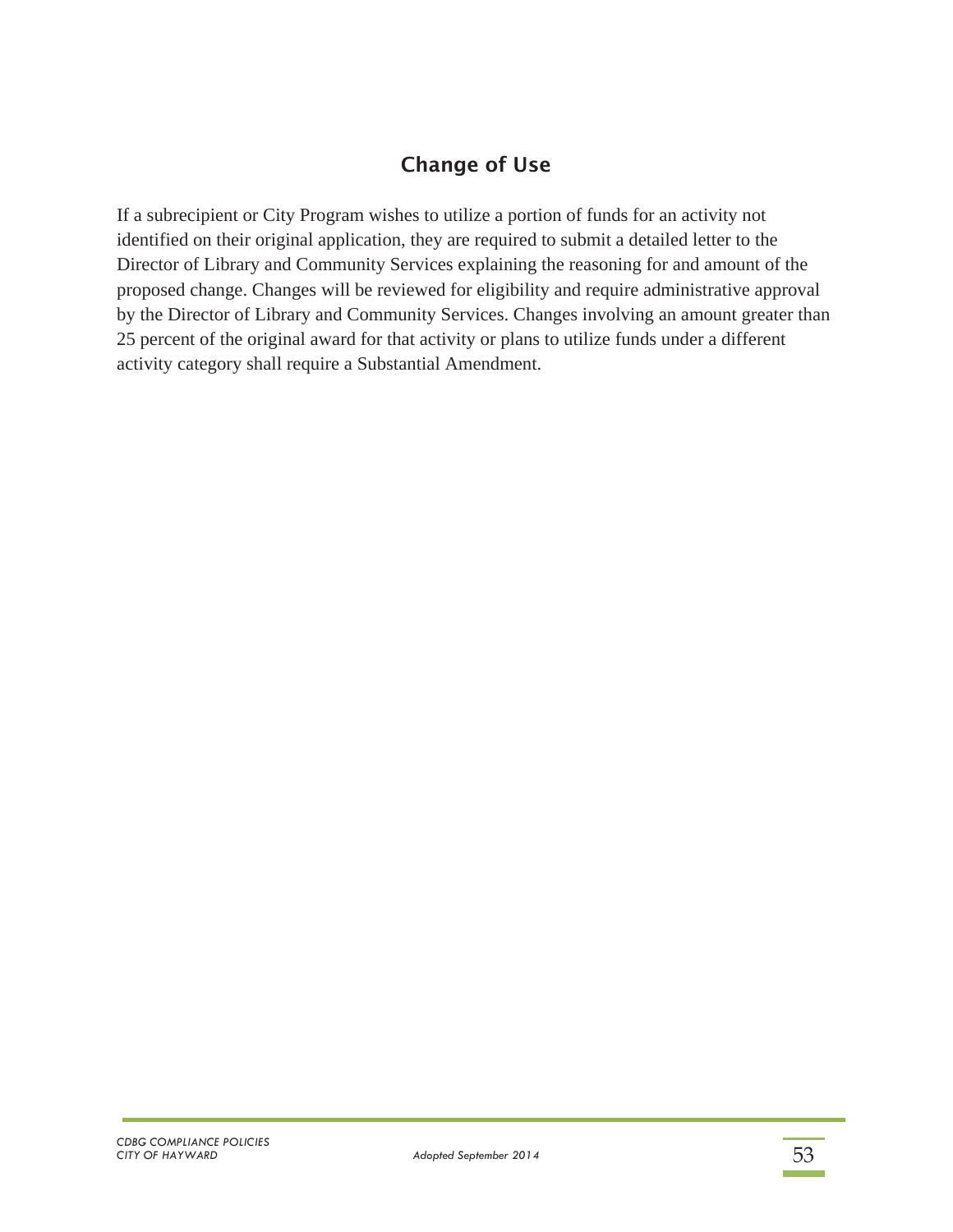## Displacement/Relocation

Due to the potential liability for long-term assistance and burdens placed on affected tenants, the City of Hayward will avoid funding CDBG projects that involve permanent residential displacement or business relocation unless displacement/relocation prove to be the only means available to correct a public health/safety hazard or other critical condition. In such cases, the City of Hayward will follow Real Estate Acquisition and Relocation Policy and Guidance set forth in HUD handbook 1378.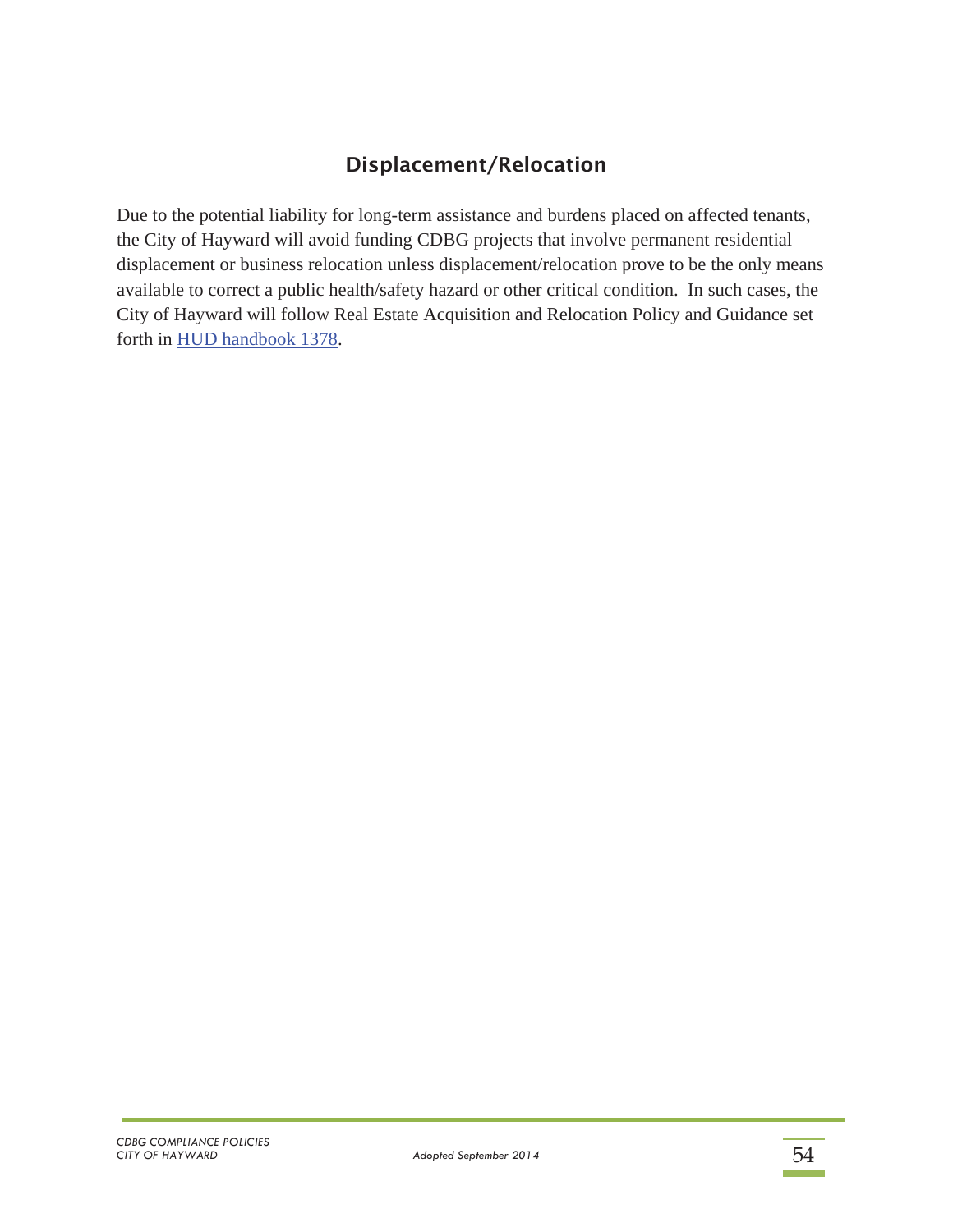### **Disputes**

Any dispute concerning a question of fact arising under a subrecipient program or City Program shall be resolved by Community Services Division staff, who shall relay his/her decision in writing to the subrecipient or City Program, in addition to furnishing a copy to the City Manager. The decision of Community Services Division staff shall be final and conclusive unless the subrecipient or City Program furnishes a written appeal to the City Manager within ten days of the date of receipt of such copy. The decision of the City Manager in such appeals shall be final and binding.

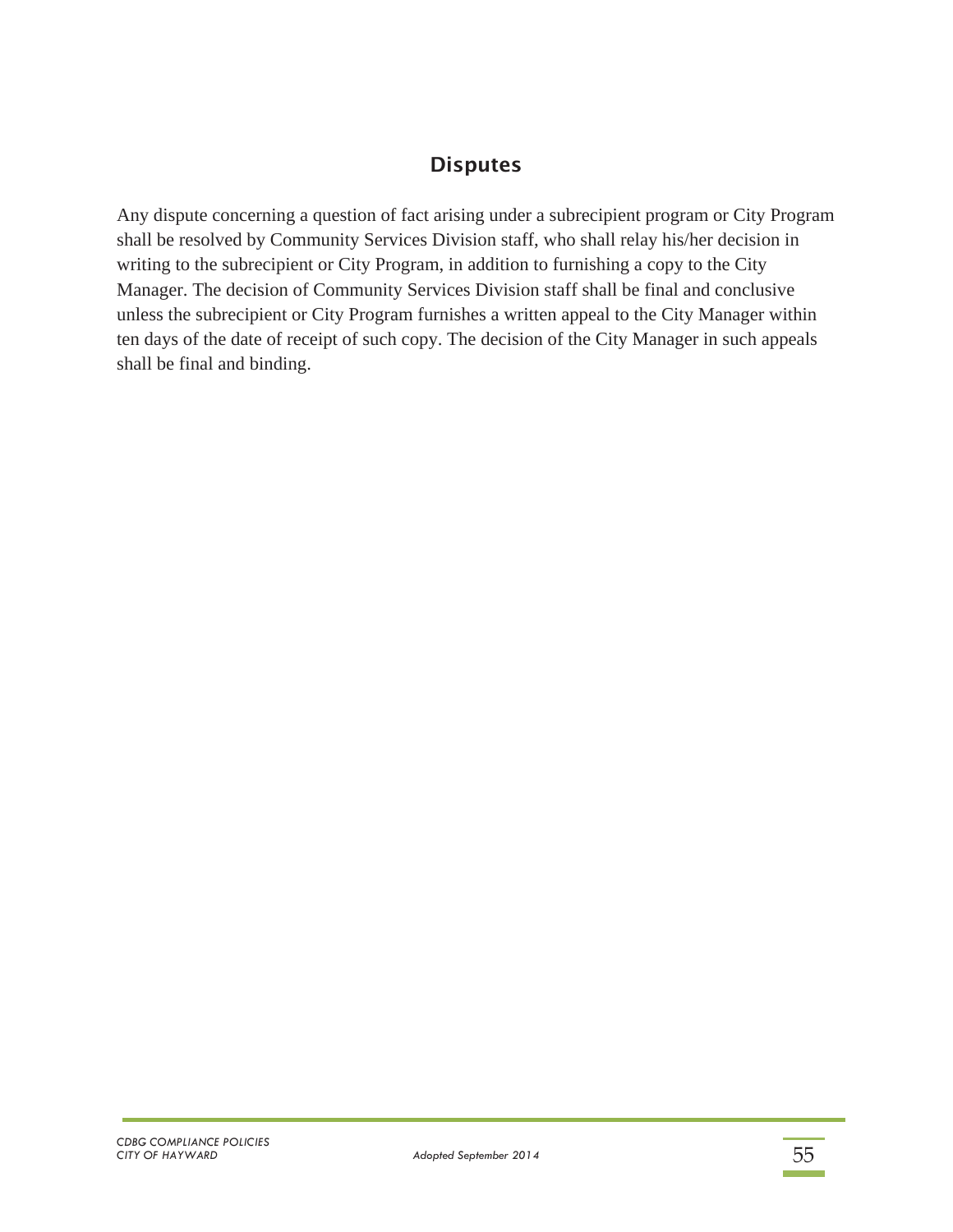### Suspension/Probation and Termination

The City may place a subrecipient/city partner on probation, suspend, or terminate the Agreement/MOU, as accorded by 24 CFR 85.43 and 24 CFR 85.44. When minor compliance issues exist (such as failure to maintain Minimum Contracting Standards), an informal approach via phone calls and e-mail may occur first and funds may be held until compliance is met. If compliance of the minor issue is not met within 10 business days or if another compliance issue exists, a certified letter requiring a Corrective Action Plan will be sent to the Executive Director, Chief Operating Officer, Board of Director's and/or Department Director's attention. In the case of suspension or probation, depending upon the severity of the compliance problem, city staff shall provide not less than two (2) and not more than 10 business days to submit a Corrective Action Plan. If the agency does not implement the Corrective Action Plan according to the approved schedule, that will be grounds for termination.

If a subrecipient/city partner fails to fulfill its obligations, the City Manager may terminate the contract, in whole or part, by providing written notice of the termination and specifying the effective date, at least five (5) days before the effective date of such termination. If funds were used in a non-eligible manner, the staff liaison will include written documentation of the determination and the sum due for repayment or deduction from undisbursed funds as appropriate.

The subrecipient/city partner and the City Manager may terminate the contract for any reason upon giving at least 30 days written notice prior to the effective date. In the case of partial termination, the portion to be terminated must be specified in the notice. If the staff liaison determines that the partial termination will prevent the program from accomplishing the purpose of the award, the City Manager may completely terminate the contract.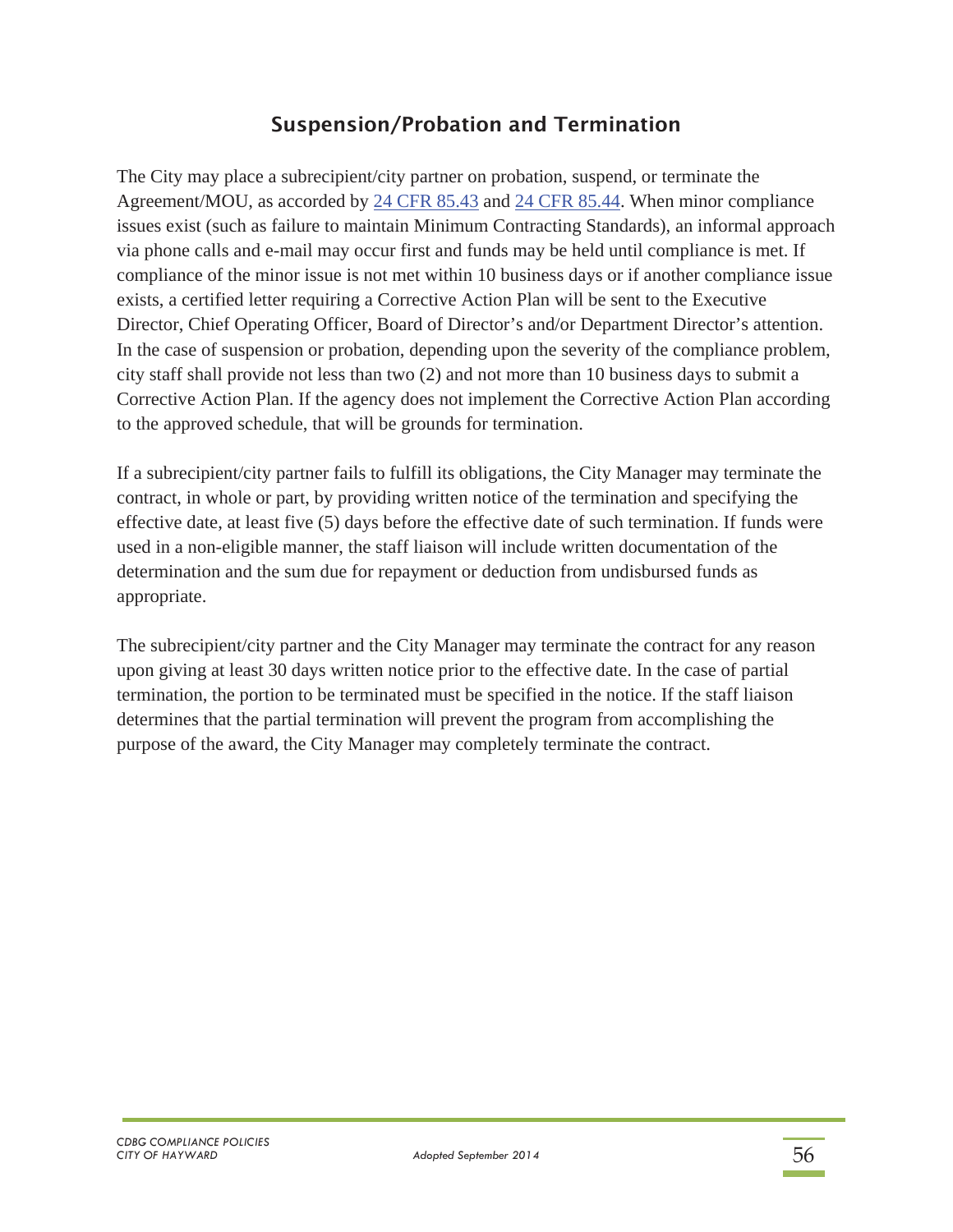## CDBG Collection Procedures

Upon any condition of loan default: 1) nonpayment; 2) lack of insurance; 3) violation of rent limitations; 4) failure to report on use or continued eligibility; 5) change in title or use without approval; 6) default on senior loans; 7) any other reason as defined by the loan agreement, the Lender or hired loan servicer will send out a letter to Borrower notifying them of the default situation. A monthly report of defaulted loans will be submitted to the City Manager.

Active collection efforts will begin on any loan that is in default for 31 or more days. Attempts will be made to assist borrower in bringing and keeping the loan current. Letters to Borrower will be sent the Borrower every 30 days, documenting attempts. These attempts will be conveyed in an increasingly urgent manner until default has reached 90 days in default, at which time the Lender may consider aggressive collection proceedings to recover funds: 1) foreclosure; 2) claim collateral; 3) civil or criminal lawsuits; 4) sell debt to a collections agency; and 5) any other available judicial procedure to recover funds owed. Lender's staff will consider the following factors before initiating any of these measures:

- 1. Can the loan be cured and can the rates and terms be adjusted to correct default, avoid aggressive collection proceedings and best protect funds? Can a work out plan be initiated?
- 2. Can the Borrower refinance with a private lender and pay off the Lender?
- 3. Can the Borrower sell the property and pay off the Lender?
- 4. Does the balance warrant aggressive collection proceedings? Will it be more costly to pursue recovery than to bad-debt the loan?
- 5. Will collection of collateral cause individuals to be displaced or become homeless?
- 6. Will the sales price of the property "as is" cover the principal and interest owed, costs of necessary advances (i.e. fire insurance premiums, monthly yard maintenance, monthly space rents if a mobile home, property taxes, inspections to prevent vandalism, etc.), and costs of aggressive collection proceedings (i.e. foreclosure, disposition, legal fees, marketing, procurement of services, consultants, etc.)?

Lender's staff or hired loan servicer will consider all the above factors, and prepare a recommendation to pursue aggressive collection proceedings or bad debt the loan. Recommendations for bad debts under \$10,000 may be administratively approved by the Director of Library and Community Services. Recommendations of \$10,000 or more require

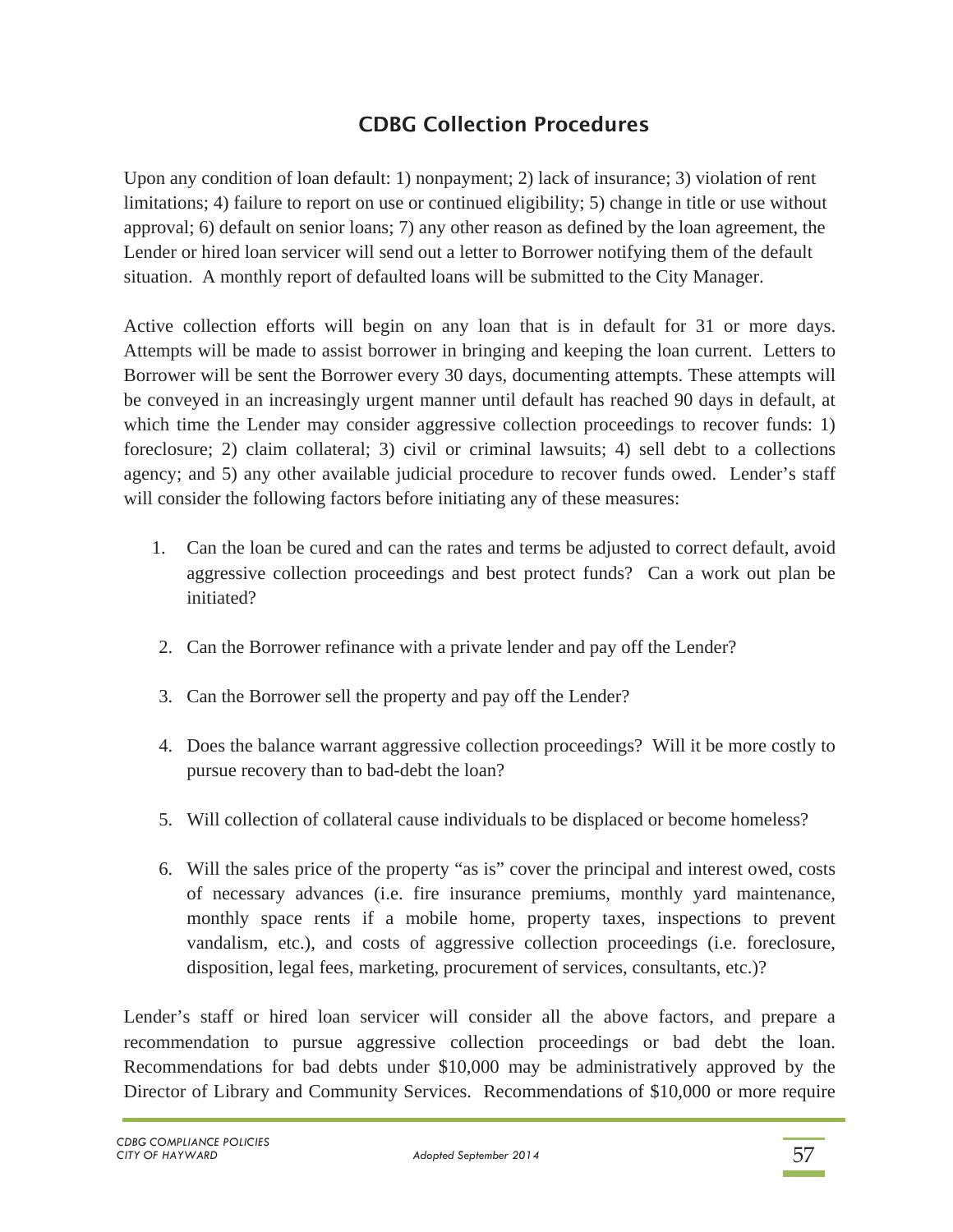approval by the Director of Library and Community Services, Director of Finance, City Attorney, City Manager, and City Council. City Council makes the final decision on all aggressive collection proceedings and bad debt write-offs on CDBG loans over \$10,000, and is advised of any bad debt write-off on CDBG loans under \$10,000.

If aggressive collection proceedings are approved, the Borrower be notified, by certified mail, a thirty-day notification of foreclosure or other proceeding. This notification must include the exact amount of funds to be remitted to the Lender to prevent foreclosure or other action. Lawsuits and other judicial proceedings will be handled by the City's Attorney's office or outside counsel, at the discretion of the City Attorney.

At the end of thirty days, the Lender or hired loan servicer will contact a reputable foreclosure service or local title company, procured in compliance with 24 CFR Part 85, to prepare and record documents and make all necessary notifications to the owner and other lenders. The service will advise the Lender of all required documentation to initiate foreclosure or other actions (Note and Deed of Trust usually) and funds required from the owner to cancel foreclosure or other proceedings. The service will keep the Lender informed of the progress of the foreclosure or other proceedings. When the process is completed, the Lender will recover funds by selling collateral at auction.

Following administrative or City Council approval, as appropriate, bad debts will be removed from the inventory or control records and any necessary reconveyance documentation will be prepared and filed. All documentation will be maintained by CDBG staff and copies will be provided to the Finance Department - Revenue Division for availability during audits.